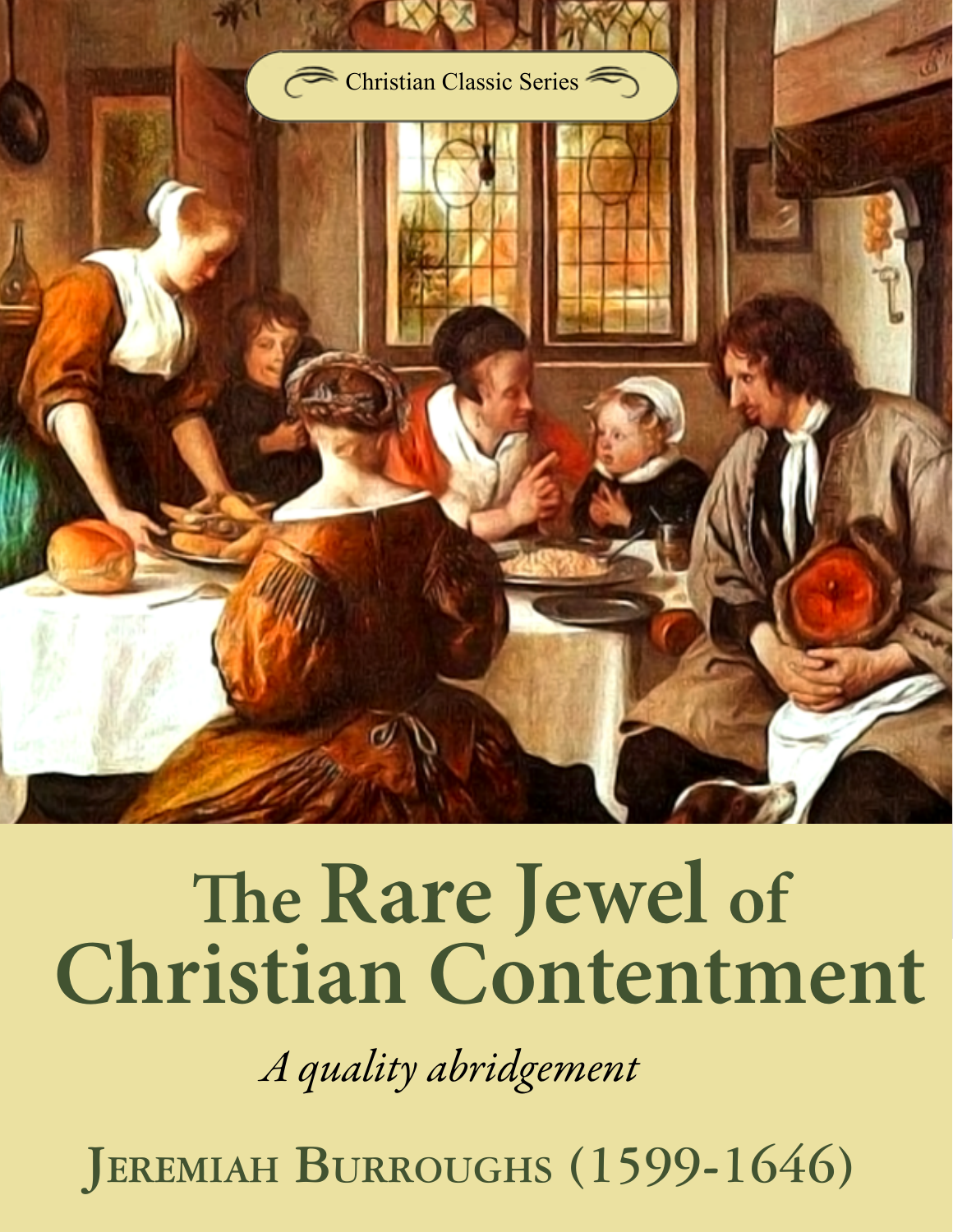## THE RARE JEWEL OF CHRISTIAN CONTENTMENT

## Contents

#### Part One: Contentment

| Part Two: Murmuring                     |  |
|-----------------------------------------|--|
|                                         |  |
|                                         |  |
|                                         |  |
| Part Three: Applications and Conclusion |  |
|                                         |  |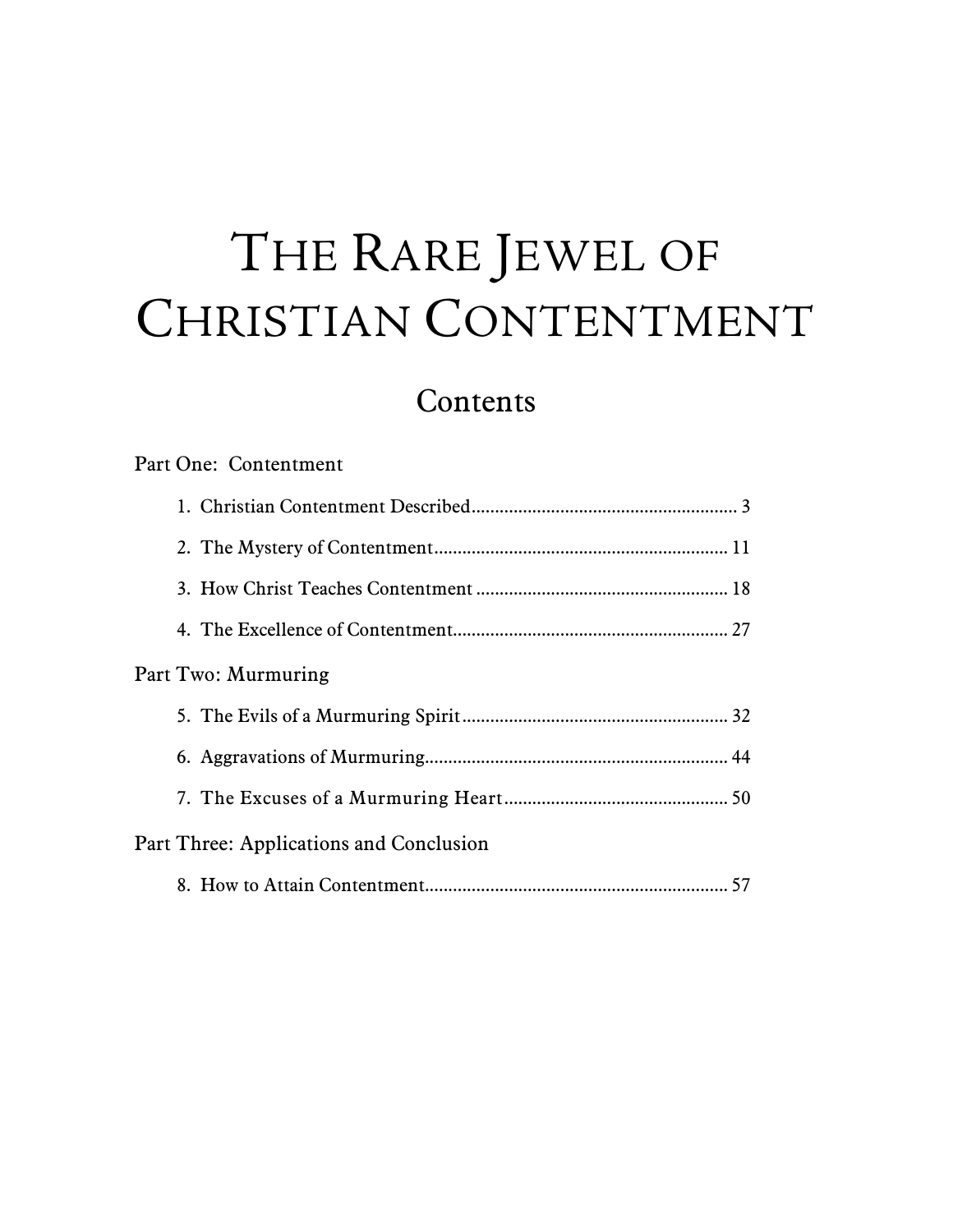*"Not that I speak in respect of want: for I have learned, in whatsoever state I am, therewith to be content. I know both how to be abased, and I know how to abound: every where and in all things I am instructed both to be full and to be hungry, both to abound and to suffer need. I can do all things through Christ which strengtheneth me."*

—Philippians 4:11-13

This is a careful abridgment of Burrough's complete work of 200 plus pages. The complete text is available on our website (www.chapellibrary.org/literature/other-titles) or in paperback from most Christian bookstores, published by The Banner of Truth Trust:

PO Box 621 Carlisle, Pennsylvania 17013 USA *800-263-8085 www.banneroftruth.org* or 3 Murrayfield Road Edinburgh, EH12 6EL, Scotland United Kingdom *(0)131 337 7310 www.banneroftruth.co.uk*

© Copyright 2010 Chapel Library: abridgment and annotations. Published in the USA. Permission is expressly granted to reproduce this material by any means, provided

1. you do not charge beyond a nominal sum for cost of duplication

2. this copyright notice and all the text on this page are included.

Chapel Library is a faith ministry that relies entirely upon God's faithfulness. We therefore do not solicit donations, but we gratefully receive support from those who freely desire to give. Chapel Library does not necessarily agree with all doctrinal positions of the authors it publishes.

**Worldwide**, please download material without charge from our website, or contact the international distributor as listed there for your country.

In **North America**, for additional copies of this booklet or other Christ-centered materials from prior centuries, please contact

> **CHAPEL LIBRARY 2603 West Wright Street Pensacola, Florida 32505 USA**

*Phone: (850) 438-6666* • *Fax: (850) 438-0227 [chapel@mountzion.org](mailto:chapel@mountzion.org)* • *[www.ChapelLibrary.org](http://www.chapellibrary.org/)*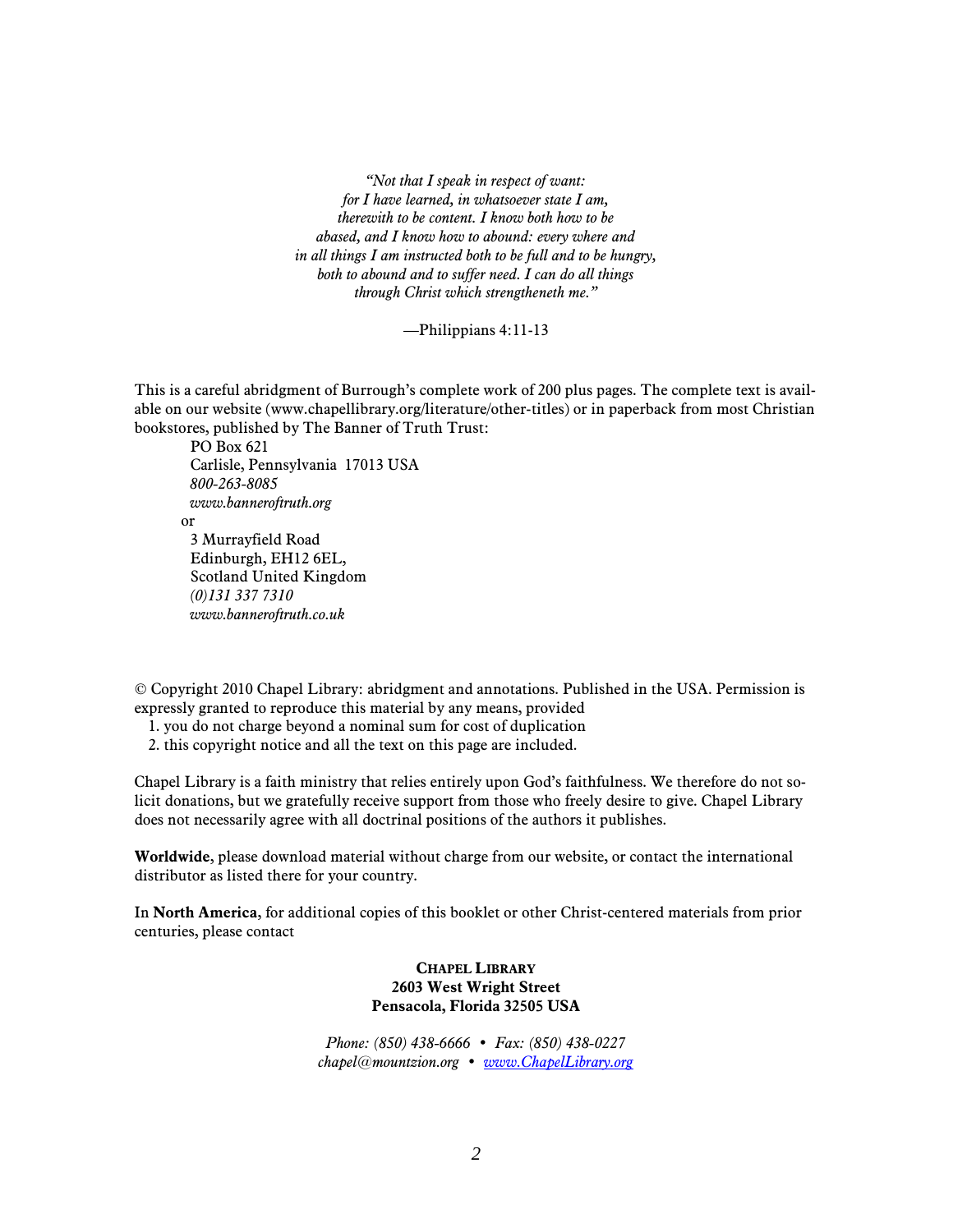## Part One: Contentment

## <span id="page-3-0"></span>1. CHRISTIAN CONTENTMENT DESCRIBED

*"I have learned, in whatsoever state I am, therewith to be content."*

*—*Philippians 4:11

**HIS** text contains a very timely cordial<sup>[1](#page-3-1)</sup> to revive the drooping spirits of the saints in these sad and sinking times. For the "hour of temptation" has already come upon all the world to try the inhabitants of the earth. T

Our great Apostle holds forth experimentally in this text the very life and soul of all practical divinity. In it, we may plainly read his own proficiency in the school of Christ and what lesson every Christian who would prove the power and growth of godliness in his own soul must necessarily learn from him. These words are brought in by Paul as a clear argument to persuade the Philippians that he did not seek after great things in the world, and that he sought not "theirs" but "them." He did not long for great wealth; his heart was taken up with better things. "I do not speak," he says, 'in respect of want',<sup>[2](#page-3-2)</sup> for whether I have or have not, my heart is fully satisfied, I have enough: 'I have learned in whatsoever state I am, therewith to be content.'"

*"In whatsoever state I am.*" The word *state* is not in the original, but simply "in what I am," that is, in whatever concerns or befalls me, whether I have little or nothing at all.

"*Therewith to be content.*" The word rendered "content" here has great elegance and fullness of meaning in the original. In the strict sense, it is only attributed to God, Who has styled Himself "God all-sufficient," in that He rests fully satisfied in and with Himself alone. But He is pleased freely to communicate His fullness to the creature, so that from God in Christ the saints receive "grace for grace" (Joh 1:16). As a result, there is in them the same grace that is in Christ, according to their measure. In this sense, Paul says, I have a "self-sufficiency," which is what the word means.

You will say, "How are we sufficient of ourselves?" Our Apostle affirms in another case, "That we are not sufficient of ourselves to think anything as of ourselves" (2Co 3:5).

<span id="page-3-1"></span> $1$  cordial – medicine, food, or beverage that invigorates the heart; exhilarating drink.

<span id="page-3-2"></span><sup>2</sup> **want** – what one lacks.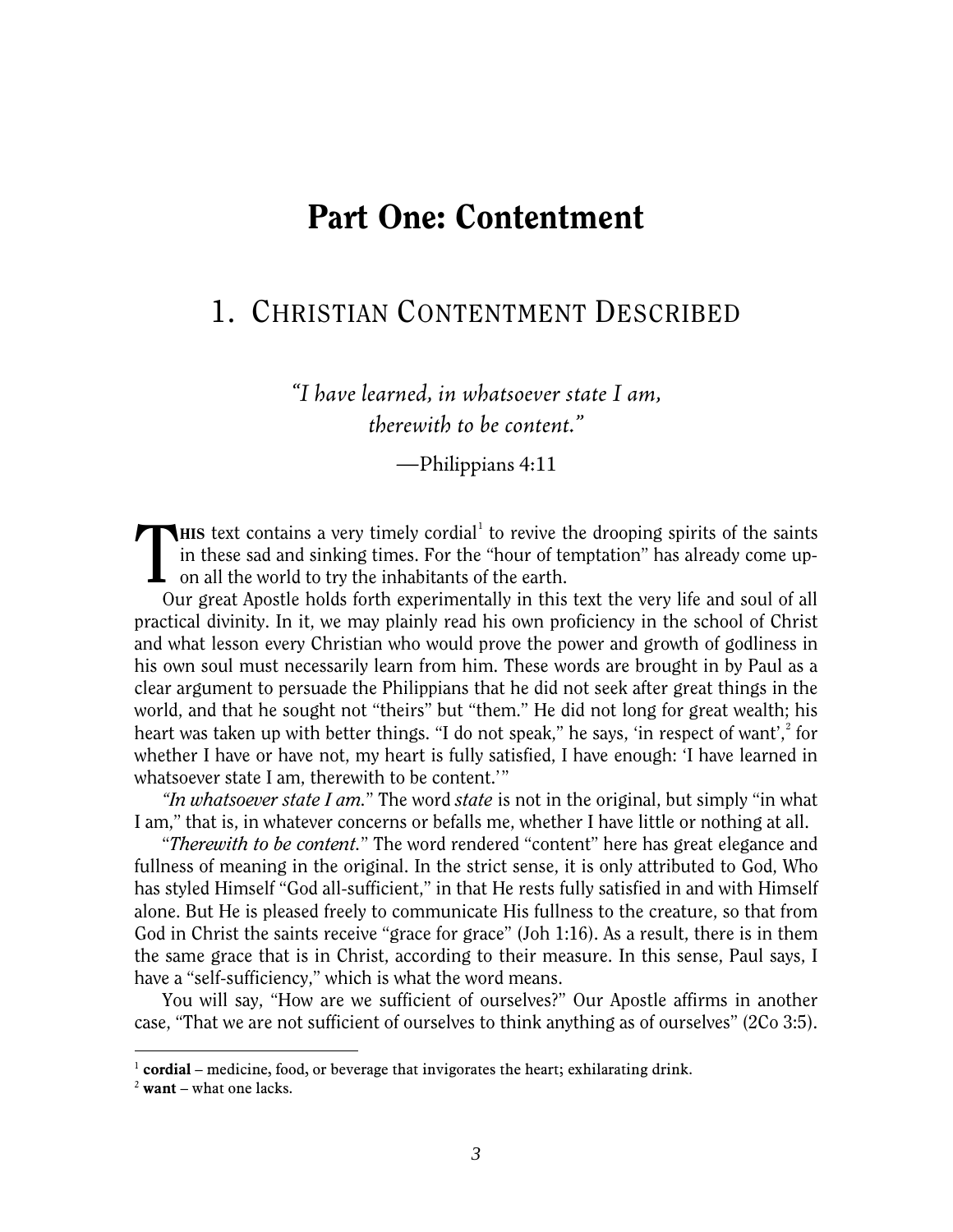Therefore his meaning must be, "I find a sufficiency of satisfaction in my own heart, through the grace of Christ that is in me. Though I have not outward comforts and worldly conveniences to supply my necessities, yet I have a sufficient portion between Christ and my soul abundantly to satisfy me in every condition." This interpretation agrees with, "A good man is satisfied from himself" (Pro 14:14), and with Paul of himself: "…having nothing yet possessing all things" (2Co 6:10). Because he had a right to the covenant and promise, which virtually contains everything, and an interest in Christ, the fountain and good of all, it is no marvel that he said that in whatsoever state he was in, he was content.

Thus you have the true interpretation of the text. I shall not make any division of the words because I take them only to promote the one most necessary duty: *quieting and comforting the hearts of God's people under the troubles and changes they meet with in these heart-shaking times*.

The doctrinal conclusion briefly is this: *That to be well skilled in the mystery of Christian contentment is the duty, glory, and excellence of a Christian.* This evangelical truth is held forth sufficiently in the Scripture, yet we may take one or two more parallel places to confirm it. In 1 Timothy 6:6 and 8, you find expressed both the duty and the glory of it. "Having food and raiment let us be therewith content" (6:8)—there is the duty. "But godliness with contentment is great gain" (6:6)—there is the glory and excellence of it, as if to suggest that godliness were not gain *except contentment be with it*. The same exhortation you have in Hebrews: "Let your conversation" be without covetousness, and be content with such things as you have" (Heb 13:5).

To explain and prove the above conclusion, I shall endeavor to demonstrate four things:

1. The nature of this Christian contentment: What it is (chapter 1).

- 2. The art and mystery of it (chapter 2).
- 3. What lessons must be learned to bring the heart to contentment (ch. 3).
- 4. Wherein the glorious excellence of this grace chiefly consists (ch. 4).

I offer the following description: *Christian contentment is that sweet, inward, quiet, gracious frame of spirit, which freely submits to and delights in God's wise and fatherly disposal in every condition.*[4](#page-4-1) This description is a box of precious ointment and very comforting and useful for troubled hearts in troubled times and conditions.

#### 1. Contentment is a sweet, inward heart-thing.

It is a work of the spirit indoors. It is not only that we do not seek to help ourselves by outward violence or that we forbear from discontented and murmuring expressions with perverse words; but it is the inward submission of the heart. "Truly, my soul waiteth upon God" and "My soul, wait thou only upon God" (Psa 62:1, 5)—so it is in your Bibles, but the words may be translated as correctly: "My soul, be thou silent unto God. Hold thy peace, O my soul." Not only must the tongue hold its peace; the soul must

<span id="page-4-0"></span><sup>3</sup> **conversation** – conduct; behavior.

<span id="page-4-1"></span><sup>4</sup> contentment – see *Free Grace Broadcaster* 213 "Contentment*,*" from CHAPEL LIBRARY.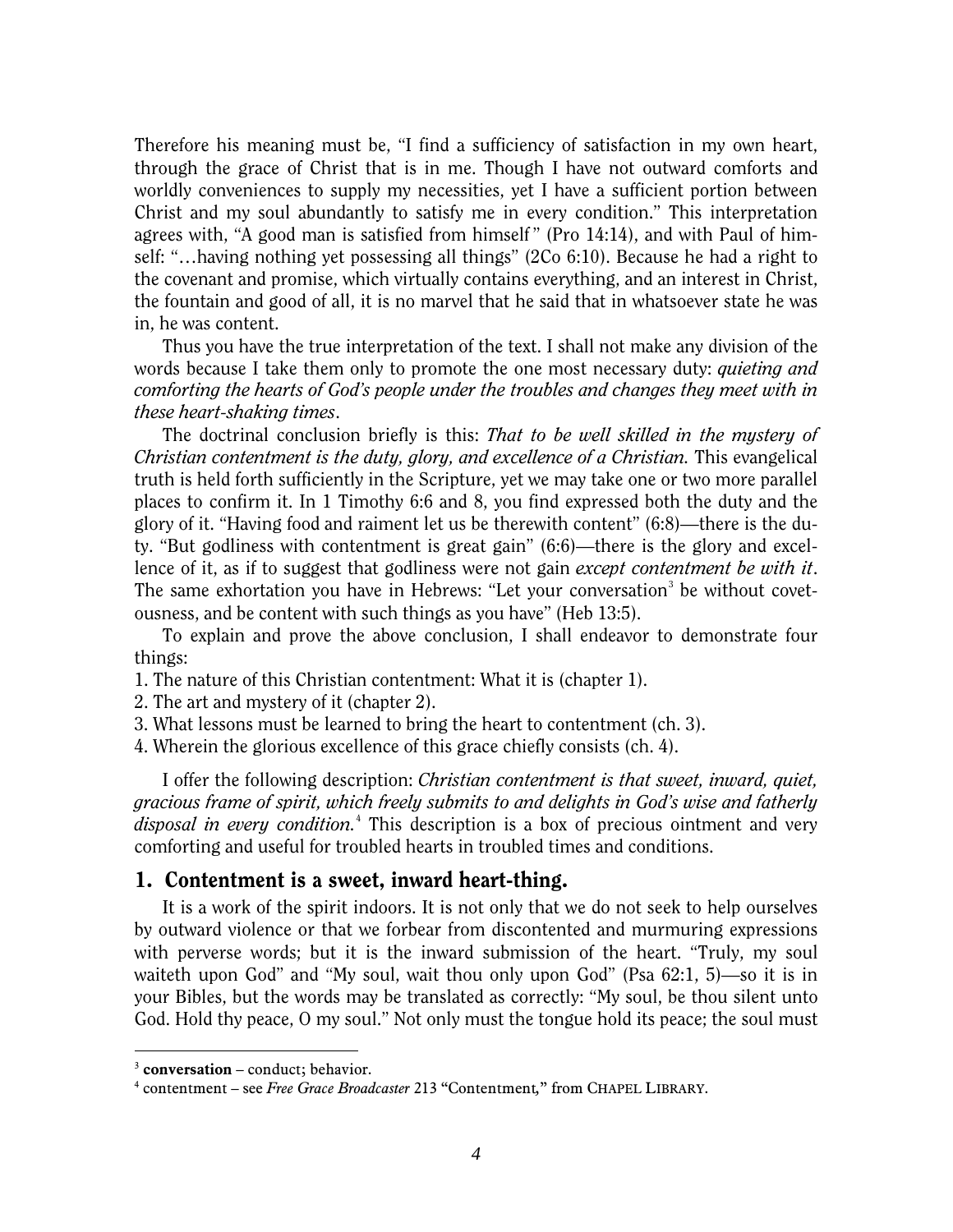be silent. Many may sit silently, refraining from discontented expressions, yet *inwardly*  they are bursting with discontented expressions—they are bursting with discontent! This shows a complicated disorder and great perversity in their hearts. Notwithstanding their outward silence, God hears the peevish,<sup>[5](#page-5-0)</sup> fretful language of their souls. A shoe may be smooth and neat outside, while inside it pinches the flesh. Outwardly, there may be great calmness and stillness, yet within: amazing confusion, bitterness, disturbance, and vexation.

#### 2. Contentment is the quiet of the heart.

All is sedate $^6$  $^6$  and still there. That you may understand this better, I would add that this quiet frame of spirit is not opposed to certain things.

#### a*. What contentment is* not *opposed to*

1. *It is not opposed to a due sense of affliction*. God gives His people leave to be sensible of what they suffer. Christ does not say, "Do not count as a cross what is a cross"; He says, "Take up your cross daily" (Luk 9:23).

2. *It is not opposed to making in an orderly manner our moan to God and to our friends*.

3. *It is not opposed to all lawful seeking for help in different circumstances*, or to endeavoring simply to be delivered out of present afflictions by the use of lawful means—it is but my duty. God is thus far mercifully indulgent to our weakness, and He will not take it ill at our hands if by earnest and importunate<sup>[7](#page-5-2)</sup> prayer we seek Him for deliverance until we know His good pleasure in the matter. Certainly seeking thus for help with such submission and holy resignation<sup>[8](#page-5-3)</sup> of spirit to be delivered when God wills, as God wills, and how God wills—this is not opposed to the quietness that God requires in a contented spirit.

#### b*. What contentment* is *opposed to*

But what, then, it will be asked, is this quietness of spirit opposed to?

1. It is opposed to murmuring and repining<sup>[9](#page-5-4)</sup> at the hand of God, as the discontented Israelites often did. If we cannot bear this either in our children or servants, much less can God bear it in us.

2. *To vexing and fretting*, which is a degree beyond murmuring.

3. *To tumultuousness*[10](#page-5-5) *of spirit*, when the thoughts run distractingly and work in a confused manner, so that the affections are like the unruly multitude in the Acts, who did not know for what purpose they had come together. The Lord expects you to be si-

<span id="page-5-0"></span><sup>5</sup> **peevish** – easily irritated by unimportant things.

<span id="page-5-1"></span><sup>6</sup> **sedate** – calm; composed.

<span id="page-5-2"></span><sup>7</sup> **importunate** – persistent.

<span id="page-5-3"></span><sup>8</sup> **resignation** – unresisting acceptance.

<sup>9</sup> **repining** – grumbling; expressing discontent.

<span id="page-5-5"></span><span id="page-5-4"></span><sup>10</sup> **tumultuousness** – the state of commotion and confusion.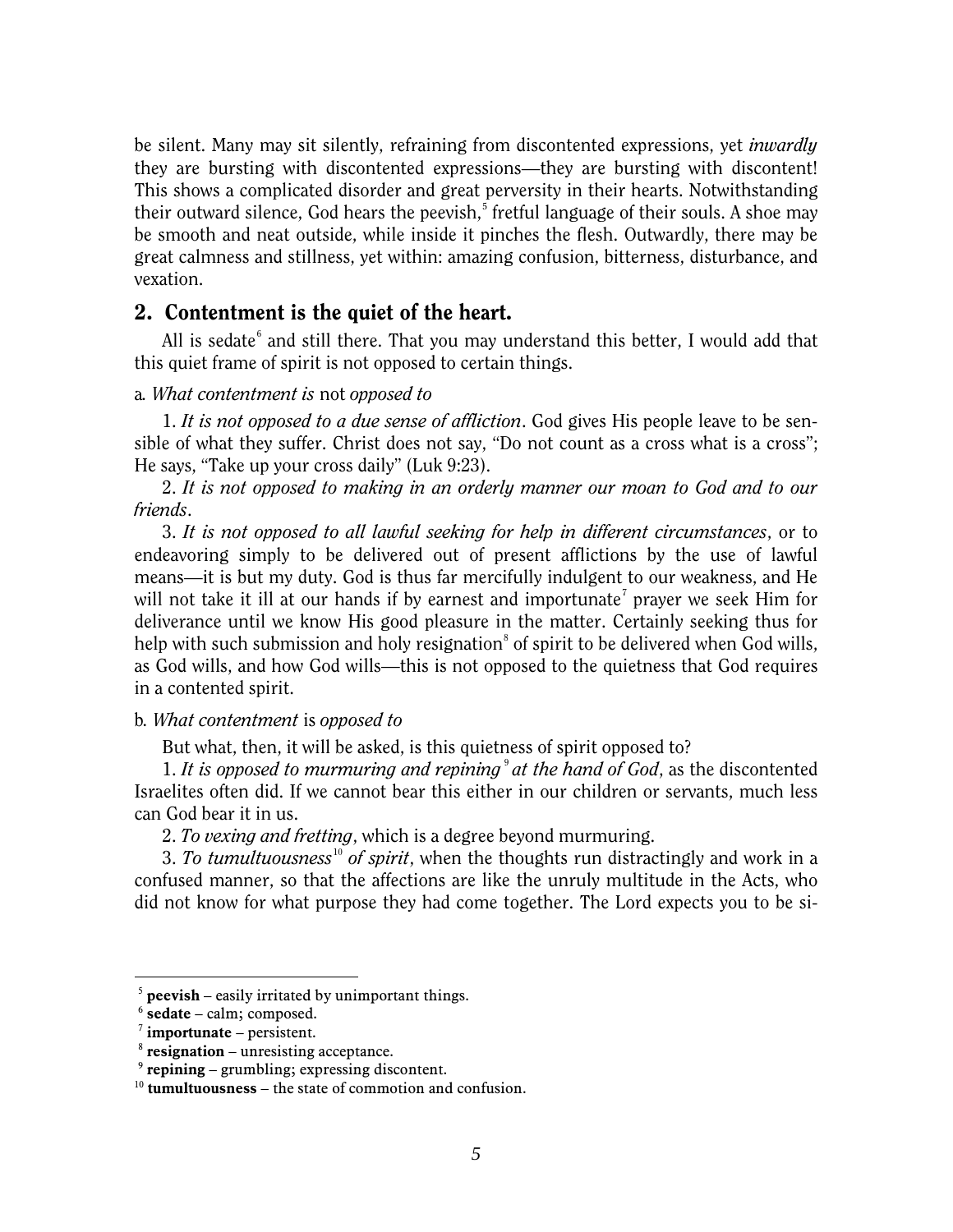lent under His rod, and, as was said in Acts 19:36, "Ye ought to be quiet and to do nothing rashly." $11$ 

4. *It is opposed to an unsettled and unstable spirit*, whereby the heart is distracted from the present duty that God requires in our several relationships—towards God, others, and ourselves. We should prize duty more highly than to be distracted by every trivial occasion.

5. It is opposed to distracting, heart-consuming cares. A gracious heart<sup>[12](#page-6-1)</sup> so esteems its union with Christ and the work that God sets it about, that it will not willingly suffer anything to come in to choke it or deaden it. A Christian is desirous that the Word of God should take such full possession as to divide between soul and spirit (Heb 4:12), but he would not allow the fear and noise of evil tidings to take such a hold in his soul as to make a division and struggling there, like the twins in Rebekah's womb (Gen 25:22).

6. *It is opposed to sinking discouragements*. God would have us to depend on Him though we do not see how the thing may be brought about; otherwise, we do not show a quiet spirit.

7. *It is opposed to sinful shiftings and shirkings*[13](#page-6-2) *to get relief and help.* Thus do many, through the corruption of their hearts and the weakness of their faith, because they are not able to trust God and follow Him fully in all things and always. For this reason, the Lord often follows the saints with many sore temporal crosses as we see in the case of Jacob, though they obtain the mercy. It may be that your carnal heart thinks, "I do not care how I am delivered, if only I may be freed from it." Your hearts are far from being quiet!

8. The last thing that quietness of spirit is the opposite of is *desperate risings of the heart against God by way of rebellion*. That is the most abominable. They find in their hearts something of a rising against God. Their thoughts begin to bubble, and their affections begin to move in rebellion against God Himself. This is especially the case with those, who besides their corruptions, have a large measure of melancholy. The devil works both upon the corruptions of their hearts and the melancholy disease of their bodies.

Now Christian quietness is opposed to all these things. When affliction comes, whatever it is, you do not murmur or repine, you do not fret or vex yourself.

#### 3. Contentment is an inward, quiet, gracious frame of spirit.

It is an inward frame of spirit and a gracious frame. Contentment is a soul business.

a*. It is a grace that spreads itself through the whole soul*. In some, there is a partial contentment. It is not the [whole] frame of the soul, but [only] some part of the soul has some contentment. Many a man may be satisfied in his judgment about a thing, who cannot for his life rule his affections, his thoughts, or his will. I do not doubt that many

<span id="page-6-0"></span> $\overline{a}$ <sup>11</sup> For more on this, see *The Mute Christian under the Smarting Rod*, by Thomas Brooks (1608-1680), available as a booklet from CHAPEL LIBRARY.

<span id="page-6-1"></span><sup>&</sup>lt;sup>12</sup> gracious heart – heart born of the Holy Spirit and brought into union with Christ.

<span id="page-6-2"></span><sup>13</sup> **shiftings** and **shirkings** – methods used to achieve an objective quickly, regardless of whether they are fair, right, or wise in the long term and avoiding one's responsibilities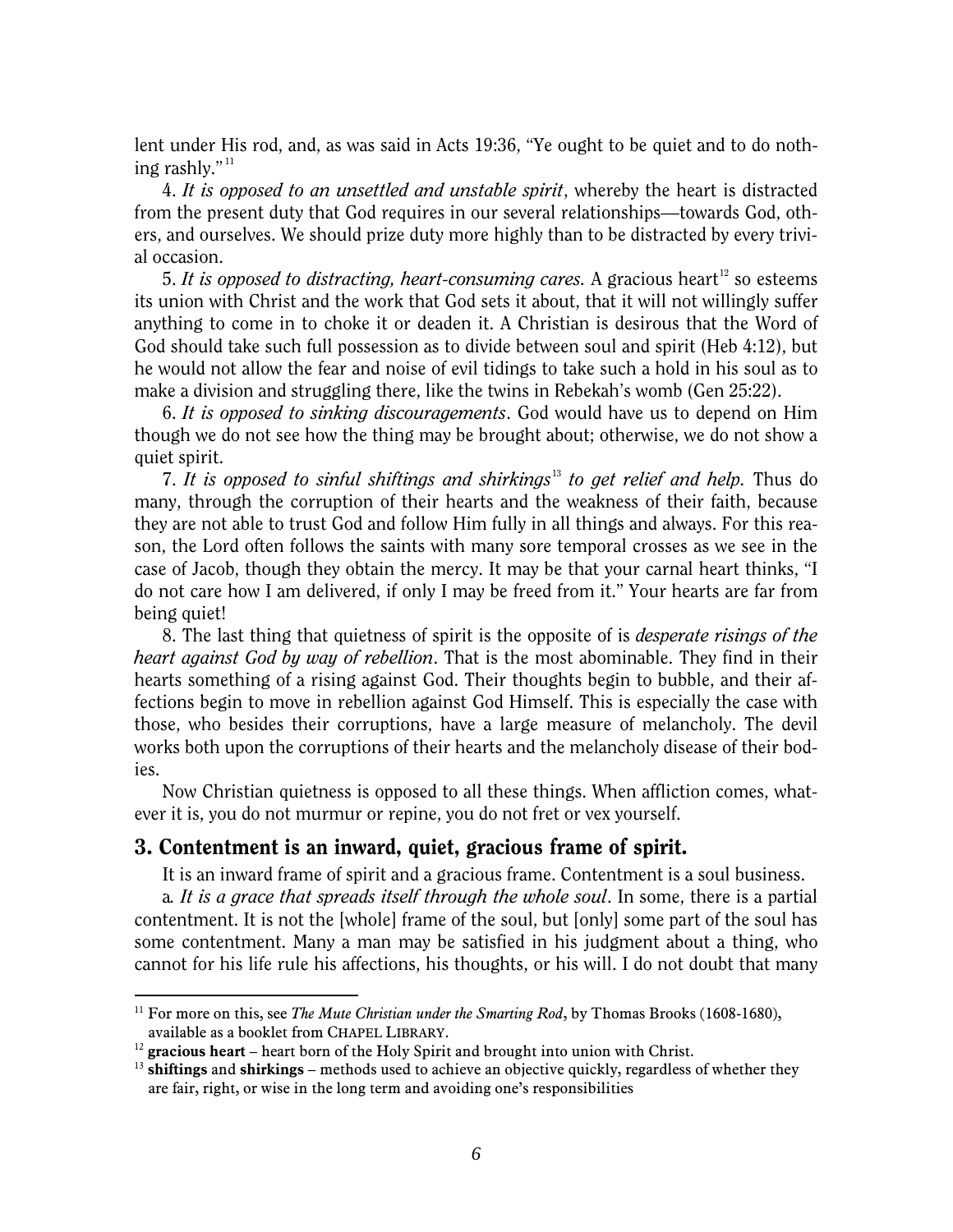of you know this in your own experience, if you observe the workings of your own hearts. But there is a great deal of hope of attaining contentment, if you can sit down and say, "I see good reason to be contented." Yet even when you have [gotten this] far, you may still have much to do with your hearts afterwards. There is such unruliness in our thoughts and affections that our judgments are not always able to rule them. That is what makes me say that contentment is an inward frame of spirit. The whole soul judgment, thoughts, will, affections—all are satisfied and quiet.

b*. Spiritual contentment comes from the frame of the soul*. The contentment of a man or woman who is rightly content does not come so much from outward arguments or help, as from the disposition of their own hearts. Let me explain myself. Someone is disturbed. If you come and bring some great thing to please him, perhaps it will quiet him, and he will be "contented." It is the thing you bring that quiets him, not the disposition of his own spirit, but the external thing you bring him. But when a Christian is content in the right way, the quiet comes more from the disposition of his own heart than from any external argument or from the possession of anything in the world. To be content because of some external thing is like warming a man's clothes by the fire. But to be content through an inward disposition of the soul is like the warmth that a man's clothes have from the natural heat of the body.

*c. It is the frame of spirit that shows the habitual character of this grace of contentment*. Contentment is not merely one act—just a flash in a good mood. You find many men and women who, if they are in a good mood, will be very quiet. But this will not hold. It is not the constant tenor of their spirits to be holy and gracious under affliction.

#### 4. Contentment is a gracious frame, opposed to natural quietness.

Indeed, in contentment there is a compound of all graces. But now the gracious frame of spirit is in opposition to three things:

a*. In opposition to the natural quietness of many men and women*. Some are so constituted by nature that they are more still and quiet. Others are of a violent and hot constitution, and they are more impatient.

b*. In opposition to a sturdy resolution.* Some men through the strength of a sturdy resolution do not seem to be troubled, come what may. So they are not disquieted as much as others.

c*. By way of distinction from the strength of natural (though unsanctified) reason* that may quiet the heart in some degree.

But now I say that a gracious frame of spirit is not merely a stillness of the body that comes from its natural constitution and temper, nor a sturdy resolution, nor the strength of reason. You will ask, "In what way is the grace of contentment distinguished from all these?" Where contentment of heart springs from grace, the heart is very quick and lively<sup>[14](#page-7-0)</sup> in the service of God! The difference is very clear: The one whose *disposition* is quiet is not disquieted as others are, but neither does he show any activeness of spirit

<span id="page-7-0"></span><sup>14</sup> **quick and lively** – alive and active.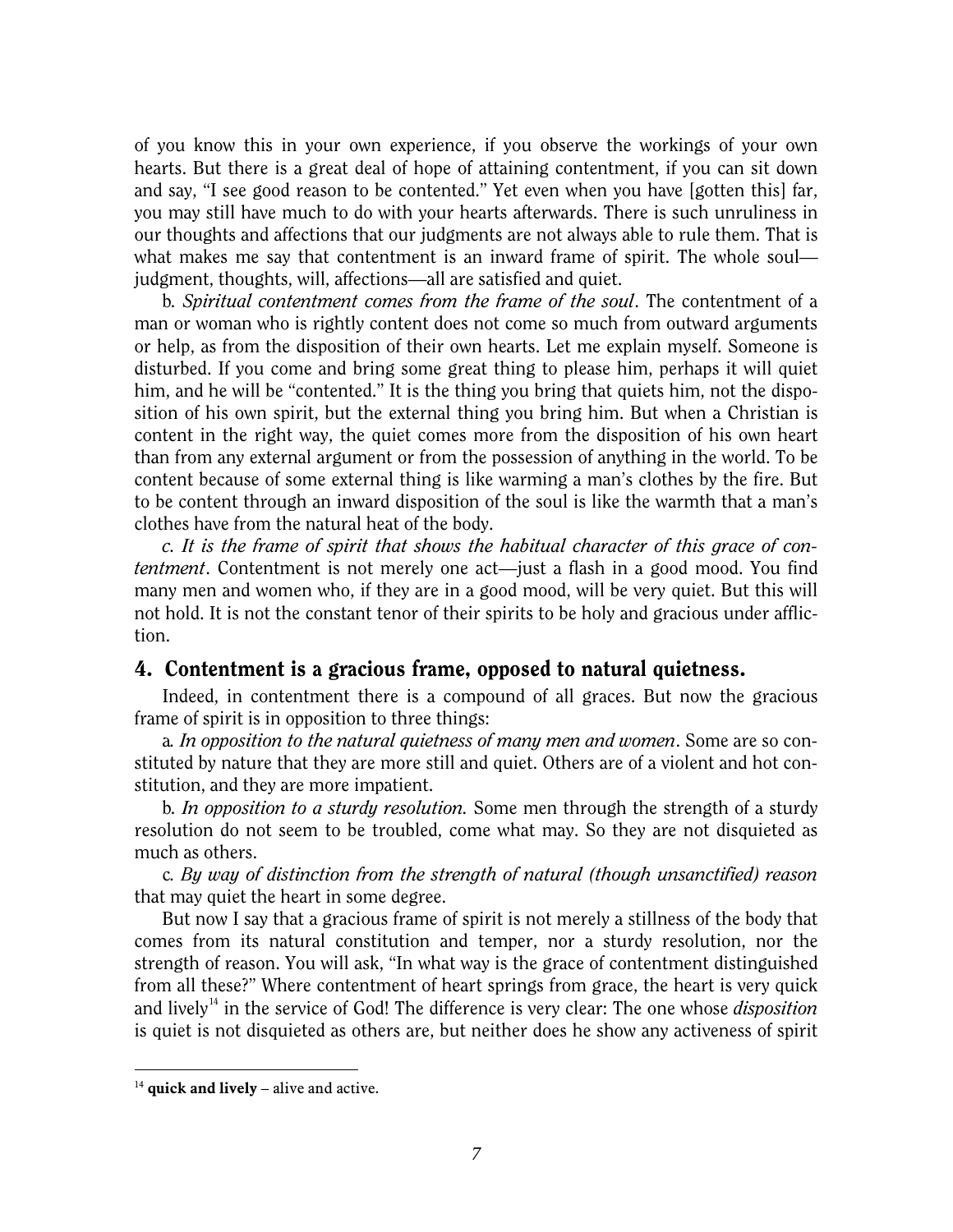to sanctify<sup>[15](#page-8-0)</sup> the name of God in his affliction. But, on the other hand, he whose contentment is *of grace* keeps his heart quiet with regard to vexation and trouble and *at the same time* is not dull or heavy, but very active to sanctify God's name in the affliction that he is experiencing.

I will give you just one mark of the difference between a man or woman who is content in a natural way and one who is content in a spiritual way: Those who are content in a natural way when outward afflictions befall them are just as content when they commit sin against God. When they have outward crosses or when God is dishonored, it is all one to them whether they themselves are crossed or whether God is crossed. But a gracious heart that is contented with its own affliction will rise up strongly when God is dishonored.

#### 5. Contentment is freely submitting to and taking pleasure in God's disposal.

It is a free work of the spirit. There are [several] things to be explained in this freedom of spirit:

a*. That the heart is readily brought over*. When someone does a thing freely, he does not need a lot of moving to get him to do it. Many men and women, when afflictions are heavy upon them, may be brought to a state of contentment with great ado.<sup>[16](#page-8-1)</sup> [But] when a man is free in a thing, only mention it and immediately he does it. So if you have learned this art of contentment, as soon as you come to see that it is the hand of God, your heart acts readily and closes at once.

b. *It is free, that is, not by constraint,* not, as we say, patience by force. Thus, many will say that you must be content: "This is the hand of God and you cannot help it." Oh, but this is too low an expression for Christians. Yet when Christians come to visit one another, they say, "Friend, you must be content." *Must be* content is too low for a Christian; no, it should be, "Readily and freely I will be content." It is suitable to my heart to yield to God and to be content.

Now a free act comes in a rational manner. That is freedom. It does not come through ignorance because I know of no better condition or because I do not know why my affliction is; but it comes through a sanctified judgment. Freedom is when I, by my judgment, see what is to be done, understand the thing; and my judgment agrees with what I understand.

c. *This freedom is in opposition to mere stupidity*. A man or woman may be contented merely from lack of sense. This is not free any more than a man who is paralyzed and does not feel when you nip him is patient freely. But if some should have their flesh pinched and feel it, and yet for all that can control themselves and do it freely, that is another matter.

<span id="page-8-0"></span> $15$  **sanctify** – to honor as holy

<span id="page-8-1"></span><sup>16</sup> **ado** – difficulty.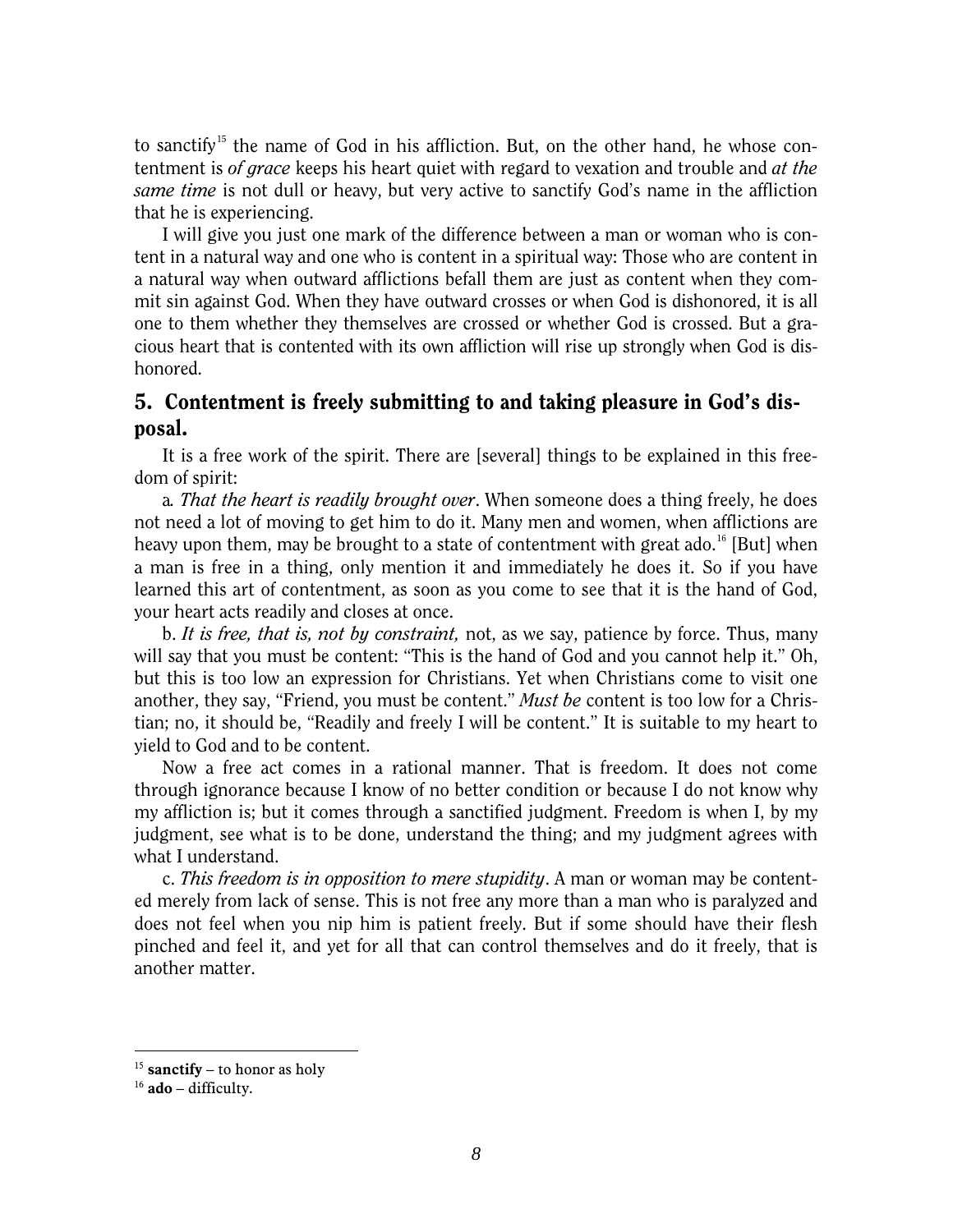#### 6. Contentment is freely submitting to God's disposal.

Submitting to God's disposal—what is that? The word *submit* signifies nothing else but "to send under." Thus, in one who is discontented, the heart will be unruly and would even get above God as far as discontent prevails. But now comes the grace of contentment and sends it under. Is the hand of God bringing an affliction, yet my heart is troubled and discontented? "What," it says, "will you be above God? Is this not God's hand, and must your will be regarded more than God's?" O under, under! Get you under, O soul! Keep under the authority of God, the power that God has over you! To keep under—that is to submit. The soul can submit to God at the time when it can *send itself under* the power, authority, sovereignty, and dominion that God has over it.

That is the sixth point, but even that is not enough. You have not attained this grace of contentment unless the next point is true of you.

#### 7. Contentment is taking pleasure in God's disposal.

Not only do I see that I should be content in this affliction, but I see that there is good in it. I find there is honey in this rock, and so I do not only say, "I must submit to God's hand." No, the hand of God is good, "It is good for me that I have been afflicted" (Psa 119:71). To acknowledge that it is just that I am afflicted is possible in one who is not truly contented. I may be convinced that God deals justly in this matter, but that is not enough! You must say, "Good is the hand of the Lord" (Ezr 7:9; Psa 104:28). The righteous man can never be made so poor, to have his house so rifled and spoiled, but there will remain much treasure within. The presence of God and the blessing of God are upon him, and therein is much treasure.

It is no marvel, therefore, that Paul was content; for a verse or two after my text you read, "But I have all and abound: I am full" (Phi 4:18). I have all? Alas, poor man!—what did Paul have that could make him say he had all? Was there ever a man more afflicted than Paul was? He had no bread to eat. He was often in nakedness, put in the stocks and whipped, and cruelly used. "Yet I have all," says Paul, for all that. "As sorrowful, yet alway rejoicing; as poor, yet making many rich; as having nothing, and yet possessing all things" (2Co 6:10).

#### 8. Contentment is *submitting* and taking pleasure in God's disposal.

A contented heart looks to and submits to God's disposal, that is, he sees the wisdom of God in everything. In his submission, he sees His *sovereignty*; but what makes him take pleasure in God's *wisdom*? [It is this:] the Lord knows how to order things better than I. I only see things at present, but the Lord sees a great while from now. And how do I know but that had it not been for this affliction, I should have been undone! I know that the love of God may as well stand with an afflicted condition as with a prosperous condition.

#### 9. The last thing is this: Submission must be in every condition.

In whatever affliction befalls us, there must be a submission to God's disposal in every condition.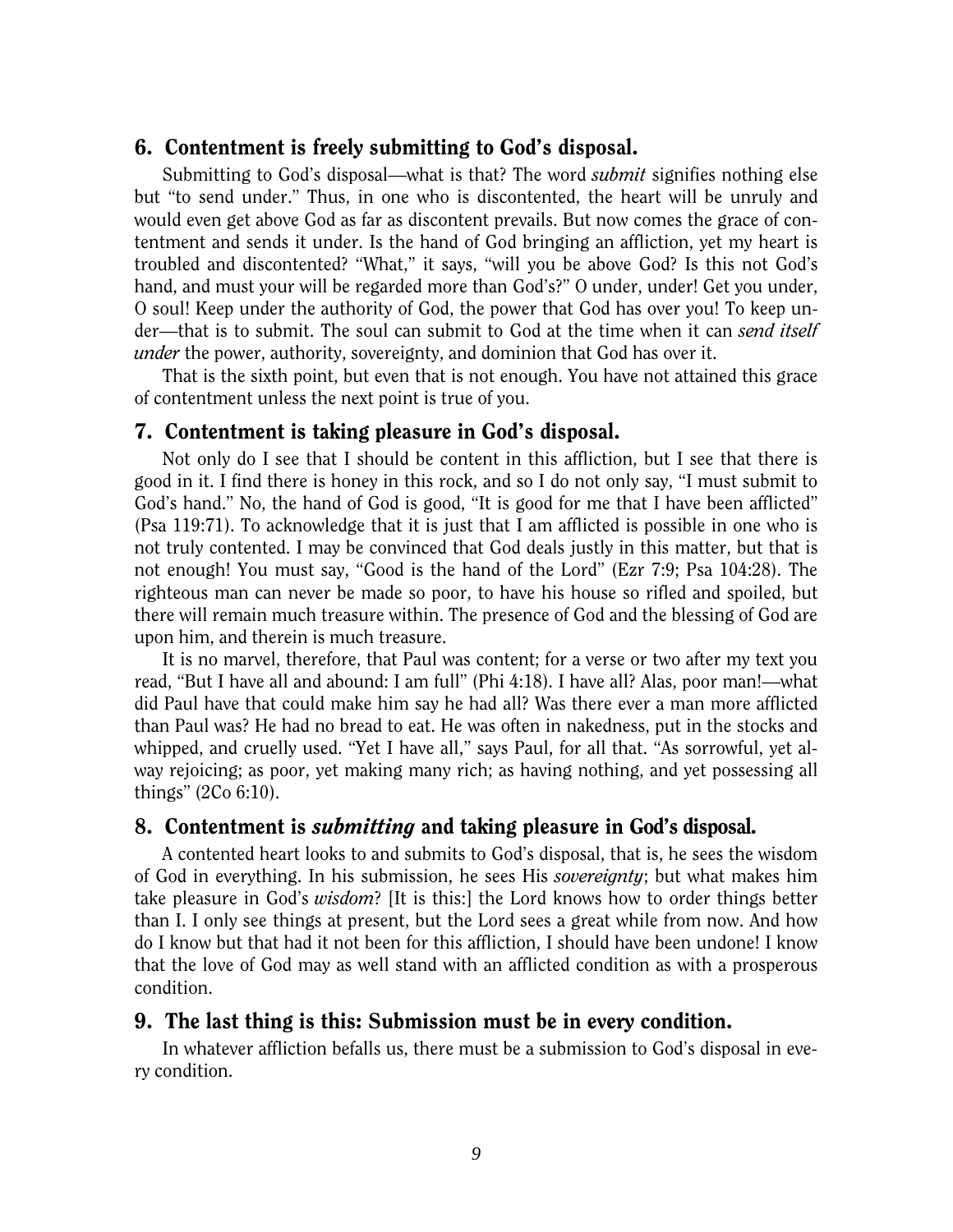a. *As to the kind of affliction.* Many men and women will *in general* say that they must submit to God in affliction. I suppose that if you were to go now from one end of this congregation to the other and speak thus to every soul: "Would you not submit to God's disposal, in whatever condition He might place you?" you would say, "God forbid that it should be otherwise!" But we have a saying: There is a great deal of deceit in *general* statements. In general, you would submit to anything; but what if it is in this or that particular case that crosses you most?—then, anything but that! We are usually apt to think that any condition is better than that condition in which God has placed us. Now, this is not contentment; it should be not only to any condition in general, but for the kind of affliction that *most* crosses you. God, it may be, strikes you in your child— "Oh, if it had been in my possessions," you say, "I would be content!" Perhaps He strikes you in your marriage—"Oh," you say, "I would rather have been stricken in my health." And if He had struck you in your health—"Oh, then, if it had been in my trading, $^{17}$  $^{17}$  $^{17}$  I would not have cared." But we must not be our own carvers. Whatever *particular* afflictions God may place us in, we must be content in them.

b. *There must be a submission to God in every affliction, as to the time and continuance of it*. "Perhaps I could submit and be content," says someone, "but this affliction has been on me a long time—three months, a year, many years. I do not know how to yield and submit to it; my patience is worn out and broken." Or if it were the withdrawing of God's face—"Yet if this had been but for a little time I could submit; but to seek God for so long and still He does not appear, Oh how shall I bear this?" We must not be our own disposers for the time of deliverance, any more than for the kind and way of deliverance.

c. *And then for the variety of our condition*. We must be content with the particular affliction, the time, and all the circumstances about the affliction—sometimes the circumstances are greater afflictions than the afflictions themselves—and for the variety. God may exercise us with various afflictions one after another…many who have been plundered and come away, afterwards have fallen sick and died. They had fled for their lives, and afterwards the plague has come among them. And if not that affliction, it may be some other.

It is very rarely that one affliction comes alone. Oh, that [it] could be said of many Christians that though their circumstances are changed, yet that nobody could see them changed; they are the same! Did you see what a gracious, sweet, and holy temper they were in before? They are in it still. Thus are we to submit to the disposal of God in every condition.

<span id="page-10-0"></span> $17$  trading – carrying on a trade; business.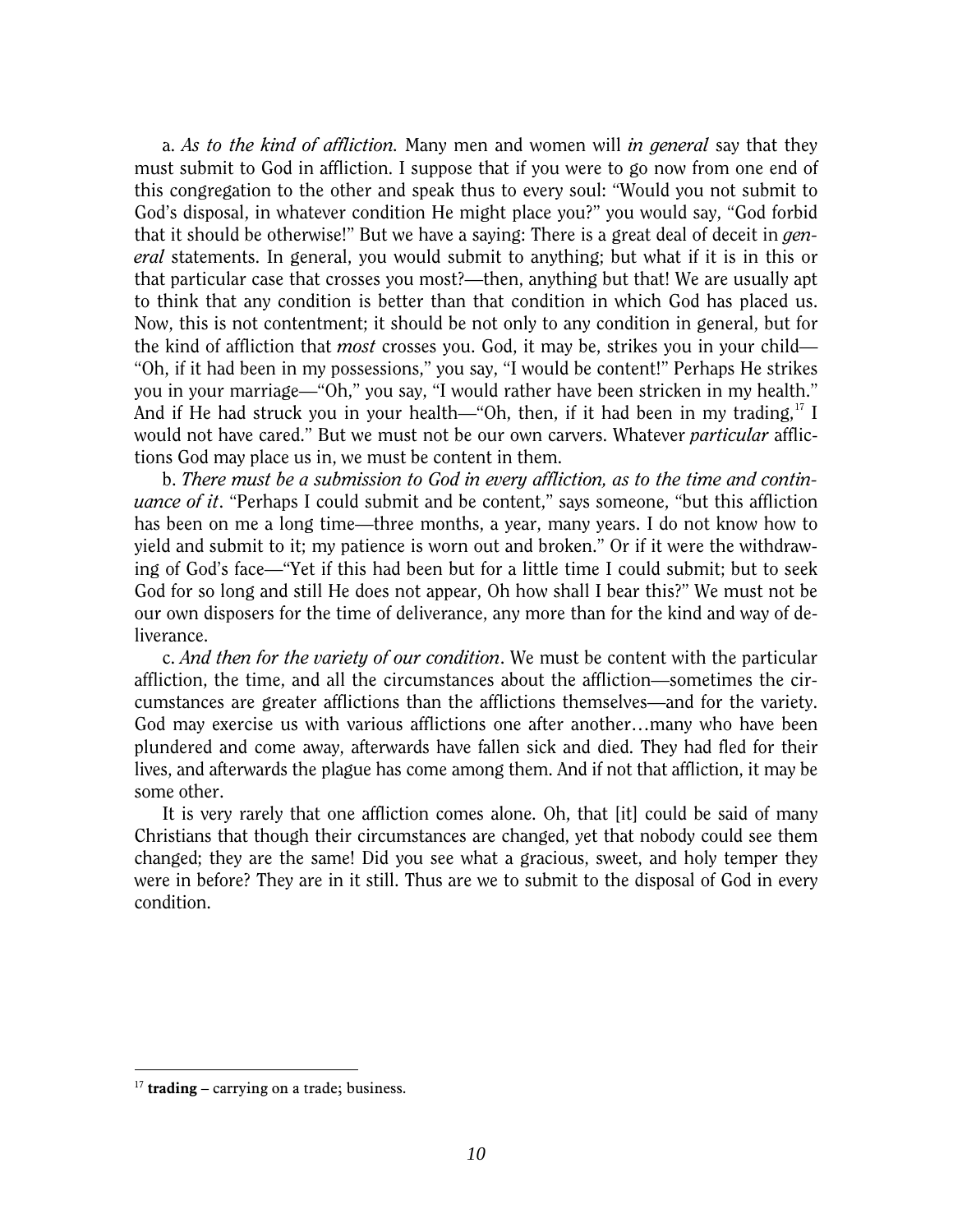## 2. THE MYSTERY OF CONTENTMENT

<span id="page-11-0"></span>There is a great mystery and art in what way a Christian comes to contentment. Grace teaches us how to make a mixture of gracious joy and gracious sorrow together how to moderate and order an affliction so that there shall be a sense of it, and yet for all that contentment under it.

#### 1. The first thing is to show that there is a great mystery in it.

It may be said of one who is contented in a Christian way, "He is the most contented man in the world, and yet the most unsatisfied man in the world." These two together [are] mysterious. You never learned the mystery of contentment unless it may be said of you that, *just as you are the most contented man, so you are also the most unsatisfied man in the world*. You will say, "How is that?" A man who has learned the art of contentment is the most contented with any low condition that he has in the world, and yet he cannot be satisfied with the enjoyment of all the world. Godliness teaches us this mystery! When Luther<sup>[18](#page-11-1)</sup> was sent great gifts by dukes and princes, he refused them, and said, "I did vehemently protest that God should not put me off so; 'tis not that which will content me."

A soul that is capable of God can be filled with nothing else but God. Though a gracious heart knows that it was made for God, carnal hearts think without reference to God. But a gracious heart, being enlarged to be capable of God and enjoying somewhat of Him, can be filled by nothing in the world; it must only be God Himself. A godly heart will not only have the mercy, but the God of that mercy as well; and then a little matter is enough in the world.

"And the *peace of God*, which passeth all understanding, shall keep your hearts and minds through Christ Jesus" (Phi 4:7). "Those things, which ye have both learned, and received, and heard, and seen in me, do: and the *God of peace* shall be with you" (Phi 4:9). The *peace of God* shall keep you, and the *God of peace* shall be with you. Here is what I would observe from this text: The peace of God is not enough to a gracious heart except it may have the God of that peace. A carnal heart could be satisfied if he might but have outward peace, though it is not the peace of God; peace in the state and his trading would satisfy him. But mark how a godly heart goes beyond a carnal: "All outward peace is not enough; I must have the peace of God." But suppose you have the peace of God, will that not quiet you?—"No, I must have the God of peace. That is, I must enjoy that God Who gives me the peace; I must have the Cause as well as the effect." "Whom have I in heaven but thee? and there is none upon earth that I desire beside thee" (Psa 73:25). There is nothing in heaven or earth that can satisfy me, but [God Himself].

<span id="page-11-1"></span><sup>&</sup>lt;sup>18</sup> Martin Luther (1483-1546) – German [monk,](http://en.wikipedia.org/wiki/Monk) [theologian,](http://en.wikipedia.org/wiki/Theology) and university professor, whose ideas inspired the [Protestant Reformation](http://en.wikipedia.org/wiki/Protestant_Reformation) and changed the course of [Western civilization.](http://en.wikipedia.org/wiki/Western_civilization)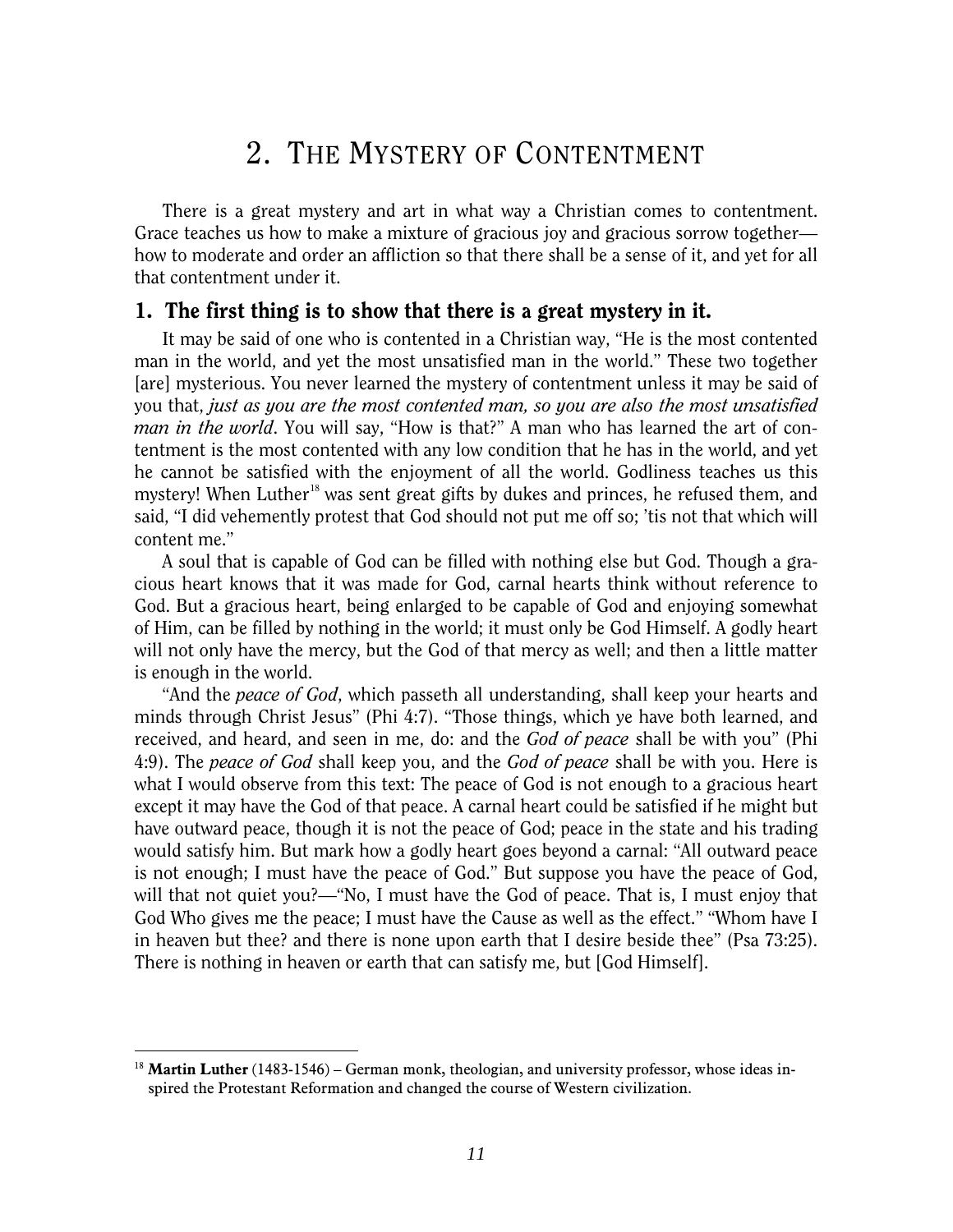#### 2. A Christian comes to contentment not so much by way of addition, as by way of subtraction.

That is his way of contentment: not so much by adding to what he has, not by adding more to his condition, but rather by subtracting from his desires, to make his desires and his circumstances even and equal.

A carnal heart knows no way to be contented but this: I have such and such possessions, and if I had this added to them, then I should be contented. Perhaps I have lost my possessions; if I could only have given to me something to make up my loss, then I should be a contented man. But contentment does not come in that way; it comes by subtracting from your desires. It is all one to a Christian: either to attain what I do desire or to bring down my desires to what I have already attained.

Now I say that a heart that has no grace and is not instructed in this mystery of contentment, knows of no way to get contentment but to have his possessions raised up to his desires. But the Christian has another way to contentment, that is, he can bring his desires down to his possessions; and so he attains his contentment. Here lies the bottom and root of all contentment: *when there is an evenness and proportion between our hearts and our circumstances*. That is why many godly men who are in low position live more sweet and comfortable lives than those who are richer.

#### 3. A Christian comes to contentment not so much by getting rid of the burden that is on him as by adding another burden to himself.

The way of contentment is to add another burden: the burden of sin. The heavier the burden of your sin is to your heart, the lighter will the burden of your affliction be to your heart, and so you shall come to be content!

#### 4. It is not so much the *removing* of the affliction that is upon us as the *changing* of the affliction.

The way of contentment to a carnal heart is only the removing of the affliction: "O that it may be gone!" There is a power of grace to turn this affliction into good; it takes away the sting of it. Christianity will teach you how to turn your poverty to *spiritual riches*. You shall be poor still as to your outward possessions, but this shall be altered: whereas before it was a natural evil to you, it comes now to be turned to a spiritual benefit to you.

#### 5. A Christian comes to this contentment not by making up the wants<sup>[19](#page-12-0)</sup> of his circumstances, but by the performance of the work of his circumstances.

This is the way of contentment. There are some circumstances that I am in with many wants. Well, how shall I come to be satisfied and content? A carnal heart thinks, "I must have my wants made up or else it is impossible that I should be content." But a

<span id="page-12-0"></span> $\overline{a}$ <sup>19</sup> **wants** – things that are lacking.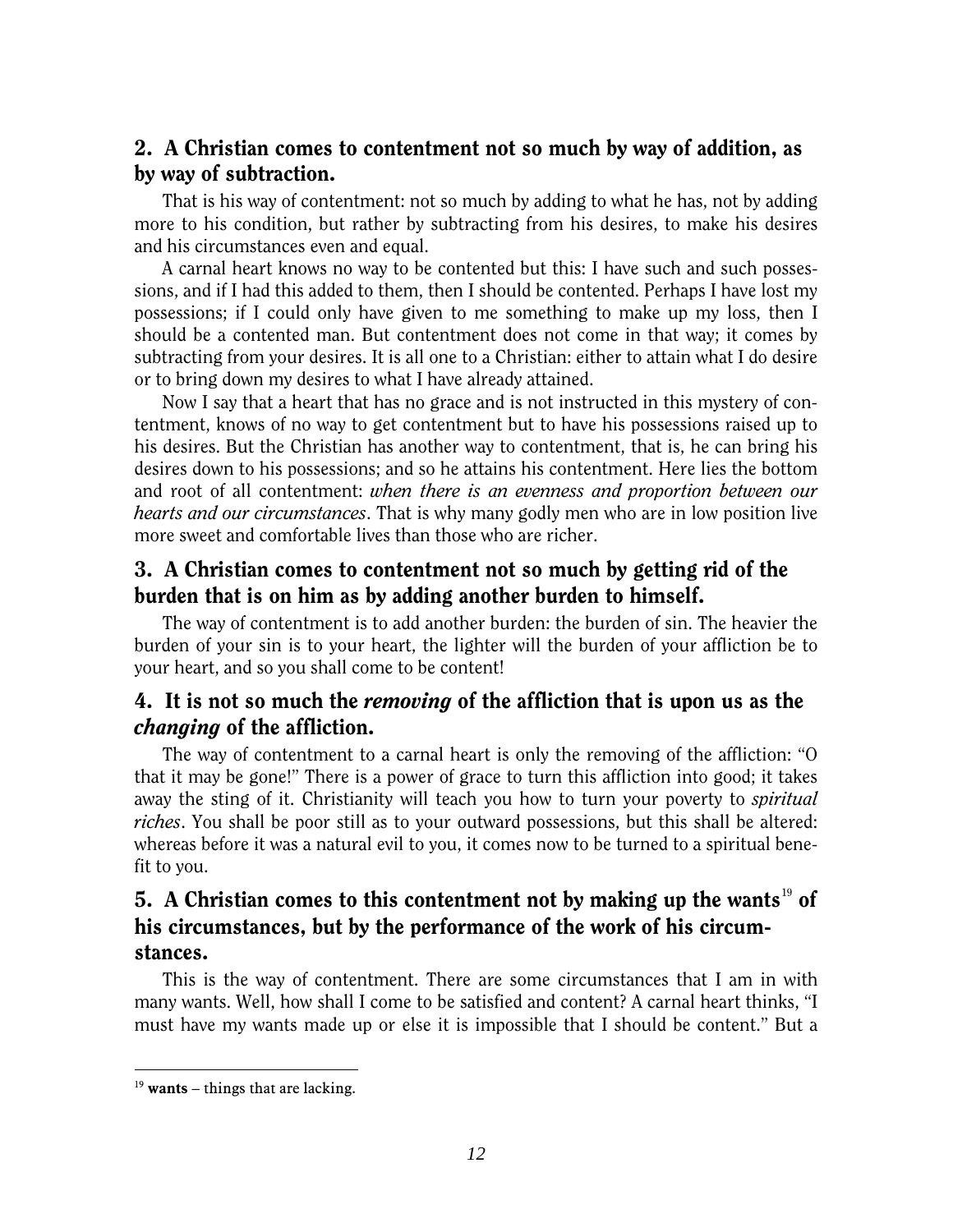gracious heart says, "What is the duty of the circumstances God has put me into? Indeed, my circumstances have changed. I was not long since in a prosperous state, but God has changed my circumstances. Now what am I to do? Let me exert my strength to perform the duties of my present circumstances."

Others spend their thoughts on things that disturb and disquiet them, and so they grow more and more discontented. Let me spend my thoughts in thinking what my duty is. "O," says a man whose condition is changed and who has lost his wealth, "Had I but my wealth, as I had heretofore, how I would use it to His glory!" But this may be but a temptation. You should rather labor to bring your heart to quiet and contentment by setting your soul to work in the duties of your present condition, and take heed of your thoughts about other conditions as a mere temptation!

#### 6. A gracious heart is contented by the melting of his will and desires into God's will and desires.

This too is a mystery to a carnal heart. It is not by having his own desires satisfied, but by melting his will and desires into God's will. So that, in one sense, he comes to have his desires satisfied though he does not obtain the thing that he desired before, because *he makes his will to be at one with God's will*. This is a small degree higher than submitting to the will of God. A gracious heart has learned this art, not only to make the commanding will of God to be its own will—that is, what God commands me to do, I will do it—but to make the providential will of God and the operative will of God to be his will too.

Suppose a man were to make over his debt to another man. If the man to whom I owe the debt be satisfied and contented, I am satisfied because I have made it over to him. I need not be discontented and say, "My debt is not paid, and I am not satisfied." Yes, you are satisfied, for he to whom you made over your debt is satisfied. It is just the same, for all the world, between God and a Christian: a Christian heart makes over his will to God. Now then, if God's will is satisfied, then I am satisfied, for I have no will of my own. A gracious heart must needs<sup>[20](#page-13-0)</sup> have satisfaction in this way because godliness teaches him this: *to see that his good is more in God than in himself*. The good of my life, comforts, happiness, glory, and riches are more in God than in myself!

#### 7. The mystery consists not in bringing anything from outside to make my condition more comfortable, but in purging out something that is within.

"From whence come wars and fightings among you? come they not hence, even of your lusts that war in your members?" (Jam 4:1). They are not so much from things outside, but from within. The way to contentment is to purge out your lusts and bitter humors. [21](#page-13-1)

<span id="page-13-0"></span><sup>20</sup> **must needs** – must of necessity.

<span id="page-13-1"></span><sup>&</sup>lt;sup>21</sup> **humors** – attitudes; dispositions; taken from early medical theory that certain vapors moved through the body causing abnormal moods.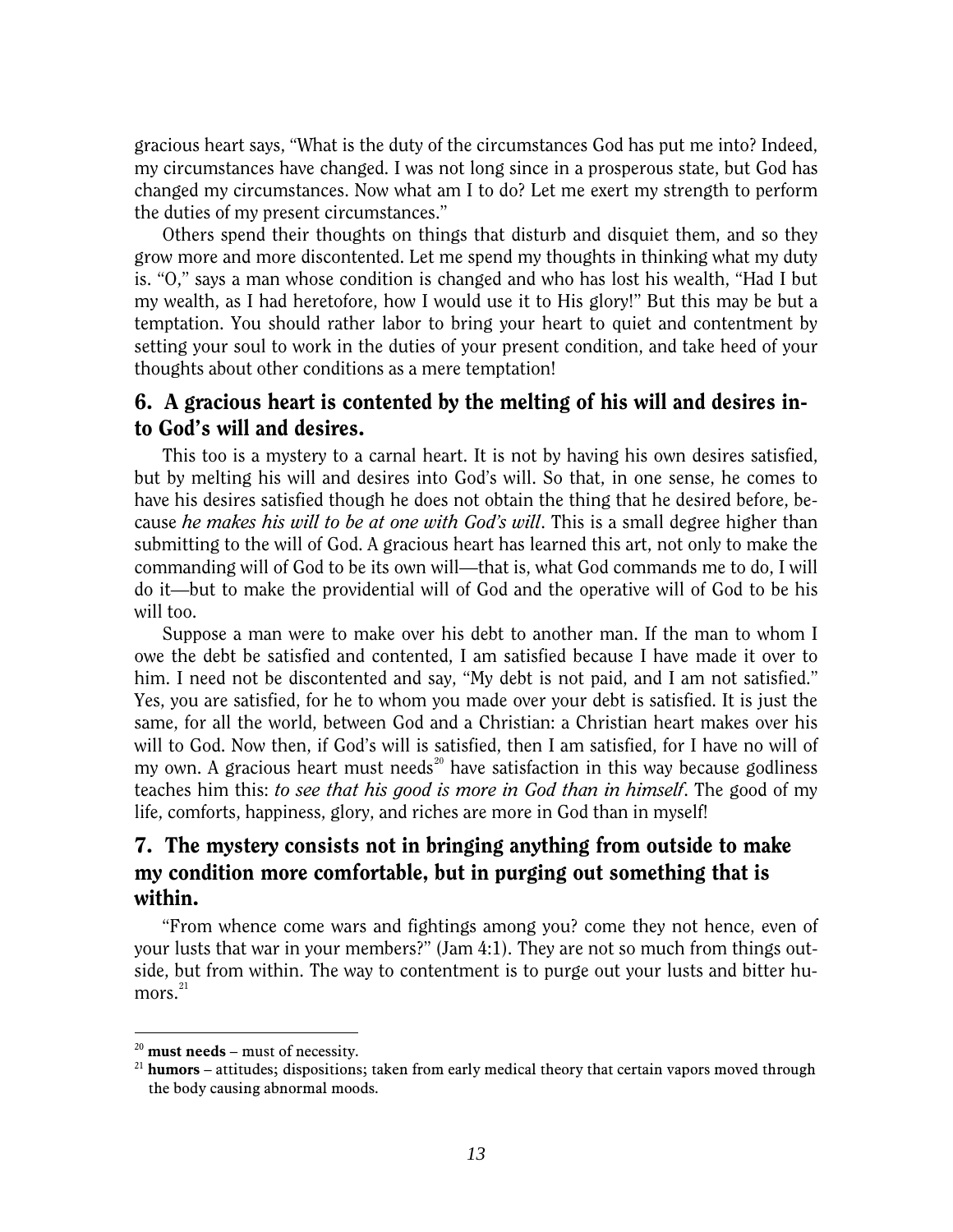#### 8. He lives upon the dew of God's blessing.

A Christian can get food that the world does not know of: he is fed in a secret way by the dew of the blessing of God. A poor man or woman who has but a little *with grace* lives a more contented life than his rich neighbor who has a great income. When your husbands are at sea and send you a token of their love, it is worth more than forty times what you already have in your houses. Every good thing the people of God enjoy, they enjoy in God's eternal love to them. This must needs be very sweet to them.

#### 9. He can see love in all afflictions.

A Christian not only has the dew of God's blessing in good things and finds them very sweet, but in all the afflictions, all the evils that befall him, he can see love and can enjoy the sweetness of love in his afflictions as well as in his mercies.

#### 10. A godly man sees Christ as Mediator.

A godly man has contentment as a mystery because just as he sees all his afflictions come from the same love that Jesus Christ did, so he sees them all sanctified in Jesus Christ, our Mediator.<sup>[22](#page-14-0)</sup> He sees all the poison of them taken out by the virtue of Jesus Christ, the Mediator between God and man. When a Christian would have contentment, he works it out thus: "What is my affliction? Is it poverty that God strikes me with?— Jesus Christ had not a house to hide His head in. Now my poverty is sanctified by Christ's poverty. I can see by faith the curse taken out of my poverty by the poverty of Jesus Christ. Christ Jesus was poor in this world to deliver me from the curse of my poverty. So my poverty is not afflictive, if I can be contented in such a condition." So if men jeer and scoff at you, did they not do so to Jesus Christ? Now I get contentment in the midst of scorns and jeers by considering that Christ was scorned and by acting faith $^{23}$  $^{23}$  $^{23}$ upon what Christ suffered for me. Am I in great bodily pain? Jesus Christ had as great pain in His body as I have. The exercising of faith on what Christ endured is the way to get contentment in the midst of our pains.

#### 11. A gracious heart has contentment by getting strength from Jesus Christ.

He is able to bear his burden by getting strength from Someone else. The schools of the philosophers would count it ridiculous that you should be strengthened by the strength of someone else, who is not near you as far as you can see. But a Christian finds satisfaction in every circumstance by his faith bringing the strength of Jesus Christ into

<span id="page-14-0"></span> $\overline{a}$ <sup>22</sup> Mediator – one who goes between two parties to remove a disagreement or reach a common goal; "It pleased God in His eternal purpose, to choose and ordain the Lord Jesus His only begotten Son, according to the Covenant made between them both, to be the Mediator between God and Man; the Prophet, Priest and King; Head and Savior of His Church, the heir of all things, and judge of the world: Unto whom He did from all Eternity give a people to be His seed, and to be by Him in time redeemed, called, justified, sanctified, and glorified." (1689 London Baptist Confession, 8.1, available from CHAPEL LIBRARY).

<span id="page-14-1"></span> $^{23}$  **acting faith** – the act of believing; exercising faith.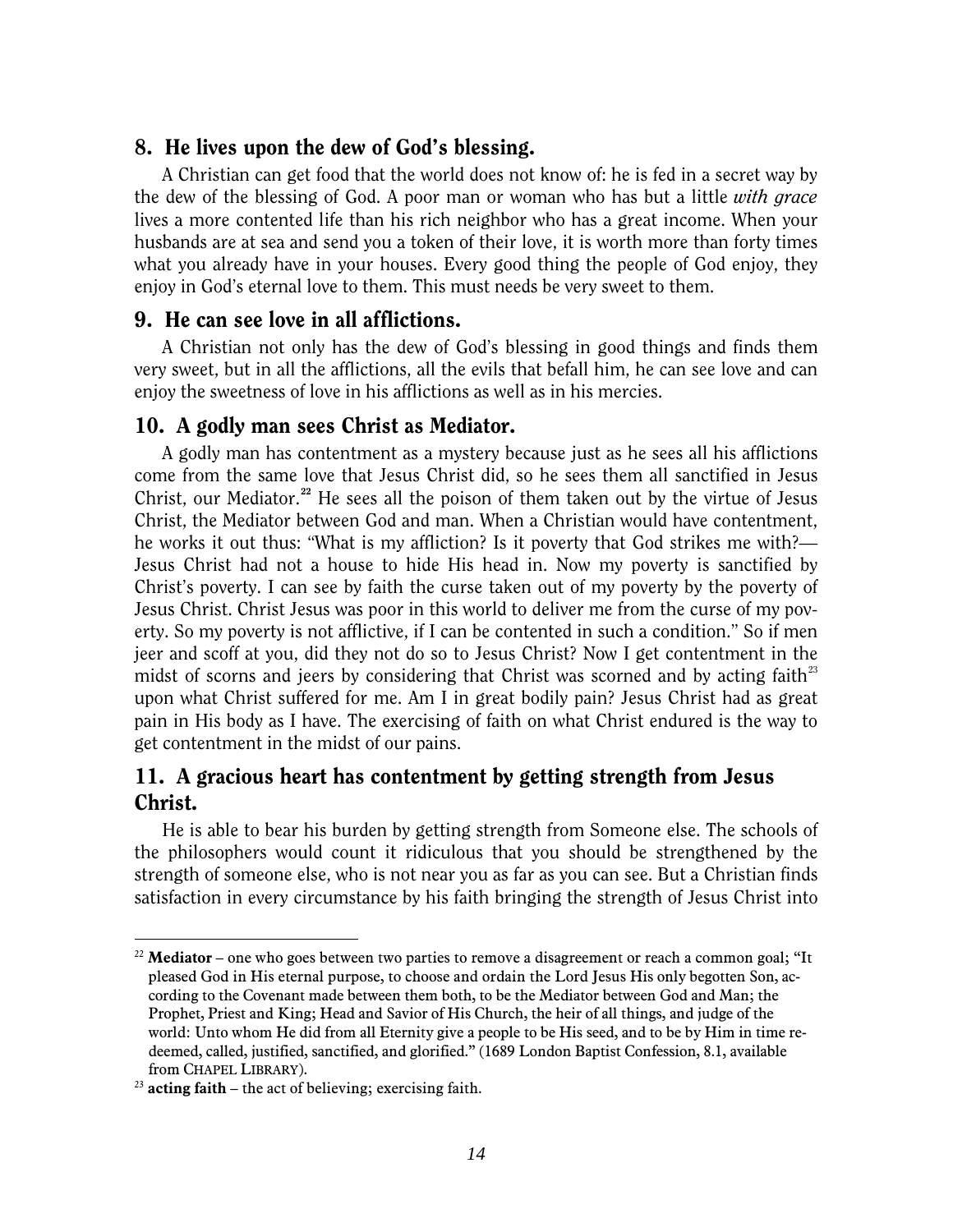his own soul. He is thereby enabled to bear whatever God lays on him. Of His fullness do we receive "grace for grace" (Joh 1:16). Now if a man has a burden to bear and yet can have strength added to him, if the burden is doubled, he can have his strength trebled.<sup>[24](#page-15-0)</sup> The burden will not be heavier, but lighter than it was before to his natural strength. "The Lord is…my strength (Psa 18:2).

#### 12. A godly heart enjoys much of God in everything he has and knows how to make up all wants in God Himself.

If the children of God have their little taken from them, they can make up all their wants in God Himself. Such and such a man is a poor man; the plunderers came and took away everything that he had. But when all is gone, godliness teaches to make up all those losses in God. A godly man may enjoy the quintessence<sup>[25](#page-15-1)</sup> of the same comfort as he had before, for a godly man does not live so much in himself as he lives in God. If anything is cut off from the stream, he knows how to go to the fountain and makes up all there. God is his all in all (1Co 15:28). [God is to us as] Elkanah said to Hannah, "Am not I better to thee than ten sons?" (1Sa 1:8).

You know when a man has water coming to his house through several pipes, and he finds insufficient water comes into his wash-house, he will rather stop the other pipes that he may have all the water come in where he wants it. Perhaps, then, God had a stream of your affection running to Him when you enjoyed these things; yes, but a great deal was allowed to escape to the creature, $26$  a great deal of your affections ran waste. Now the Lord would not have the affections of His children to run waste; therefore He has cut off your other pipes that your heart might flow wholly to Him.

If you have children, and because you let your servants perhaps feed them and give them things, you perceive that your servants are stealing away the hearts of your children, you would hardly be able to bear it; you would be ready to send away such a servant. When the servant is gone, the child is at a great loss. It does not have the nurse. But the mother intends by sending her away, that the affections of the child might run more strongly towards herself. And what loss is it to the child that the affections that ran in a rough channel before towards the servant, run now towards the mother? So those affections that run towards the creature, God would have run towards Himself, that so He may be all in all to you here in this world.

#### 13. A gracious heart gets contentment from the covenant promises that God has made with him.

He gets contentment from the *particular promises* that he has for supplying every particular want. There is no condition that a godly man or woman can be in, but there is some promise in the Scripture to help him in that condition.

<span id="page-15-0"></span> $24$  trebled – tripled.

<span id="page-15-1"></span><sup>&</sup>lt;sup>25</sup> quintessence – the purest or most perfect form of something.

<span id="page-15-2"></span><sup>&</sup>lt;sup>26</sup> creature – created thing, perhaps a person or creature comfort.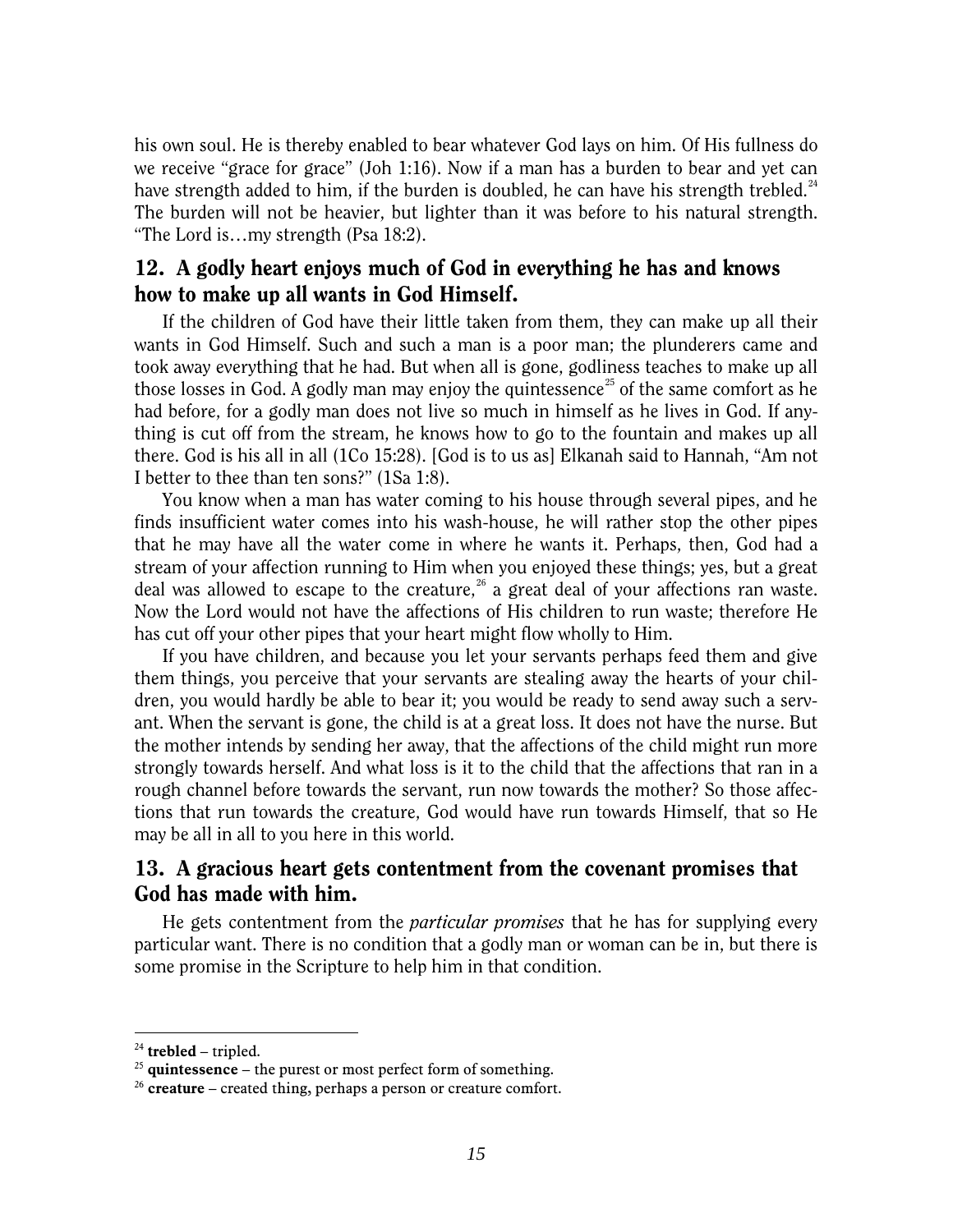When God makes a promise to His people, it must be with this reservation: God must have liberty for these three things—

- i. Notwithstanding His promise, He will have liberty to make use of anything for your chastisement.
- ii. He must have liberty to make use of your wealth, liberties, or lives for the furtherance of His own ends, if it is to be a stumbling block to wicked and ungodly men. He will not release the propriety that He has in your possessions and lives.
- iii. God must have sufficient liberty to make use of what you have to show that His ways are unsearchable and His judgments past finding out (Rom 11:33).

Perhaps you have given your children something, but afterwards if you have a use for that thing, you will come and say, "I must have it." "Why, Father?" the child may say, "You gave it to me." "But I must have it," says the father, "and I will make it up to you in some other way." The child does not think that the father's love is ever a whit<sup>[27](#page-16-0)</sup> the less to him. So when there is any such promise as this, that God by His promise gives you His protection, and yet for all that such a thing befalls you, it is only as if the Father should say, "I gave you that indeed; but let Me have it, and I will make it up to you in some other way that shall be as good."

The one who is filled with good things is just like many a man who enjoys an abundance of comforts in his own house. God grants him a pleasant home, a good wife, and fine walks and gardens. Now such a man does not care much for going out. Other men are fain<sup>[28](#page-16-1)</sup> to go out and see friends because they have quarrelling and contending at home. So a carnal man has little contentment in his own spirit.

As it is with a vessel that is full of liquor,<sup>[29](#page-16-2)</sup> if you strike it, it will make no great noise; but if it is empty then it makes a great noise. So it is with the heart: a heart full of grace and goodness within will bear a great many strokes and never make any noise—but if an empty heart is struck, it *will* make a noise. When some men and women are complaining so much, it is a sign that there is emptiness in their hearts. If their hearts were filled with grace, they would not make such a noise. The disorders of men's hearts are great burdens to them, but many times a godly man has enough within to content him. Virtue is content with itself to live well. But how few are acquainted with this mystery! Many think, "O if I had what another man has, how happily and comfortably should I live!" But if you are a Christian, whatever your condition, you have enough within yourself.

I thought I would give you several promises for the contentment of the heart in the time of affliction. "When thou passest through the waters, I will be with thee; and through the rivers, they shall not overflow thee: when thou walkest through the fire, thou shalt not be burned; neither shall the flame kindle upon thee" (Isa 43:2). Certainly, though this promise was made in the time of the Law, it will be made good to all the saints now, one way or other, either literally or in some other way; for we find clearly

<span id="page-16-0"></span> $27$  **a** whit – the least bit.

<span id="page-16-1"></span><sup>28</sup> **fain** – eager.

<span id="page-16-2"></span><sup>29</sup> **liquor** – any liquid.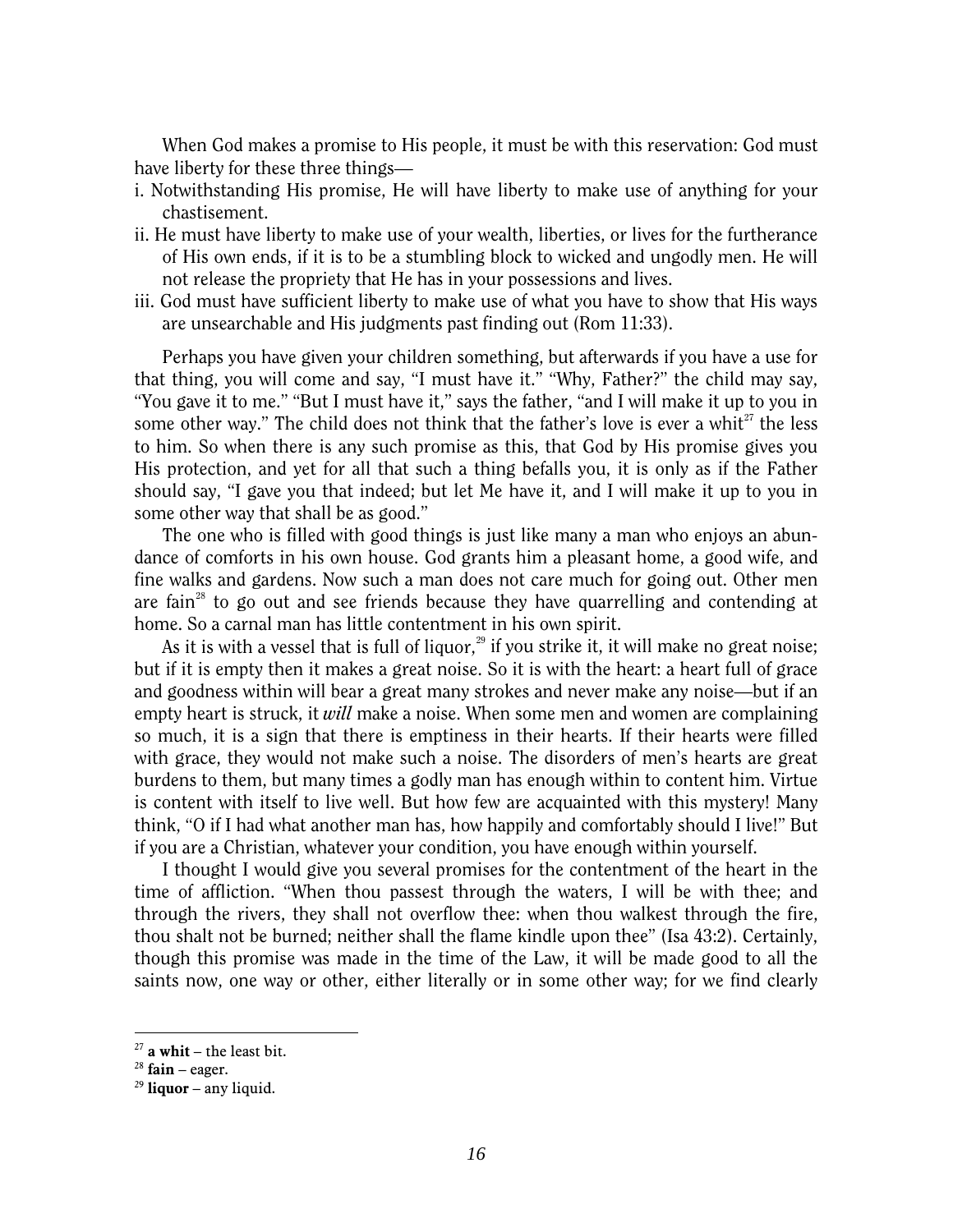that the promise that was made to Joshua, "I will not fail thee, nor forsake thee" (Jos 1:5), is applied to Christians in the time of the Gospel (Heb 13).

The saints of God have an interest in all the promises that ever were made to our forefathers: from the beginning of the world, they are their inheritance and go on from one generation to another. By that, they come to have contentment because they inherit all the promises made in all the book of God. Hebrews 13:5 shows this plainly, and we do not inherit less now than they did in Joshua's time; but we inherit more, for you will find in that place of Hebrews that more is said than is to Joshua. To Joshua God says He will not leave him nor forsake him; but in this place in Hebrews in the Greek there are five negatives, as if God should say, "I will not leave you, no I will not, I will not, I will not," with such earnestness five times together. So that not only have we the same promises that they had, but we have them more enlarged and more full, though still not so much in the literal sense; for that, indeed, is the least part of the promise.

In Isaiah 54:17, God made a promise: That no weapon formed against His people should prosper, and every tongue that shall rise against them in judgment they shall condemn. Mark what follows, "This is the heritage of the servants of the LORD, and their righteousness is of me, saith the LORD."

Therefore when you look into the book of God and find any promise there, you may make it your own; just as an heir who rides over a lot of fields and meadows says, "This meadow is my inheritance, and this corn field is my inheritance." Then he sees a fine house, and says, "This fine house is my inheritance." He looks at them with a different eye from a stranger who rides over those fields. A carnal heart reads the promises and reads them merely as stories, not that he has any great interest in them. But a godly man reads the Scriptures and says, "This is part of my inheritance: it is mine and I am to live upon it." (See also Psa 34:10, 37:6; Isa 58:10.)

#### 14. He has contentment by realizing the glorious things of heaven.

He has the heavenly glory that is to come, [and] by faith, he makes it present. So the martyrs had contentment in their sufferings; for some of them said, "Though we have but a hard breakfast, yet we shall have a good dinner; we shall very soon be in heaven." "Do but shut your eyes," said one, "and you shall be in heaven at once." "We faint not," says the Apostle. Why? Because these light afflictions that are but for a moment, work for us a far more exceeding and eternal weight of glory (2Co 4:17). They see heaven before them and that contents them. When you sailors see the haven before you, though you were mightily troubled before you could see any land, yet when you come near the shore and can see a certain landmark, that contents you greatly. A godly man in the midst of the waves and storms that he meets with can see the glory of heaven before him and so contents himself. One drop of the sweetness of heaven is enough to take away all the sourness and bitterness of all the afflictions in the world. A carnal heart has no contentment from what he sees before him in this world, but a godly heart has contentment from what he sees laid up for him in the highest heavens.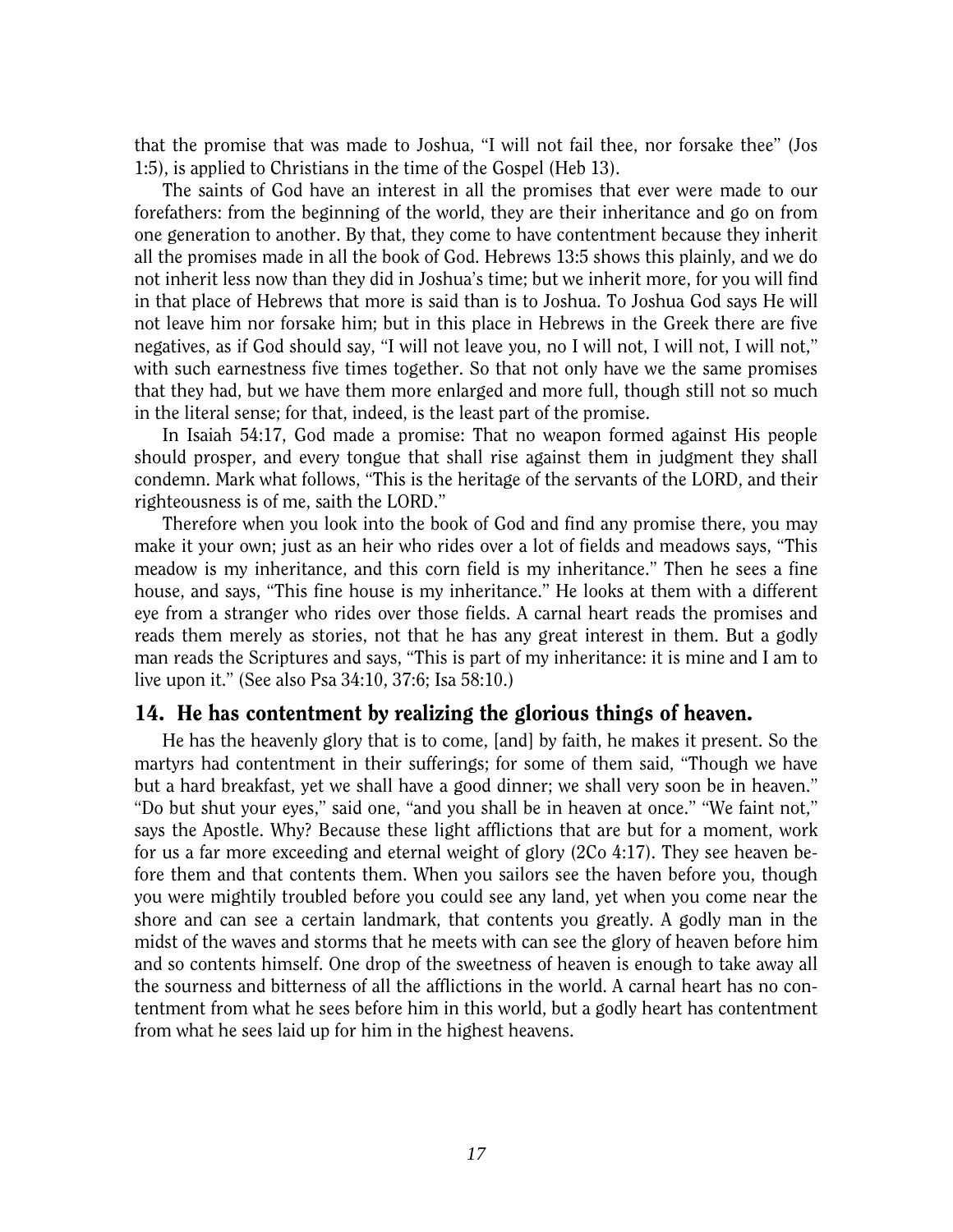## 3. HOW CHRIST TEACHES CONTENTMENT

#### <span id="page-18-0"></span>1. The lesson of self-denial

 $\overline{a}$ 

Self-denial is a hard lesson. Bradford, $30$  the martyr, said, "Whoever has not learned the lesson of the Cross has not learned his A-B-C in Christianity." This is the first lesson that Christ teaches any soul: self-denial, which brings contentment, which brings down and softens a man's heart. You know how when you strike something soft it makes no noise; but if you strike a hard thing, it makes a noise. So with the hearts of men who are full of themselves and hardened with self-love—if they receive a stroke they make a noise, but a self-denying Christian yields to God's hand and makes no noise. When you strike a woolsack, $31$  it makes no noise because it yields to the stroke. So a self-denying heart yields to the stroke and thereby comes to this contentment. Now I will show you how Christ teaches self-denial and how that brings contentment.

a. *Such a person learns to know that he* is *nothing*. He comes to this, to be able to say, "Well, I see I am nothing in myself." That man or woman who indeed knows that he or she is nothing, and has learned it thoroughly, will be able to bear anything. God says to us, "Wilt thou set thine eyes upon that which is not" (Pro 23:5), speaking of riches. God would not have us set our hearts upon riches because they are nothing; yet God is pleased to set His heart upon us, and we are nothing. That is God's grace, free grace. Therefore, it does not much matter what I suffer, for I am as nothing.

b. *I deserve nothing*. I am nothing, and I deserve nothing. Suppose I lack this and that thing that others have? I am sure that I deserve nothing except it be hell. You will answer any of your servants who are not content, "I wonder what you think you deserve?" Or your children, "Do you deserve it that you are so eager to have it?" You would stop their mouths thus, and so we may easily stop our own mouths—we deserve nothing, and therefore why should we be impatient if we do not get what we desire. If we had deserved anything, we might be troubled—as in the case of a man who has deserved well of the state or of his friends, yet does not receive a suitable reward, it troubles him greatly. Whereas if he is conscious that he has deserved nothing, he is content with a rebuff!

c. *I can do nothing*. Christ says, "Without me you can do nothing" (Joh 15:5). Do but consider of what use you are in the world, and if you consider what little need God has of you, you will not be much discontented. Though God cuts you short of certain comforts, yet you will say, "Since I do but little, why should I have much?"

d. *I am so vile that of myself I cannot receive any good*. I am not only an empty vessel, but a corrupt and unclean vessel.

e. *If God cleanses us in some measure, yet we can make use of nothing when we have it*, if God but withdraws Himself.

<span id="page-18-1"></span><sup>30</sup> **John Bradford** (c.1510-1555) – English, taught at Cambridge, preached in London, burned at the stake for refusing to deny his faith by order of the Roman Catholic Queen Mary.

<span id="page-18-2"></span><sup>31</sup> **woolsack** – a sack or bag of wool; specifically, the seat of the speaker of the House of Lords, being a large square sack of wool covered with scarlet.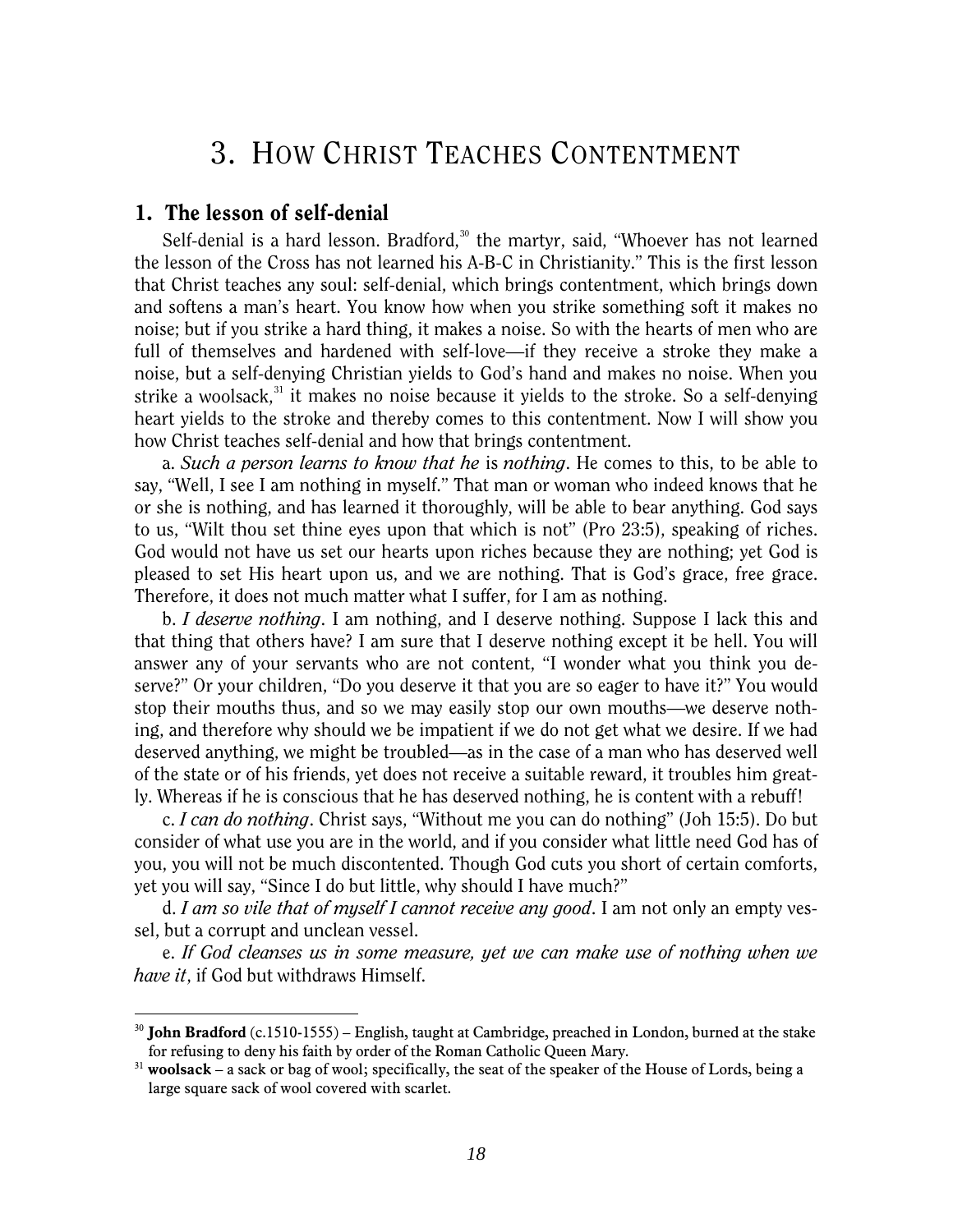f. *We are worse than nothing*. By sin, we become a great deal worse than nothing and contrary to all good. This is a great deal worse than merely to have an emptiness of all that is good. We are not empty pitchers in respect of good, but we are like pitchers filled with poison—and is it much for such as we are to be cut short of outward comforts?

g. *If we perish, we will be no loss*. Christ teaches the soul this. A man who is little in his own eyes will account every affliction as little and every mercy as great. Consider Saul: There was a time when he was little in his own eyes, and then his afflictions were but little to him (1Sa 9:21). When some would not have had him to be king, but spoke contemptuously of him, he held his peace; but when Saul began to be big in his own eyes, then afflictions began to be great to him.

There was never any man or woman so contented as a self-denying man or woman. No one ever denied himself as much as Jesus Christ did. He gave His cheeks to the smiters; He opened not His mouth; He was as a lamb when He was led to the slaughter; He made no noise in the street. He denied Himself above all and was willing to empty Himself—and so He was the most contented that ever any was in the world (Isa 50:6, 53:7- 10; Mat 16:24; Phi 2:6-11). And the nearer we come to learning to deny ourselves as Christ did, the more contented shall we be.

Whatever the Lord shall lay upon us, He is righteous, for He has to deal with a most wretched creature. A discontented heart is troubled because he has no more comfort, but a self-denying man rather wonders that *he has as much as he has*. "Oh," says the one, "I have but a little." "Aye,"<sup>[32](#page-19-0)</sup> says the man who has learned this lesson of self-denial, "but I rather wonder that God bestows upon me the liberty of breathing in the air, knowing how vile I am and knowing how much sin the Lord sees in me."

h. But there is a further thing in self-denial that brings contentment: *thereby the soul comes to rejoice and take satisfaction in all God's ways*. I beseech you to notice this! If a man is selfish and self-love prevails in his heart, he will be glad of those things that suit with his own ends. But a godly man who has denied himself will be glad of all things that shall suit with God's ends. A gracious heart says, "God's ends are my ends and I have denied my own ends." So his comforts are multiplied, whereas the comforts of other men are single. It is very rare that God's way shall suit with a man's particular end, but always God's ways suit with His own ends. If you will only have contentment when God's ways suit with your own ends, you can have it only now and then; but a selfdenying man denies his own ends and only looks at the ends of God, and therein he is contented [always]!

When a man is selfish he cannot but have a great deal of trouble and vexation; for if I regard myself, my ends are so narrow that a hundred things will come and jostle $^{33}$  $^{33}$  $^{33}$  me, and I cannot have room in those narrow ends of my own. You know in the City [of London] what a great deal of stir there is in narrow streets—since Thames street is so narrow, they jostle and wrangle and fight one with another—but in the broad streets they can go quietly. Similarly, men who are selfish meet and so jostle with one another: one

<span id="page-19-0"></span> $32$  **ave** – yes.

<span id="page-19-1"></span><sup>&</sup>lt;sup>33</sup> jostle – push, elbow, or bump against someone roughly, typically in a crowd.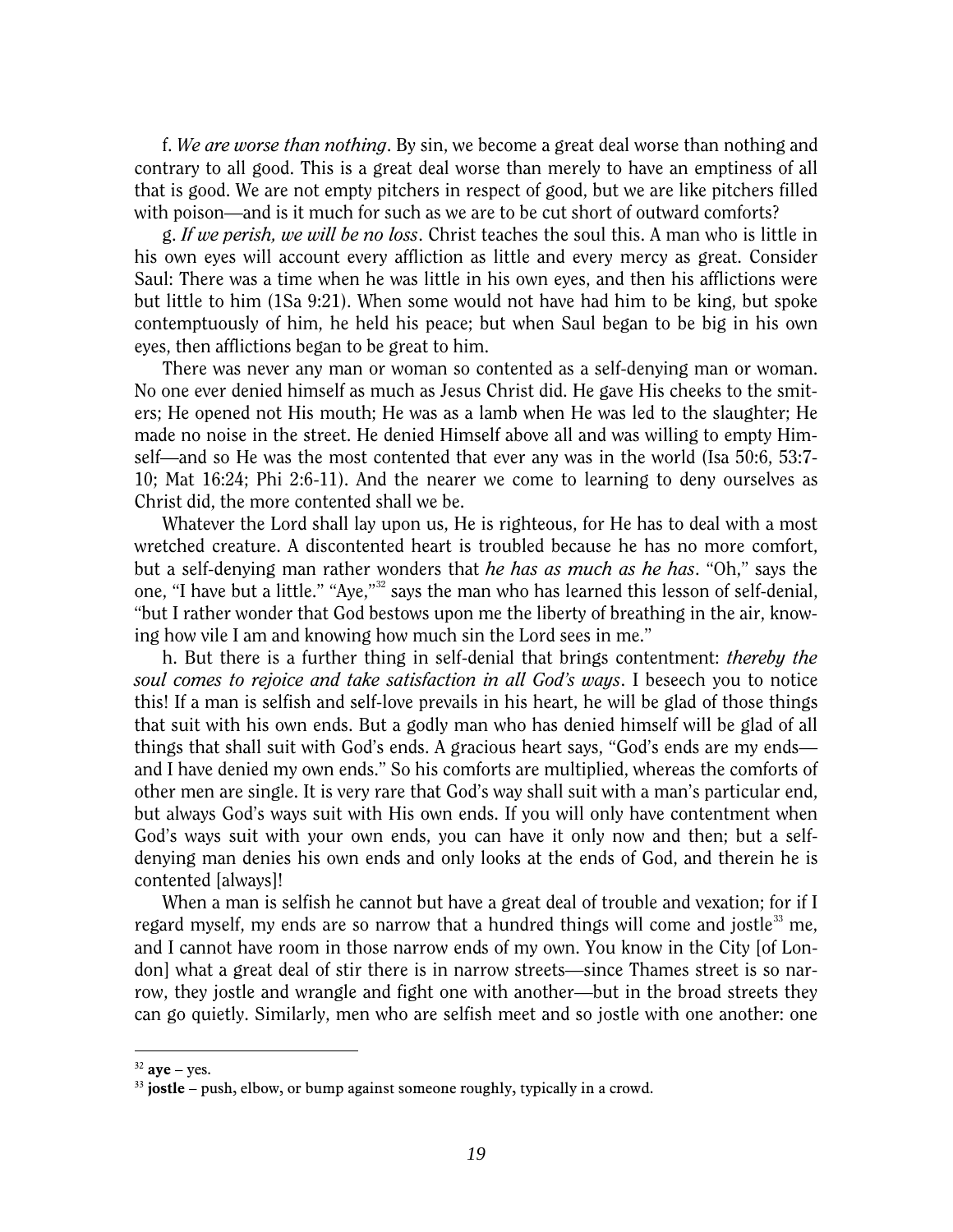man is for self in one thing, another man is for self in another thing, and so they make a great deal of stir. But those whose hearts are enlarged and make public things their ends and can deny themselves have room to walk and never jostle with one another as others do.

#### 2. The vanity of the creature

Whatever there is in the creature has emptiness in it. "Vanity of vanities; all is vanity" (Ecc 1:2) is the lesson that the wise man learned: the creature in itself can do us neither good nor hurt; it is all but as wind. There is nothing in the creature that is suitable for a gracious heart to feed upon for its good and happiness. My brethren, the reason why you do not have contentment in the things of the world is *not* that you do not have enough of them. The reason is that they are not things proportional to that immortal soul of yours that is capable of God Himself.

#### 3. The one thing necessary

Christ teaches a Christian what the one thing necessary is. "Thou art careful and troubled about many things: But one thing is needful" (Luk 10:41-42). Before, the soul sought after this and that. But now it says, "I see that it is not necessary for me to be rich, but it is necessary for me to make my peace with God. It is not necessary that I should live a pleasurable life in this world, but it is absolutely necessary that I should have pardon of my sin. It is not necessary that I should have honor and preferment, but it is necessary that I should have God as my portion and have my part in Jesus Christ. It is necessary that my soul should be saved in the Day of Jesus Christ! The other things are pretty fine indeed, and I should be glad if God would give me them: a fine house, income, clothes, and advancement for my wife and children. These are comfortable things, but they are not the *necessary* things. I may have these and yet perish forever, but the other is absolutely necessary. No matter how poor I am, I may have what is absolutely necessary"—thus Christ instructs the soul.

Many of you have had some thoughts that it is indeed necessary for you to provide for your souls. But when you come to Christ's school, Christ causes the fear of eternity to fall upon you. [He] causes such a real sight of the great things of eternity and the absolute necessity of those things that it possesses your heart with fear and takes you off from all other things in the world.

It is said that when Pompey<sup>[34](#page-20-0)</sup> was carrying corn to Rome at a time of dearth,<sup>[35](#page-20-1)</sup> he was in a great deal of danger from storms at sea. But he said, "We must go on; it is necessary that Rome should be relieved, but it is not necessary that we should live." So, certainly, when the soul is once taken up with the things that are of absolute necessity, it will not be much troubled about other things. A man who lies at home and has nothing to do finds fault with everything. So it is with the heart: when the heart of a man has nothing to do but to be busy about creature comforts, every little thing troubles him. But when

<span id="page-20-0"></span><sup>34</sup> **Pompey the Great** (106-48 BC) – a Roman general and political leader who quarreled with Caesar and fled to Egypt where he was murdered.

<span id="page-20-1"></span><sup>&</sup>lt;sup>35</sup> dearth – scarcity or lack of something; famine.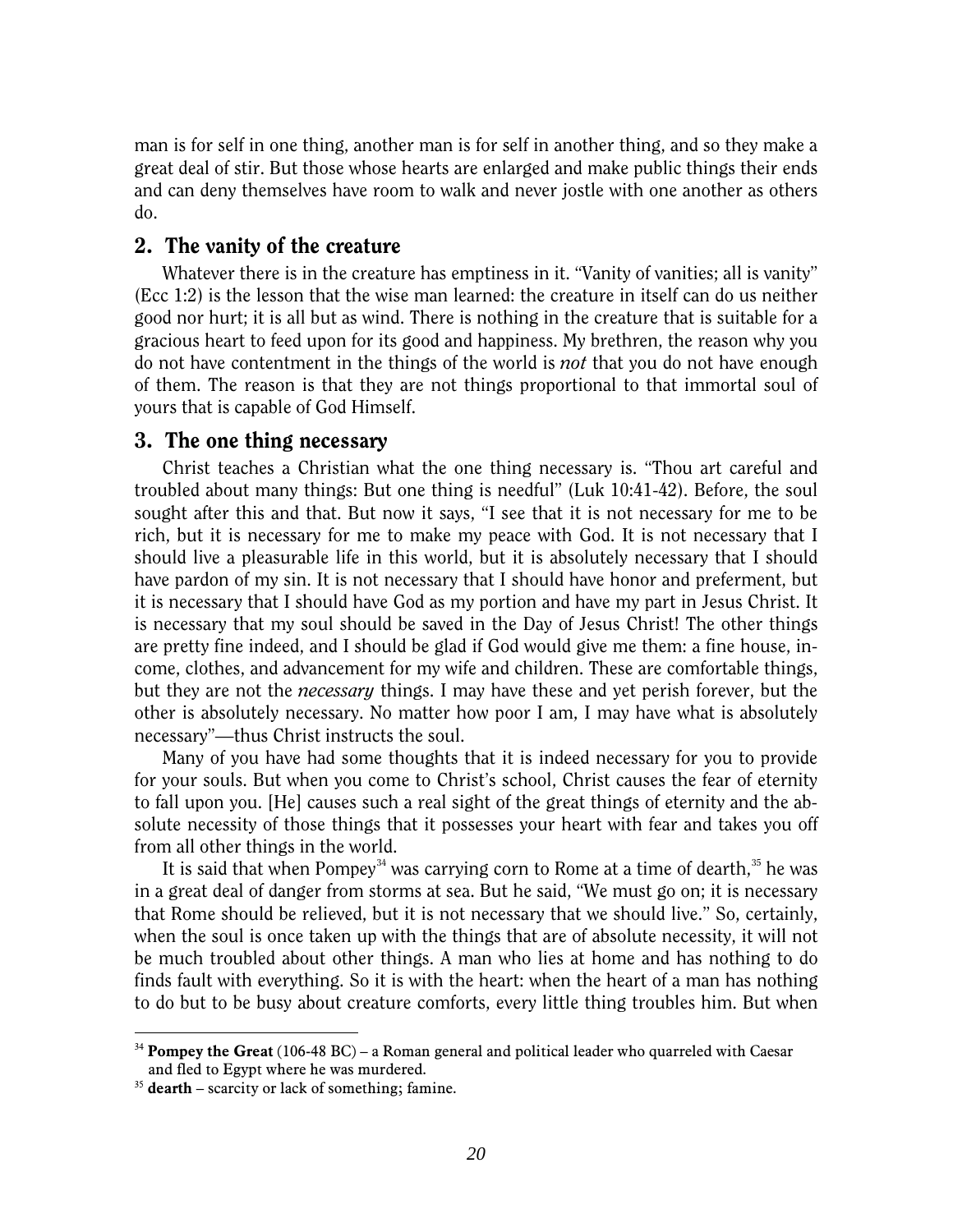the heart is taken up with the weighty things of eternity, the things of here below that disquieted it before are things now of no consequence to him in comparison with the other. How things fall out here is not much regarded by him, if the one thing necessary is provided for.

#### 4. The soul comes to understand its relation to the world.

By this I mean God comes to instruct the soul effectually through Christ by His Spirit on what terms it lives here in the world. While I live in the world, my condition is to be but a pilgrim, a stranger, a traveler, and a soldier (Heb 11:13; 1Pe 2:11; 2Ti 2:3-4). Now rightly to understand this—not only being taught it by rote so that I can speak the words over, but when my soul is possessed with the consideration of this truth: that God has set me in this world, not as in my home, but as a mere stranger and a pilgrim who is traveling to another home, and that I am here a soldier in my warfare—a right understanding of this is a mighty help to contentment in whatever befalls one.

Thus, it should be with us in this world; for the truth is, we are all in this world but as *seafaring men*, tossed up and down on the waves of the sea of this world, and our haven is heaven. Here we are *traveling*, and our home is a distant home in another world. Though we meet with travelers' fare sometimes, yet it should not be grievous to us. The Scripture tells us plainly that we must behave ourselves here as *pilgrims* and *strangers*: "Dearly beloved, I beseech you as strangers and pilgrims, abstain from fleshly lusts, which war against the soul" (1Pe 2:11).

Consider your condition: you are *pilgrims and strangers*—so do not think to satisfy yourselves here. When a man comes into an inn and sees there a fair cupboard of plate, he is not troubled that it is not his own. Why? Because he is going away. So let us not be troubled when we see that other men have great wealth, but we have not. Why? Because *we* are going away to another country. You are, as it were, only lodging here for a night. If you were to live a hundred years, it is not as much as a night in comparison to eternity. It is as though you were traveling and had come to an inn: what madness is it for a man to be discontented because he has not got what he sees there, seeing he may be going away again within less than a quarter of an hour! You find the same in David: this was the argument that took David's heart away from the things of this world and set him on other things: "I am a stranger in the earth: hide not thy commandments from me" (Psa 119:19). "I am a stranger in the earth"—what then?—"then, Lord, let me have the knowledge of your commandments, and it is sufficient. As for the things of the earth, I do not set store by them, whether I have much or little; but hide not Thy commandments from me, Lord! Let me know the rule that I should guide my life by."

Then again, we are not only travelers but *soldiers* also. Therefore, we ought to behave ourselves accordingly. The Apostle makes use of this argument in writing to Timothy: "Thou therefore endure hardness, as a good soldier of Jesus Christ" (2Ti 2:3). The very thought of the condition of a soldier is enough to still his disquiet of heart. When he is away, he does not enjoy such comforts in his quarters as he has in his own home. Perhaps a man who had his bed and curtains drawn about him and all comforts in his chamber has now sometimes to lie on straw. He thinks to himself, "I am a soldier and it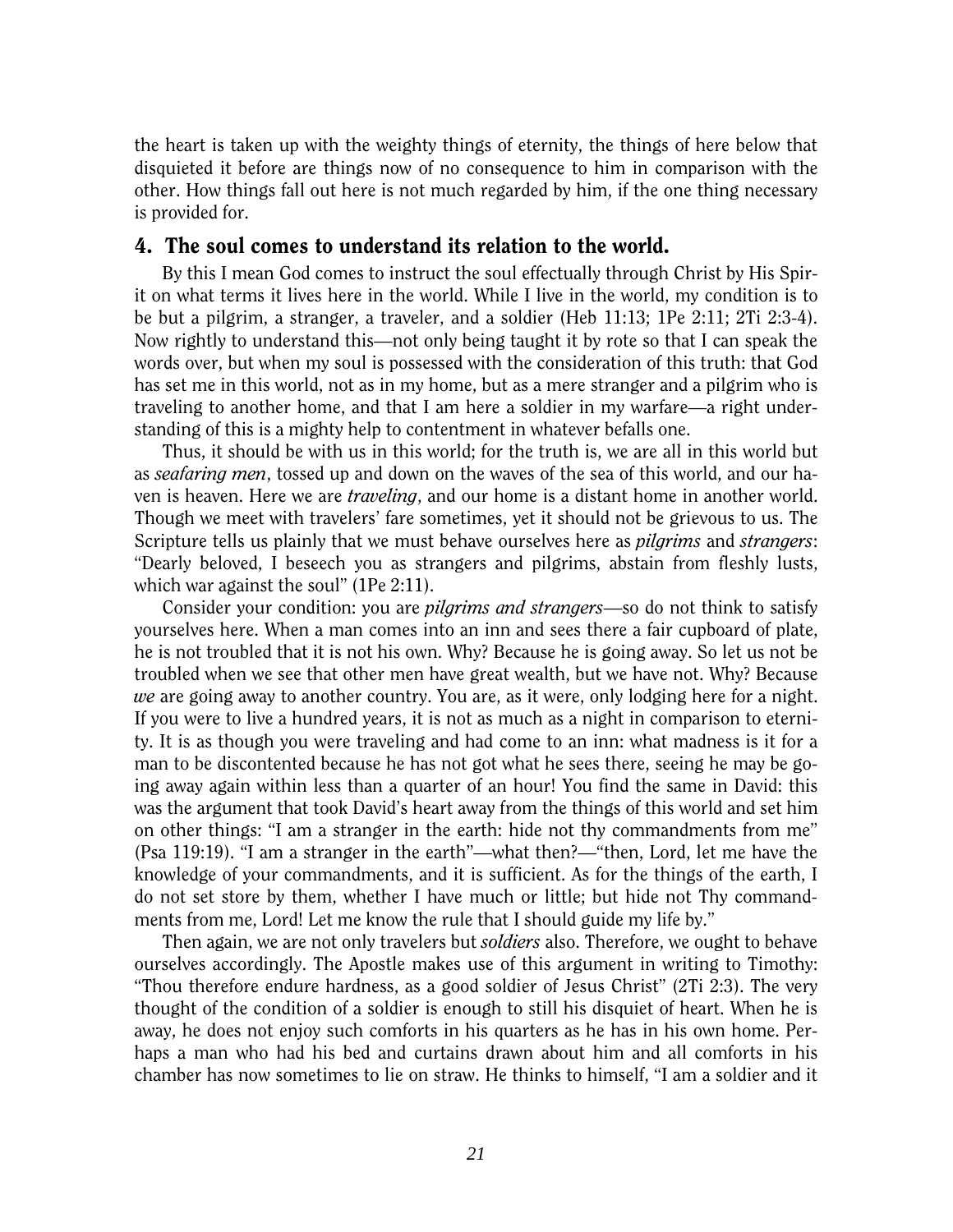is suitable to my condition." He must have his bed warmed at home, but he must lie out in the fields when he is a soldier; and the very thought of the condition in which he stands, calms him in all things. Yes, and he goes rejoicing to think that this is only suitable to the condition in which God has put him. So it should be with us in respect of this world. What an unseemly thing it would be to see a soldier go whining up and down with his finger in his eye, $36$  complaining that he does not have hot meat every meal and his bed warmed as he did at home! Now Christians know that they are in their warfare: they are here in this world fighting and combating with the enemies of their souls and their eternal welfare, and they must be willing to endure hardness here. A right understanding of the fact that God has put them into such a condition is what will make them content, especially when they consider that they are certain of the victory and that ere long they shall triumph with Jesus Christ. Then all their sorrows shall be done away, and their tears wiped from their eyes. A soldier is content to endure hardness though he does not know that he shall have the victory; but a Christian knows himself to be a soldier and knows [also] that he shall conquer and triumph with Jesus Christ to all eternity!

#### 5. Christ teaches us wherein consists any good that is to be enjoyed in any creature in the world.

If there is any good in wealth or in any comfort in this world, it is not so much that it pleases my sense or that it suits my body, but that it has reference to God, the first Being—that by these creatures somewhat of God's goodness might be conveyed to me.

Would you account yourselves to be honored by your servants, if when you set them about a work that has some excellence, they will go on and on, and you cannot get them off from it? However good the work may be, yet if you call them to another work, you expect them to manifest enough respect to you as to be content to come off from that, though they are set about a lesser work, if it is more useful to your ends. In the same way, you were in a prosperous estate, and there God was calling you to some service that you took pleasure in. But suppose God said, "I will use you in a suffering condition, and I will have you to honor Me in that way"? This is how you honor God: that you can turn this way or that way as God calls you to it.

#### 6. Christ teaches the souls whom He brings into this school in the knowledge of their own hearts.

a. By studying your heart, you will come soon to discover *wherein your discontent lies*: it lies in some corruption and disorder of the heart. It is similar to the case of a little child who is very awkward in the house, and when a stranger comes in, he does not know what the matter is. But when the nurse comes, she knows the temper and disposition of the child and therefore knows how to calm it. It is just the same here: when we are strangers to our own hearts, we are powerfully discontented and do not know how to quiet ourselves because we do not know wherein the disquiet lies. But if we are very well

<span id="page-22-0"></span><sup>36</sup> **finger…eye** – weeping.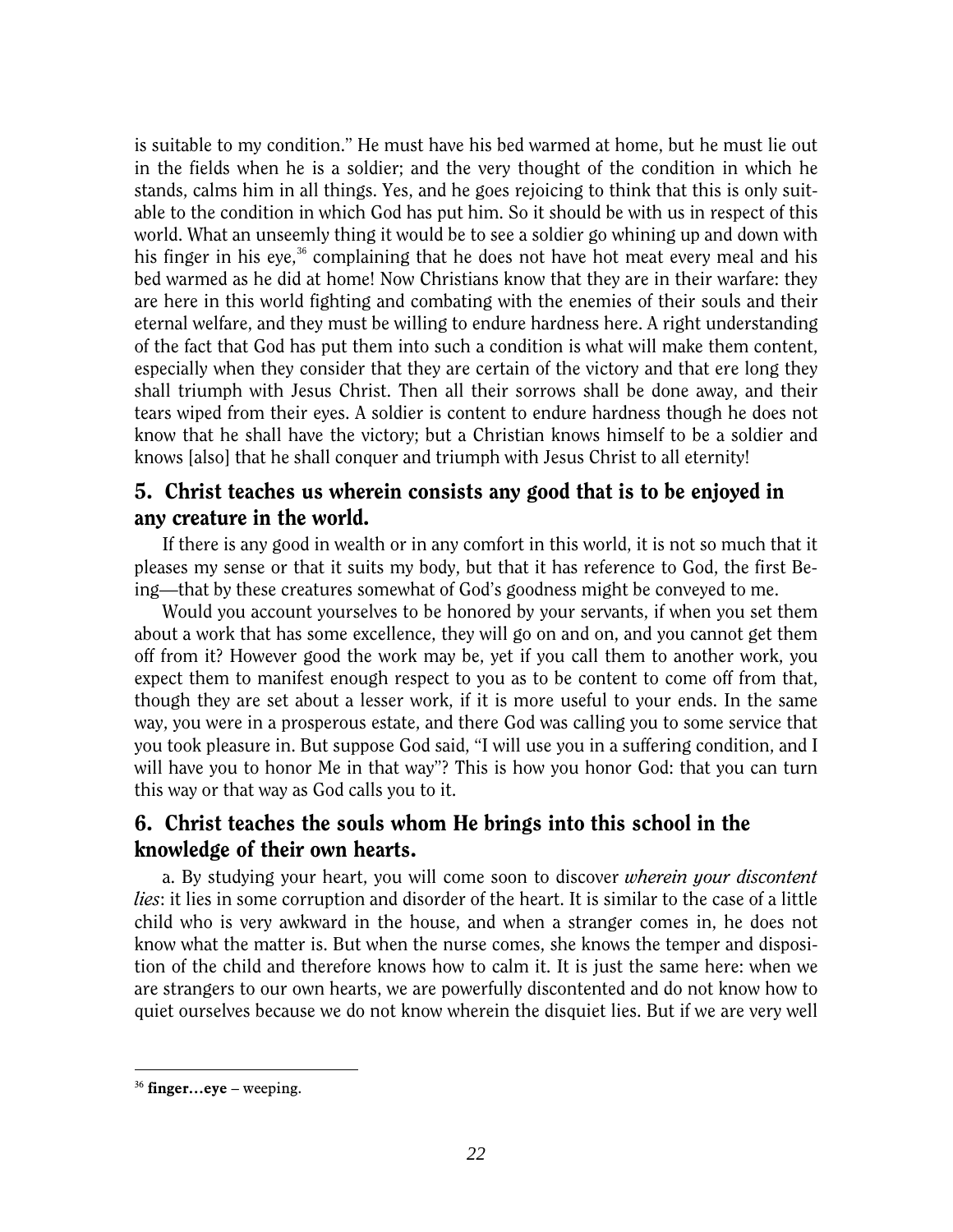versed in our own hearts, when anything happens to unsettle us, we soon find out the cause of it and so quickly become quiet.

b. This knowledge of our hearts will help us to contentment because by it we shall come to know *what best suits our condition*. When a poor countryman takes medicine, the medicine works; but he thinks it will kill him because he does not know the bad humors that are in his body, and therefore he does not understand how suitable the medicine is for him. But if a doctor takes a purge, and it makes him extremely sick, "I like this the better" he says, "it is only working on the humor that I know is the cause of my disease"—and because of that such a man, who has knowledge and understanding of his body and the cause of his disorder, is not troubled or disturbed.

c. By knowing their own hearts, they know *what they are able to manage*. By this means, they come to be content. Countrymen observe that if they overstock their land, it will quickly spoil them. So a wise husbandman who knows how much his ground will bear is not troubled that he has not as much stock as others. Why? Because he knows he does not have enough ground for as great a stock, and that quiets him. Many who do not know their own hearts would fain have as prosperous a position as others have; but if they knew their own hearts, they would know that they were not able to manage it. So certainly would we say, if we knew our own hearts, that such and such a condition is better for me than if it had been otherwise.

#### 7. The seventh lesson by which Christ teaches contentment is the burden of a prosperous outward condition.

One never attains to any great skill in contentment until he comes to understand the burden that is in a prosperous condition.

a. There is a burden of *trouble*. A rose has its prickles, and the Scripture says that he that will be rich pierceth himself through with many sorrows (1Ti 6:10). He looks upon the delight and glory of riches that appears outwardly, but he does not consider what piercing sorrows he may meet with in them. A man may have a very fine new shoe, but nobody knows where it pinches him except the one who has it on. So you think certain men are happy, but they may have many troubles that you little think of.

b. There is a burden of *danger* in it. Men in a prosperous position are in a great deal of danger. They are subject to many temptations that other men are not subject to. You know when a ship has all its sails up in a storm—even the top sail—it is in more danger than one that has all its sails drawn in. Similarly, men who have their top sail and all up so finely are more likely to be drowned in perdition than other men.

We have a striking example of this in the children of Kohath: you will find that they were in a more excellent position than the other Levites. "This shall be the service of the sons of Kohath in the tabernacle of the congregation, about the most holy things" (Num 4:4). Mark this, the Levites were exercised about holy things; but the service of the sons of Kohath was about the *most* holy things of all. But notice the burden that comes with their honor: "And Moses took the wagons and the oxen, and gave them unto the Levites. Two wagons and four oxen he gave unto the sons of Gershon, according to their service: And four wagons and eight oxen he gave unto the sons of Merari, according unto their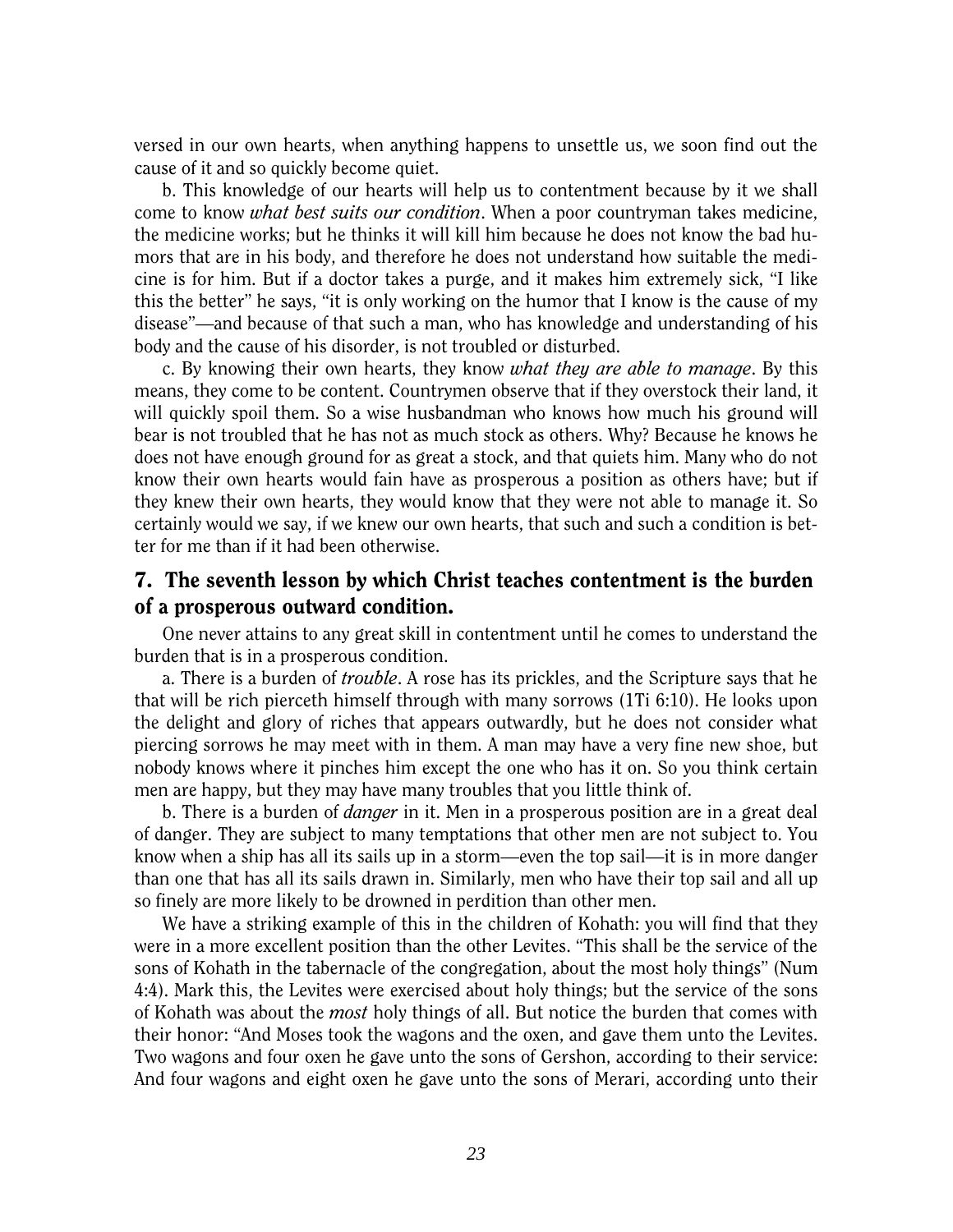service, under the hand of Ithamar the son of Aaron the priest. But unto the sons of Kohath he gave none: because the service of the sanctuary belonging unto them was that they should bear upon their shoulders" (Num 7:6-9). Mark, the other Levites had oxen and wagons given to them to make their service easier, but to the sons of Kohath he gave none! That is the reason why God was so displeased: they wanted more ease in God's service than God would have for them. And indeed, those who are in a more honorable place have a burden to carry on their shoulders—those who are under them do not think of it [because] they have ways of easing their [own] burden. A poor man who is in a low condition thinks, "I am low and others are raised, but I know now what their burden is," and so, if he is rightly instructed in the school of Christ, he comes to be contented.

c. In a prosperous condition, there is the burden of *duty*. You look only at the sweetness and comfort, the honor and respect that they have who are in a prosperous position; but you must consider the duty that they owe to God. God requires more duty at their hands than at yours (Luk 12:48).

d. The last is the burden of *account* in a prosperous condition. Those who enjoy great wealth and a prosperous condition have a great account to give to God (1Co 4:2).

#### 8. Christ teaches them what a great and dreadful evil it is to be given up to one's heart's desires.

Spiritual judgments are more fearful than any outward judgments. Now once the soul understands these things, a man will be content when God crosses him in his desires. Is it your only misery that you are crossed in your desires? No, you are infinitely mistaken! The greatest misery of all is for God to give you up to your heart's lusts and desires, to give you up to your own counsels. So you have it in Psalm 81:11-12: "But my people would not hearken to my voice; and Israel would none of me"—what then?—"So I gave them up unto their own hearts' lust: and they walked in their own counsels."

Spiritual judgments are the greatest judgments of all. The Lord lays such and such an affliction upon my outward wealth, but what if He had taken away my life? A man's health is a greater mercy than his wealth, and you poor people should consider that. Is the health of a man's body better than his wealth? What then is the health of a man's soul?—that is a great deal better. The Lord has inflicted external judgments, but He has not inflicted spiritual judgments on you; He has not given you up to hardness of heart and taken away the spirit of prayer from you in your afflicted condition. Oh, then, be of good comfort! Though you have outward afflictions upon you, your soul—your more excellent part—is not afflicted. Perhaps one of a man's children has the fit of a toothache, but his next-door neighbor has the plague, or all his children have died of it! Now, shall he be so discontented that his children have toothache when his neighbor's children are dead? Think thus: "Lord, you have laid an afflicted condition upon me; but, Lord, you have not given me the plague of a hard heart."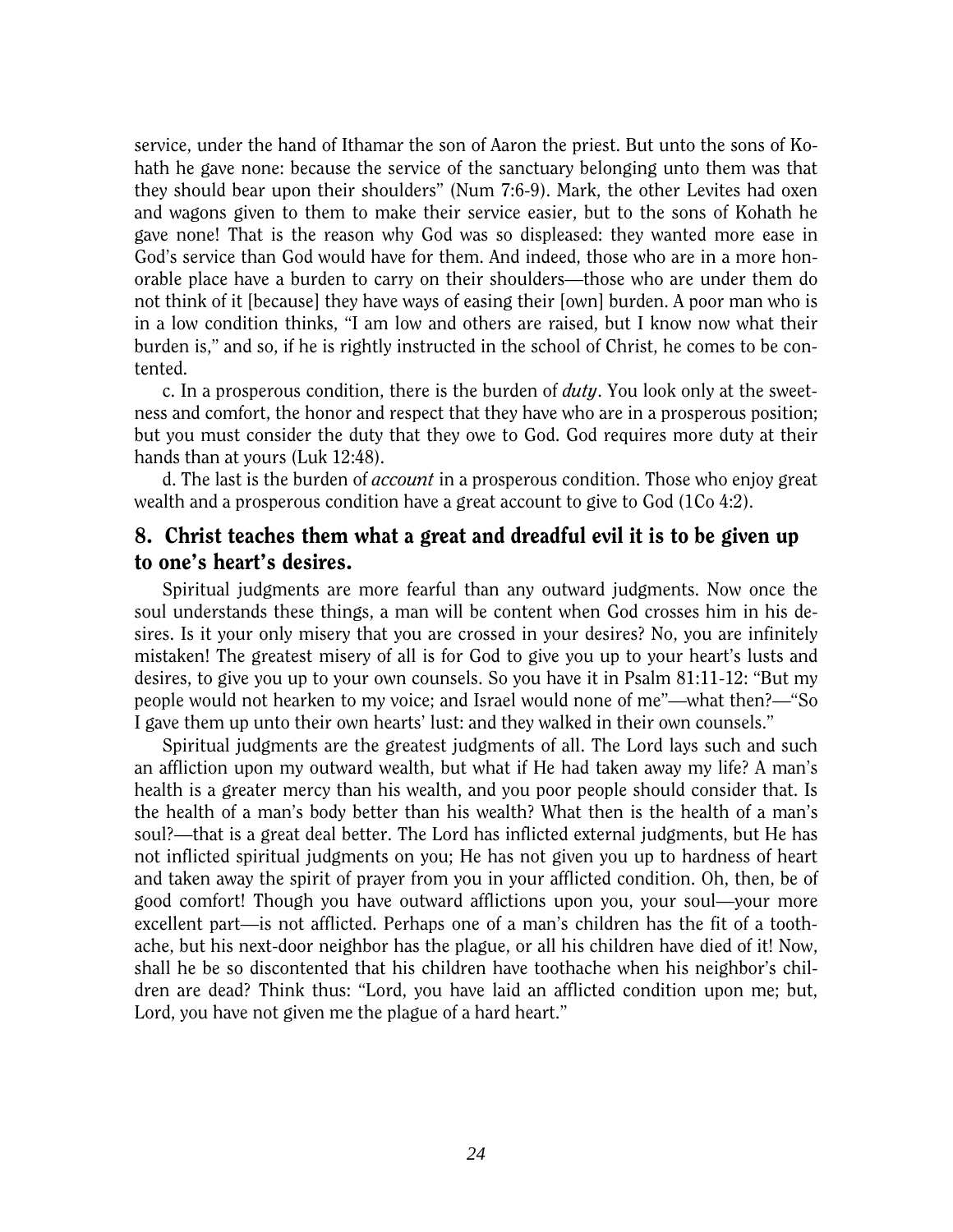#### 9. Right knowledge of God's providence<sup>[37](#page-25-0)</sup>

Christ teaches this art of contentment through the right knowledge of God's providence.

#### a. *In the right knowledge of God's providence are four things.*

1. The *universality* of providence, that is, how the providence of God goes through the whole world and extends itself to everything (Rev 19:6). Not only that God by His providence rules the world and governs all things in general, but that it reaches to every detail; not only to order the great affairs of kingdoms, but it reaches to every man's family. It reaches to every person in the family. It reaches to every condition; yea, to every happening, to everything that falls out concerning you in every particular. Not one hair falls from your head, not a sparrow to the ground, without the providence of God (Mat 10:29-30). Nothing befalls you, good or evil, but there is a providence of the infinite eternal first Being in that thing.

2. The *efficacy*<sup>[38](#page-25-1)</sup> that is in providence. Suppose we are discontented, vexed, and troubled, and we fret and rage; yet we need not think we will alter the course of providence by our discontent. Some of Job's friends, when they saw that he was impatient, said to him: "Shall the earth be forsaken for thee? and shall the rock be removed out of his place?" (Job 18:4). So I may say to every discontented, impatient heart: "What?—shall the providence of God change its course for you? Do you think it such a weak thing that, because it does not please you, it must alter its course?" Whether or not you are content, the providence of God will go on. It has an efficacy of power, of virtue, to carry all things before it. Can you make one hair black or white with all the stir that you are making? When you are in a ship at sea that has all its sails spread with a full gale of wind and is swiftly sailing, can you make it stand still by running up and down in the ship? No more can you make the providence of God alter and change its course with your vexing and fretting. It will go on with power, do what you can.

3. The infinite *variety* of the works of providence, and yet the order of things, one working towards another. We put these two things together, for God in His providence causes a thousand thousand things to depend one upon another. We indeed look at things by pieces: we look at one detail and do not consider the relation that one thing has to another; but God looks at all things at once and sees the relation that one thing has to another. When a child looks at a clock, it looks first at one wheel, and then at another wheel; he does not look at them all together or the dependence that one has upon another. But the workman has his eyes on them all together and sees the dependence of all, one upon another. So it is in God's providence.

Now notice how this works to contentment: when a certain passage of providence befalls me, that is one wheel; it may be that if this wheel were stopped, a thousand other things might come to be stopped by this. In a clock, stop but one wheel and you stop

<span id="page-25-0"></span><sup>37</sup> **providence** – God's…most holy, wise, and powerful preserving and governing all His creatures and all their actions. (Spurgeon's Catechism, Q. 11) The Catechism is available from CHAPEL LIBRARY.

<span id="page-25-1"></span><sup>38</sup> **efficacy** – capacity or power to produce a desired effect.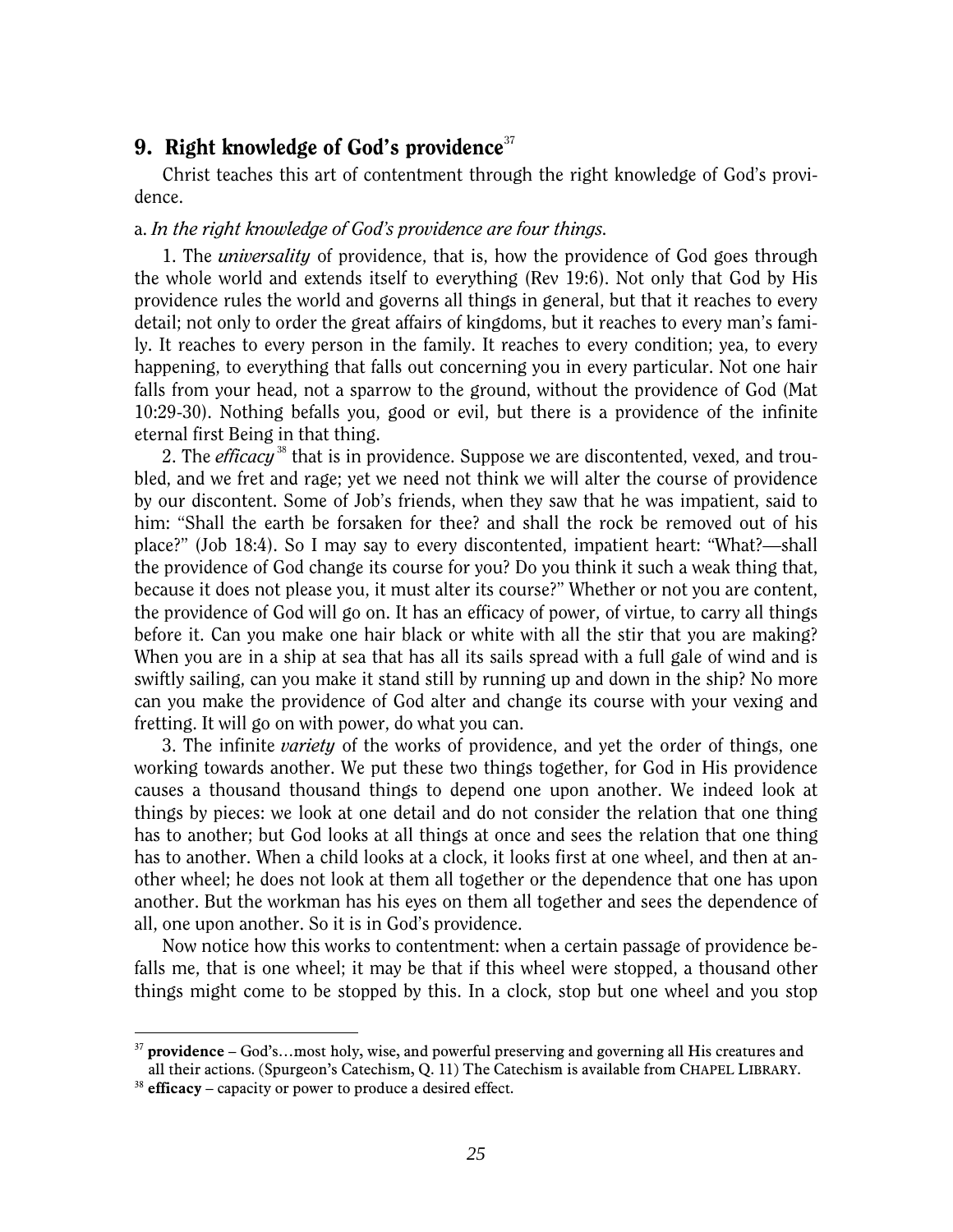every wheel because they are dependent upon one another. So when God has ordered a thing for the present to be thus and thus, how do you know how many [other] things depend upon this thing? God may have some work to do twenty years hence that depends on this passage of providence that falls out this day or this week.

Let me therefore be quiet and content. For though I am crossed in some one particular thing, God attains His end—at least, His end may be furthered in a thousand things by this one thing that I am crossed in. Therefore, let a man consider, "This is an act of providence; and how do I know what God is about to do, and how many things depend upon this providence?" If you have a love and friendship to God, be willing to be crossed in a few things that the Lord may have His work go on in general in a thousand other things.

4. Christ teaches them the *knowledge of God's usual way in His dealings with His people more particularly*. There is the knowledge of God in His providence in general. But the right understanding of the *particular* way of God in His providence towards His people and saints is a notable lesson to help us in the art of contentment. If we once get to know a man's way and course, we may better suit and be content to live with him than before we came to know his way and course. When we come to live in a society with men and women, they may be good; but until we come to know their way, course, and disposition, many things may cross us, and we think they are very hard. But when we come to be acquainted with their way and spirits, then we can suit with them very well. The reason of our trouble is that we do not understand their way. So it is with you: those who are but as strangers to God and do not understand the way of God are troubled with the providences of God. They think them very strange and cannot tell what to make of them because they do not understand the ordinary course and way of God towards His people. Sometimes if a stranger comes into a family and sees certain things done, he wonders what the matter is; but those who are acquainted with it are not at all troubled by it. So it is when we first come to understand God's ways.

#### b*. In God's ways, there are three things*.

When we get to know them, we shall not wonder so much at the providence of God, but be contented with them.

1. *God's ordinary course is that His people in this world should be in an afflicted condition*. God has revealed in His Word that His people here should be in an afflicted condition. Now, men who do not understand this wonder to hear that the people of God are afflicted and their enemies prosper in their way. When those who seek God in His way are afflicted, wounded, and spoiled, and their enemies prevail, they wonder at it. But one who is in the school of Christ is taught that God brings up His people in this world in an afflicted condition. Therefore, the Apostle says, "Think it not strange concerning the fiery trial" (1Pe 4:12). We are not therefore to be dis-contented with it, seeing God has set such a course and way; and we know it is the will of God that it should be so.

2. *Usually when God intends the greatest mercy to any of His people, He brings them into the lowest condition.* God seems to go quite across and work in a contrary way. God dealt this way with His Son; Christ Himself went into glory by suffering (Heb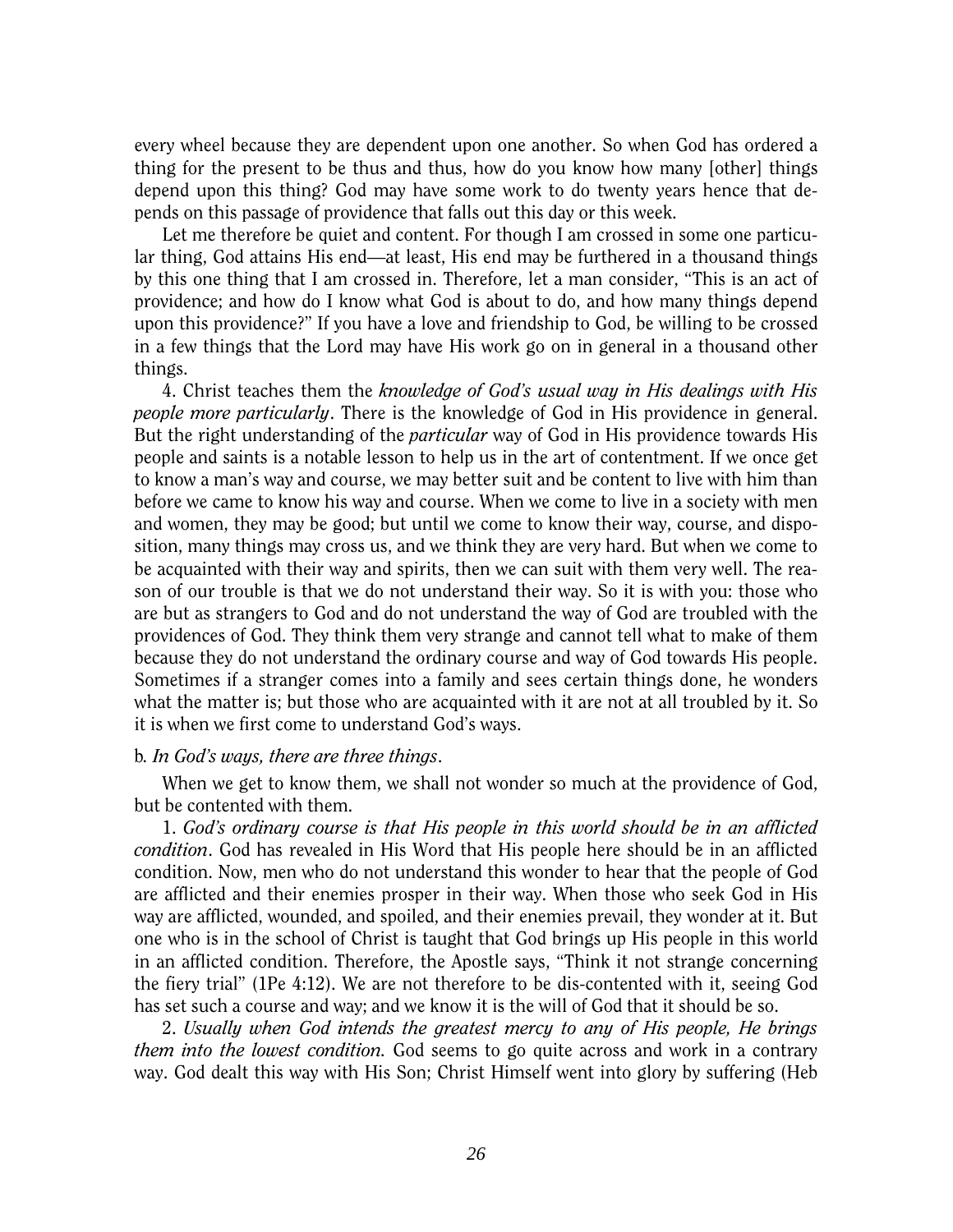2:10). And if God so deals with His own Son, much more with His people. A little before daybreak, you will observe it is darker than it was any time before; so God will make our conditions a little darker before the mercy comes.

3. *It is the way of God to work by contraries, to turn the greatest evil into the greatest good.* To grant great good after great evil is one thing, and to *turn* great evil into the greatest good is another; and yet that is God's way. The greatest good that God intends for His people, He many times works out of the greatest evil. The greatest light is brought out of the greatest darkness. Luther says, "It is the way of God: He humbles that He might exalt; He kills that He might make alive; He confounds that He might glorify." [39](#page-27-1) God brings joy out of sorrow, and He brings prosperity out of adversity—yea, and many times brings grace out of sin, that is, makes use of  $\sin^{40}$  $\sin^{40}$  $\sin^{40}$  to work furtherance of grace. It is the way of God to bring all good out of evil, not only to overcome the evil, but to make the evil work toward the good (Rom 8:28-29).

## <span id="page-27-0"></span>4. THE EXCELLENCE OF CONTENTMENT

*"I have learned, in whatsoever state I am, therewith to be content."*

*—*Philippians 4:11

There is indeed a great deal of excellence in contentment. The Apostle says, "I have learned," as if he should say, "Blessed be God that I have learned this lesson! I find so much good in this contentment that I would not for a world be without it."

#### 1. By contentment, we come to give God the worship that is His due.

You worship God more by this than when you come to hear a sermon or spend an hour in prayer. These are acts of God's worship, but they are only external acts of worship. But this is the soul's worship: *to subject itself thus to God*. You who often will wor-ship God by hearing and praying, and yet afterwards will be froward<sup>[41](#page-27-3)</sup> and discontented know that God does not regard such worship; He will [rather] have the soul's worship, the subjecting of the soul unto God.

Note this: In active obedience, we worship God by *doing what pleases God*; but by passive obedience, we do as well worship God by *being pleased with what God does.* "I

<span id="page-27-1"></span><sup>39</sup> Martin Luther, Genesis 37:33, *Luther's Works*, Vol. 6: *Lectures on Genesis: Chapters 31-37*, ed. Pelikan, Oswald, and Lehmann (Saint Louis: Concordia, 1999).

<span id="page-27-2"></span><sup>40</sup> **makes use of sin** – God does not approve of sin and is not the author of sin, but He uses the occurrence of sin for the good of His people—a great mystery in God's wisdom.

<span id="page-27-3"></span><sup>&</sup>lt;sup>41</sup> **froward** – not willing to yield; stubbornly contrary.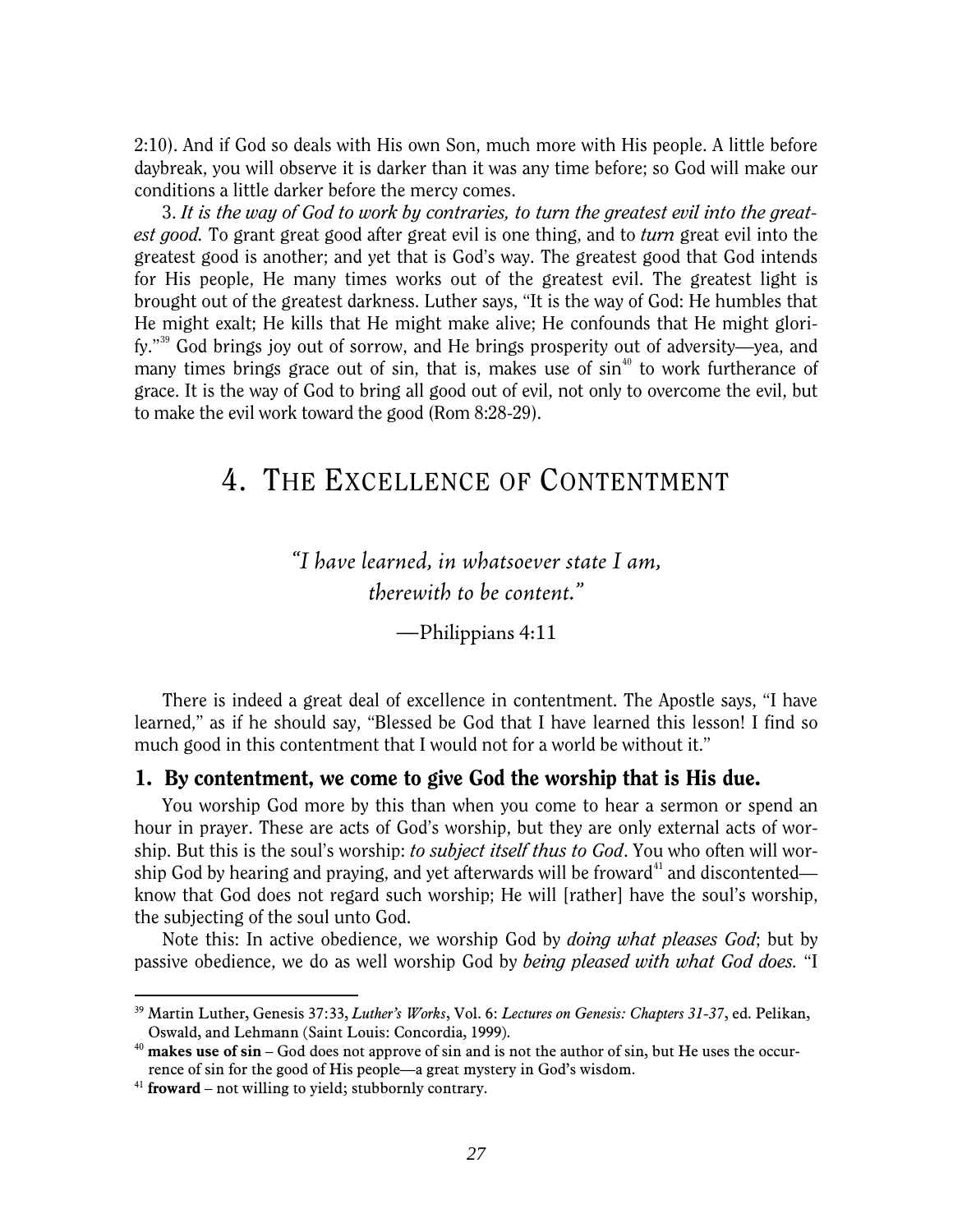labor to do what pleases God, and I labor that what God does shall please me"—here is a Christian indeed who shall endeavor both these.

#### 2. In contentment, there is much exercise of grace.

a. Much *exercise of grace*. There is a compound of grace in contentment: there is faith and humility, love and patience, wisdom and hope. It is an oil that has the ingredients of every kind of grace. This pleases God at the heart to see the graces of His Spirit exercised. In one action that you do, you may exercise one grace especially; but in contentment, you exercise a great many graces at once.

b. There is a great deal of *strength of grace* in contentment. It argues a great deal of strength in the body for it to be able to endure hard weather and whatever comes, and yet not to be much altered by it; so it argues strength of grace to be content. You who complain of weakness of memory, of weakness of gifts, you cannot do what others do in other things—but have you this gracious heart of contentment? It is an argument of a gracious magnitude of spirit that whatsoever befalls it, yet it is not always whining and complaining as others do, but keeps in a constant tenor<sup>[42](#page-28-0)</sup> whatever befalls it. Such things as cause others to be fretted<sup>[43](#page-28-1)</sup> and take away all the comfort of their lives make no alteration at all in the spirits of these men and women.

c. It is also an argument of a great deal of *beauty of grace*. The glory of God appears here more than in any of His works. There is no work that God has made—the sun, moon, stars, and all the world—in which so much of the glory of God appears as in a man who lives quietly in the midst of adversity. That was what convinced the king: he saw that the three children could walk in the midst of the fiery furnace and not be touched (Dan 3:25). By this, the king was mightily convinced that surely their God was the great God indeed. So when a Christian can walk in the midst of fiery trials without his garments being singed and has comfort and joy in the midst of everything—when like Paul in the stocks he can sing, which wrought upon the jailor (Act 16:25-34)—it will convince men, when they see the power of grace in the midst of afflictions. When they can behave themselves in a gracious and holy manner in such afflictions as would make others roar, this is the glory of a Christian!

#### 3. Those who are contented are fitted to receive mercy.

If you want a vessel to take in any liquid, you must hold it still; for if the vessel stirs and shakes up and down, you cannot pour anything in. You will say, "Hold still," that you may pour it in and not lose any. So if we would be vessels to receive God's mercy and would have the Lord pour His mercy into us, we must have quiet, still hearts. We must not have hearts hurrying up and down in trouble, discontent, and vexing, but still and quiet. If a child throws and kicks up and down for a thing, you do not give it [to] him when he cries so, but first you will have the child quiet. Even though you intend him to have what he cries for, you will not give it [to] him until he is quiet, comes and stands still before you, and is contented without it; *then* you will give it him. Truly, so does the

<span id="page-28-0"></span><sup>42</sup> **constant tenor** – steady course or habit of life.

<span id="page-28-1"></span><sup>43</sup> **fretted** – worrying unnecessarily or too much.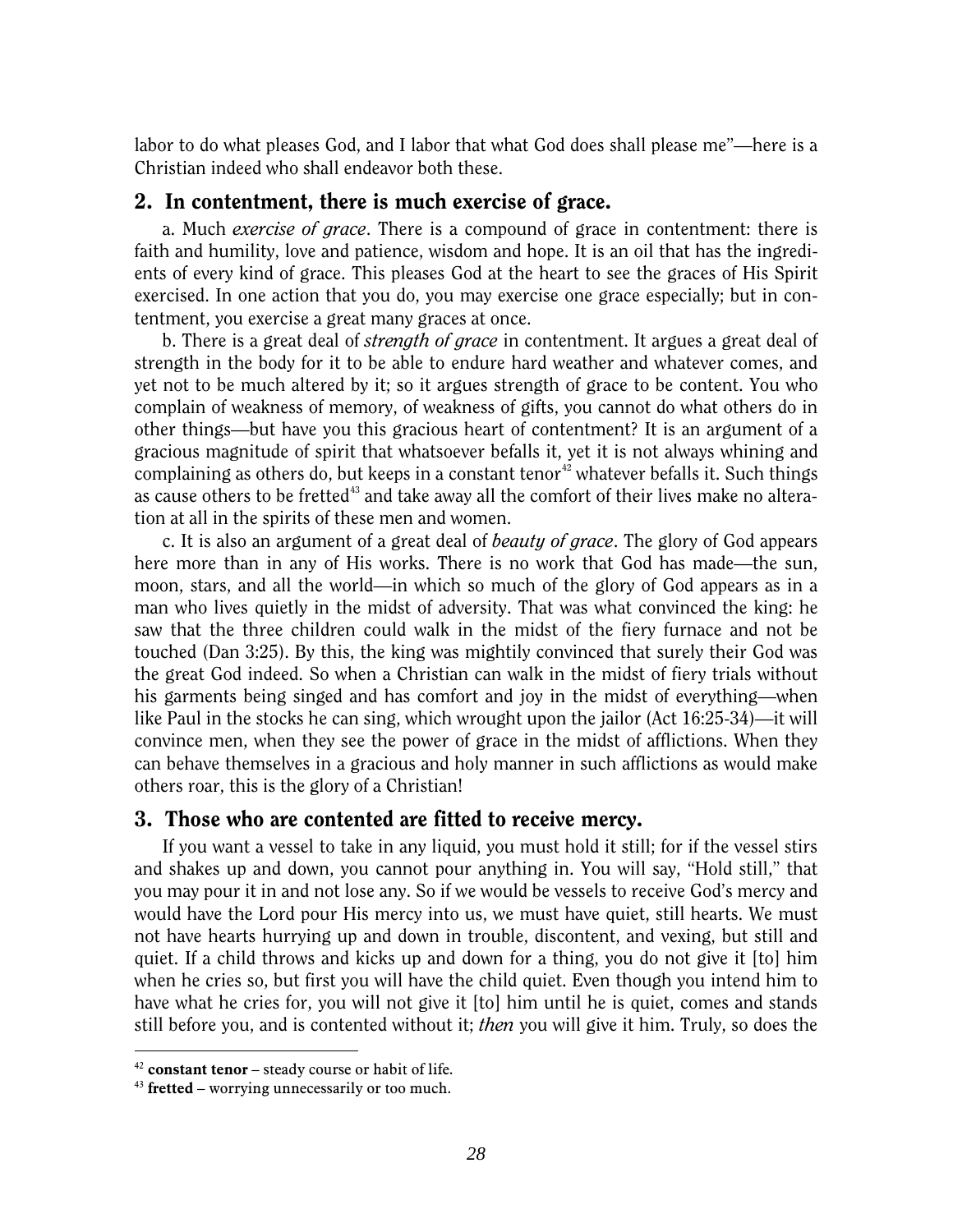Lord deal with us; for our dealings with Him are just as your froward children are with you.

#### 4. Contentment makes fit to do service.

As the philosophers say of everything that moves, nothing moves [except] it has something immovable that upholds it. The wheels in a coach move up and down, but the axletree $^{44}$  $^{44}$  $^{44}$  does not move up and down. So it is with the heart of a man: if he will move to do service to God, he must have a steady heart within him. Those who have unsteady, disturbed spirits are not fit to do service for God. That is the reason why, when the Lord has any great work for one of His servants to do, usually He first quiets their spirits.

#### 5. Contentment delivers us from an abundance of temptations.

Where the devil sees the spirits of men and women troubled and vexed, he says, "There is good fishing for me." "Will you suffer such a thing?" he says, "Take this indirect way. Do you not see how poor you are, [while] others are well off? You do not know what to do for the winter to provide fuel and get bread for you and your children," and so he tempts them to unlawful courses. The rise of it has been their discontent.

Therefore, it is noticeable that those upon whom the devil works are usually those of the poorer sort who are discontented at home. Their neighbors trouble and vex them, their spirits are weak, and they cannot bear it; so upon that the devil fastens his temptations and draws them to anything. If they are poor, then he promises them money; if they have revengeful spirits, then he tells them that he will revenge them upon such and such persons—now this quiets and contents them. Oh! There is occasion of temptation for the devil when he meets with a discontented spirit! Now God does not dwell in spirits that are in confusion, but He dwells in peaceable and quiet spirits.

Oh, in such times as these, when men are in danger of the loss of their wealth, men who do not have this grace are in a most lamentable condition. They are in more danger for their souls than they are for their outward possessions. You think it is a sad thing to be in danger of your outward possessions, that you may lose everything in a night; but if you have not this contented spirit within you, you are in more danger of the temptations of the devil, to be plundered in that way of any good and to be led into sin. Oh, when men think thus, that they must live as finely as they were wont<sup> $45$ </sup> to do, they make themselves prey to the devil. But for such as can say, "Let God do with me what He pleases, I am content to submit to His hand in it," the devil will scarcely meddle with such men.

#### 6. Contentment will bring abundant comforts in a man's life.

Contentment will make a man's life exceedingly sweet and comfortable. a) What a man has, he has in a kind of independent way, not depending upon any creature for his comfort. b) If God raises the position of a contented man who is low, he has the love of God in it. It is abundantly sweeter then, than if he had it and his heart was not contented; for God may grant a discontented man his desire, but he cannot say that it is from

<span id="page-29-0"></span> $\overline{a}$ <sup>44</sup> **axletree** – the rod that connects two opposite wheels of a wagon or carriage.

<span id="page-29-1"></span><sup>45</sup> **wont** – in the habit of doing; accustomed.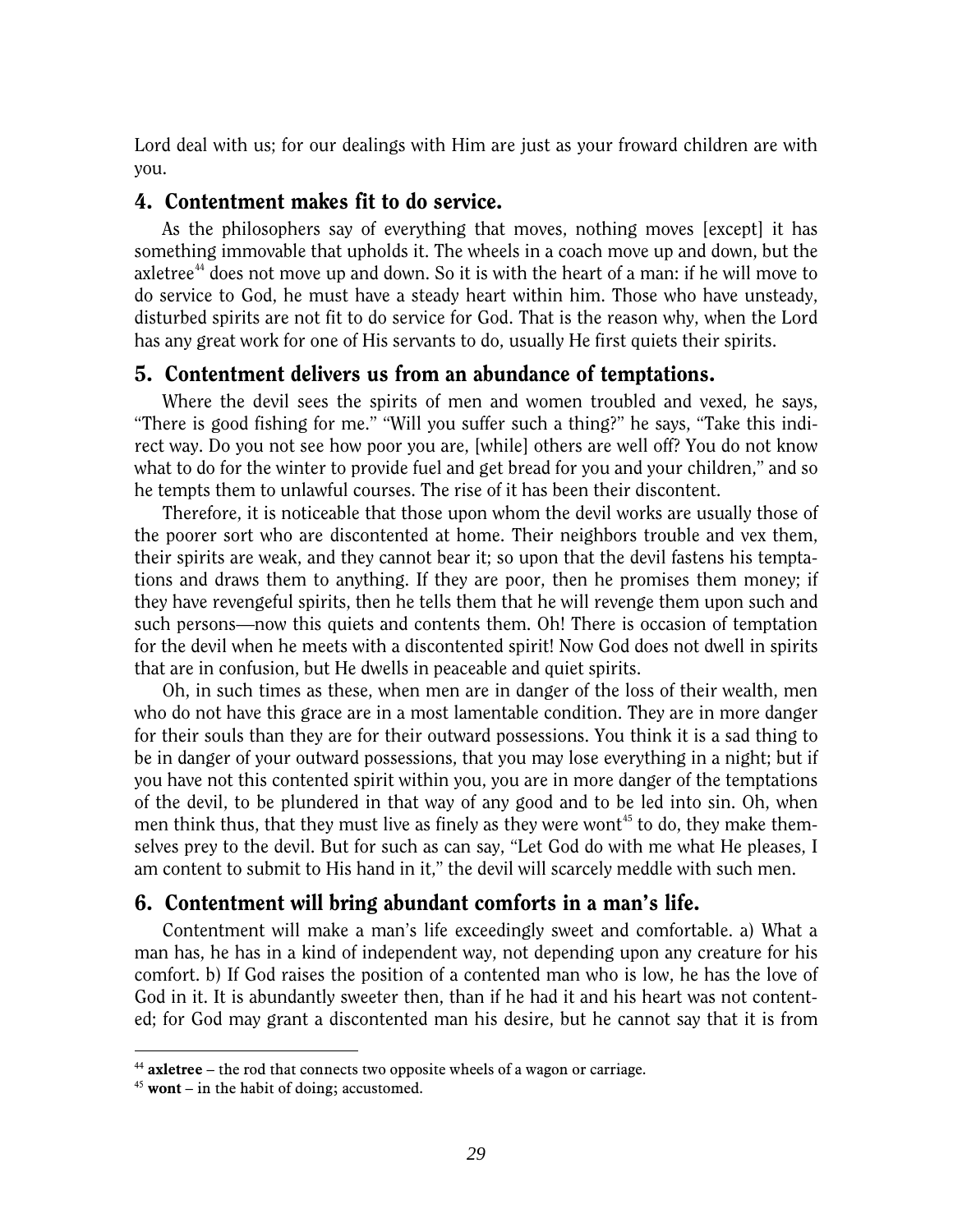love. If a man has quieted his spirit first and then God grants him his desire, he may have more comfort in it and more assurance that he has the love of God in it.

#### 7. Contentment draws comfort from those things we do *not* possess.

You will find a noteworthy story in Plutarch<sup>[46](#page-30-0)</sup> to illustrate this. In the life of Pyrrhus,[47](#page-30-1) one Sineus came to him and would fain have had him not war with the Romans. He said to him, "May it please your Majesty, it is reported that the Romans are very good men of war, and if it please the gods that we overcome them, what benefit shall we have of that victory?" Pyrrhus answered him, "We shall then straightway conquer all the rest of Italy with ease." "Indeed, that is likely which your Grace speaks," said Sineus, "but when we have won Italy, will our wars end then?" "If the gods were pleased," said Pyrrhus, "that the victory were achieved, the way would then be made open for us to attain great conquests, for who would not afterwards go into Africa and so to Carthage?" "But," said Sineus, "when we have everything in our hands, what shall we do in the end?" Then Pyrrhus laughing told him again, "We will then be quiet, take our ease, have feasts every day, and be as merry with one another as we possibly can." Said Sineus, "What prevents us now from being as quiet and merry together, since we enjoy that immediately without further travel and trouble that we would seek for abroad with such shedding of blood and manifest danger? Can you not sit down and be merry now?" So a man may think, "If I had such a thing, then I would have another; and if I had that, then I should have more!" And what if you had all you desire? Then you would be content? Why, you may be content now without them!

Certainly our contentment does not consist in getting the thing we desire, but in God's fashioning our spirits to our conditions. So, a man by this art of contentment may live better without an estate than another man can live off an estate.

There is more comfort in the grace of contentment than there is even in any possessions whatsoever. A man has more comfort in being content without a thing than he can have in the thing that he in a discontented way desires. You think, "If I had such a thing, *then* I should be content. But if I had it, then it would be but the creature that helped my contentment, whereas now it is the grace of God in my soul that makes me content. Surely, it is better to be content with the grace of God in my soul, than with enjoying an outward comfort."

If I become content by having my desire satisfied, that is only self-love; but when I am contented with the hand of God and am willing to be at His disposal, that comes from my love to God.

If I am contented because I have what I desire, perhaps I am contented in that one thing; but that one thing does not furnish me with contentment in another thing— perhaps I may grow more dainty, nice, and froward<sup>[48](#page-30-2)</sup> in other things. If you give children

<span id="page-30-0"></span><sup>46</sup> **Plutarch** (c. 46-120) – Greek [historian,](http://en.wikipedia.org/wiki/Historian) [biographer,](http://en.wikipedia.org/wiki/Biographer) [essayist,](http://en.wikipedia.org/wiki/Essayist) and follower of Plato.

<span id="page-30-1"></span><sup>47</sup> **Pyrrhus** (319-272 BC) – Greek general and king of Epirus (306-302, 297-272 BC) and Macedon (288- 284, 273-272 BC); one of the strongest opponents of early Rome.

<span id="page-30-2"></span><sup>48</sup> **dainty, nice, and froward** – difficult to please, luxurious, and unwilling.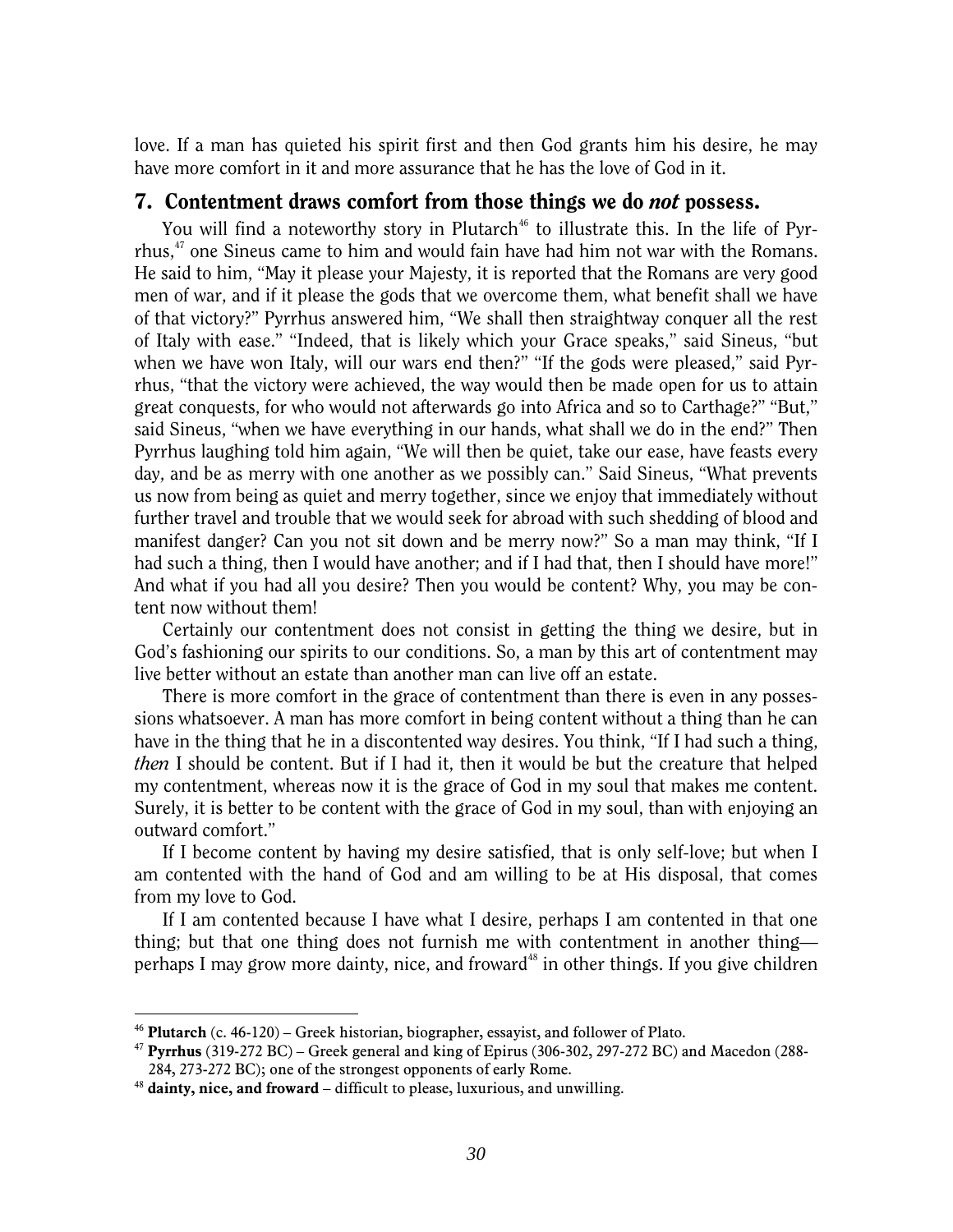what they want in some things, they grow so much the more  $\text{cov}^{49}$  $\text{cov}^{49}$  $\text{cov}^{49}$  and dainty and discontented if they cannot have other things that they want. But if I have once overcome my heart and am contented through the grace of God in my heart, then this makes me content not only in one particular, but in general—whatever befalls me. I am discontented and would fain have a certain thing and afterwards I have it: now does this prepare me to be contented in other things? No, but when I have this grace of contentment, I am prepared to be contented in all conditions. Thus, you see that contentment brings comfort to a man's life [and] fills it full of comfort in this world; the truth is, it is even *a heaven on earth*.

Therefore, be contented, prize this contentment, and be willing to live in this world as long as God shall please. Do not think, "Oh, that I were delivered from all these afflictions and troubles here in this world!" If you were, then you would have more ease yourself; but this is a way of honoring God and manifesting the excellence of grace here, when you are in this conflict of temptation, which God shall not have from you in heaven. So be satisfied and quiet: be contented with your contentment. "I lack certain things that others have; but blessed be God, I have a contented heart that others have not!"— [in this,] the Lord has granted you a rich portion.

#### 8. Contentment is a great blessing of God upon the soul.

There is God's blessing upon those who are content and upon all that they have. We read in Deuteronomy of the blessing of Judah, the principal tribe: "And this is the blessing of Judah: and he said, Hear, LORD, the voice of Judah, and bring him unto his people: let his hands be sufficient for him; and be thou an help to him from his enemies" (Deu 33:7). "Let his hands be sufficient for him," that is, bring a sufficiency of all good to him that he may have of his own: that is the blessing of Judah. So when God gives you a sufficiency of your own, as every contented man has, that is the blessing of God upon you.

#### 9. Those who are content may expect reward from God.

God will give them the good of all the things that they are contented to be without. There is such and such a mercy that you think would be very pleasant if you had it; but can you bring your heart to submit to God [without] it? Then you shall have the blessing of the mercy one way or another. If you do not have the thing itself, you shall have it made up one way or another. You will have a bill of exchange to receive something in lieu of  $50$  it. There is no comfort that any soul is content to be without, but the Lord will give either the comfort or something instead of it.

Now [let us] draw an argument from active obedience to passive: there is as good reason why you should expect that God will reward you for all that you are willing to suffer, as well as for all that you are willing to do. Therefore, consider, "How many things have I that others lack? Can I bring my heart into a quiet, contented frame to *lack* what others *have*? [If so,] I have the blessing of all that they have, and I shall either possess

<span id="page-31-1"></span><span id="page-31-0"></span><sup>&</sup>lt;sup>49</sup> **coy** – quiet.<br><sup>50</sup> **in lieu of** – instead of; in the place of.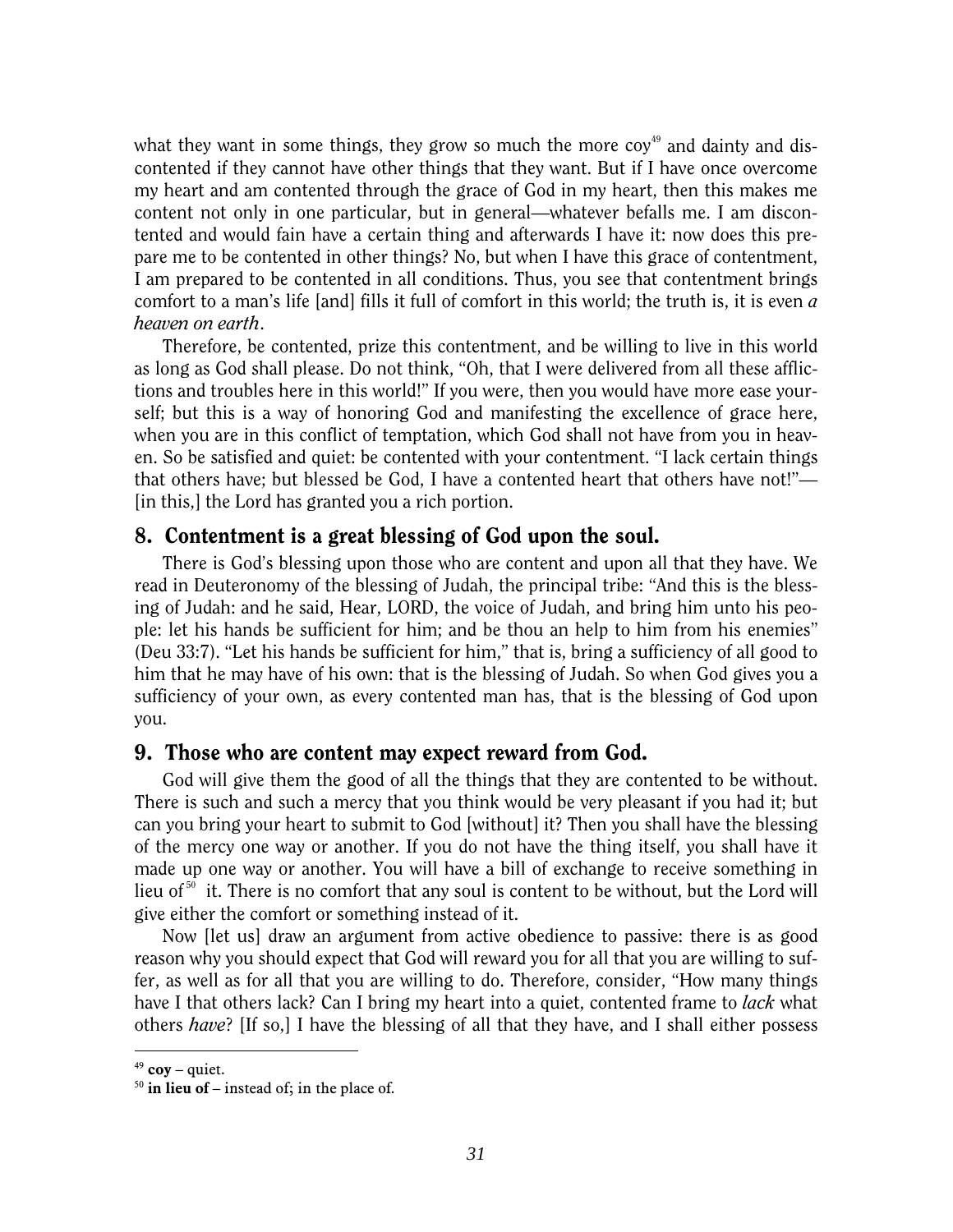such things as others have, or else God will make it up one way or another, either here or hereafter in eternity to me." Oh, with contentment you have all kinds of riches!

#### 10. The soul comes to an excellence near to God Himself.

Yea, the nearest possible, for this word translated "content" signifies a selfsufficiency. A contented man is a self-sufficient man; and what is the great glory of God, but to be happy and self-sufficient in Himself? *El-shaddai* means "God having sufficiency in Himself" (Gen 17:1, 35:11), and you come near to this. As you partake of the divine nature by grace in general, so you do it in a more peculiar manner by this grace of Christian contentment, for what is the excellence and glory of God but this?

## Part Two: Murmuring

## 5. THE EVILS OF A MURMURING SPIRIT

<span id="page-32-0"></span>Thus, we have showed in many respects the excellence of this grace of contentment, laboring to present the beauty of it before your souls that you may be in love with it. Now, my brethren, what remains but the practice of this? For this art of contentment is not a speculative thing, only for contemplation; but it is an art of divinity and therefore practical. You are now to labor to work upon your hearts that this grace may be in you that you may honor God and honor your profession with this grace of contentment.

Now, that we may come to grips with the practice, it is necessary that we should be humbled in our hearts because of our lack of contentment in the past. For there is no way to set about any duty that you should perform, but first you must be humbled for the lack of it. "Oh, how far I have been from this grace of contentment that has been expounded to me! I have had a murmuring, a vexing, and a fretting heart within me. Every little cross has put me out of temper and out of frame. Oh, the boisterousness<sup>[51](#page-32-1)</sup> of my spirit! What evil God sees in the vexing and fretting of my heart and murmuring and repining of my spirit!" Oh, that God would make you see it!

#### 1. The great evil that is in a murmuring, discontented heart

This murmuring and discontentedness of yours reveals much corruption in the soul. As contentment argues much grace, strong grace, and beautiful grace, so murmuring argues much corruption, strong corruption, and very vile corruptions in your heart. If a man's body is of such a temper that every scratch of a pin makes his flesh to rankle<sup>[52](#page-32-2)</sup> and be a sore, you will surely say this man's body is very corrupt. So it is in your spirit, if eve-

<span id="page-32-1"></span><sup>51</sup> **boisterousness** – storminess; violence.

<span id="page-32-2"></span><sup>52</sup> **rankle** – discharge pus; fester.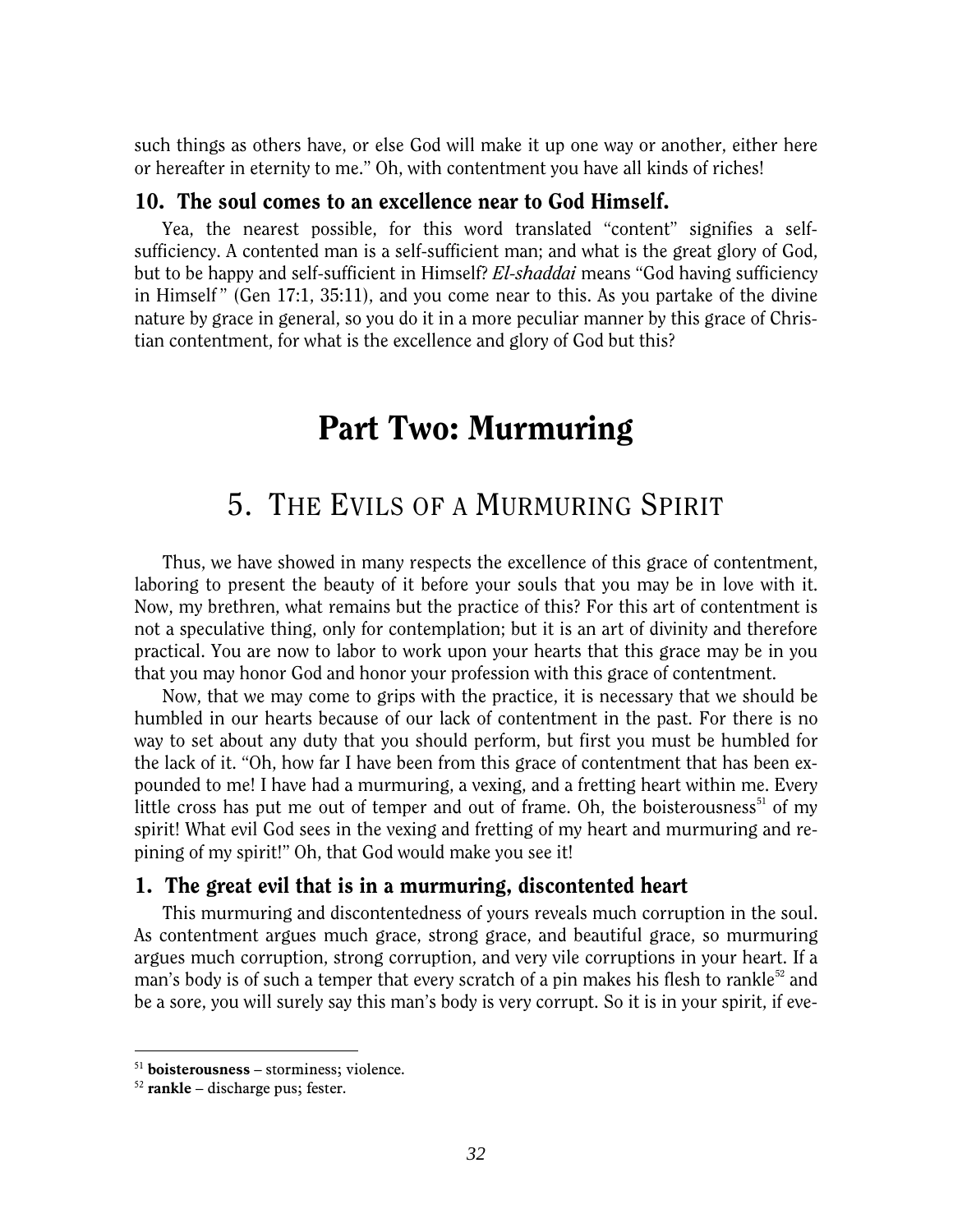ry little trouble and affliction makes you discontented and murmur, and even causes your spirit within you to rankle.

When an unskilled man comes and sees a large gash in the flesh, he looks upon it as dangerous; but when a surgeon comes and sees a great gash, he says, "This will be healed within a few days, but there is a smaller wound and an inflammation in it; this will cost time to cure." So he does not lay healing salves upon the gash, but his great care is to get out the septic inflammation. The thing that must heal this wound is some potion to purge. But the patient says, "What good will this do to my gash? You give me something to drink, but my gash is in my arm or in my leg. What good will this do that I am putting in my stomach?" Yes, it purges out the infection and takes away the inflammation; until that is taken away, the salves can do no good.

So it is, just for all the world, in the souls of men: it may be that there is some affliction upon them, which I compare to the gash. Now they think that the greatness of the affliction is what makes their condition most miserable. Oh now, there is an inflammation in the heart, a murmuring spirit that is within you, and that is the misery of your condition. It must be purged out of you before you can be healed. A murmuring heart is a very sinful heart! So when you are troubled for this affliction, you need rather to turn your thoughts to be troubled for the murmuring of your heart; for that is the greatest trouble. There is an affliction upon you and that is grievous; but there is a murmuring heart within, and that is more grievous!

#### 2. When God would show the brand of a wicked man, He instances the sin of murmuring in a more special manner.

I might name many Scriptures, but that Scripture in Jude 1:14-15 is a most remarkable one: "The Lord cometh with ten thousands of his saints, To execute judgment upon all, and to convince all that are *ungodly* among them of all their *ungodly* deeds which they have *ungodly* committed, and of all their hard speeches which *ungodly* sinners have spoken against him." Mark, here mention is made four times of ungodly ones. This is in general, but now he comes in particular to show who these are: "These are *murmurers*"—that is the very first. Would you know who ungodly men are, whom God when He comes with ten thousands of angels shall come to punish for all their ungodly deeds that they do? These ungodly ones are *murmurers*!

This murmuring, which is the vice contrary to contentment, is not as small a matter as you think. You think you are not as ungodly as others are because you do not swear and drink as others do, but you may be ungodly in murmuring. It is true there is no sin but some seeds and remainders of it are in those who are godly; but when men are under the power of this sin of murmuring, it convicts them as ungodly, as well as if they were under the power of any other sin. This one Scripture should make the heart shake at the thought of the sin of murmuring.

#### 3. God accounts murmuring as rebellion.

A murmuring heart is a rebellious heart, as you will find if you compare two Scriptures together: "But on the morrow all the congregation of the children of Israel mur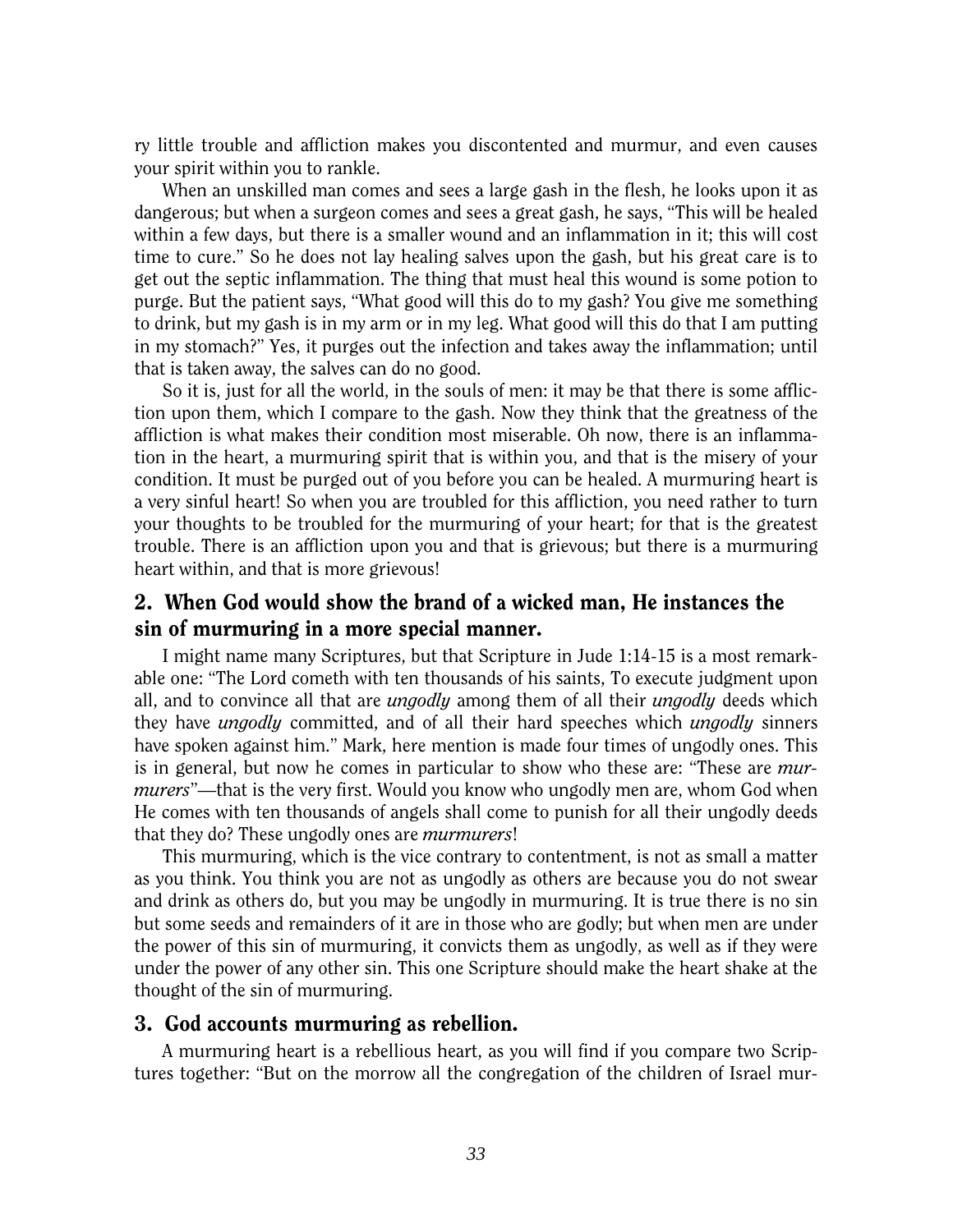mured against Moses and against Aaron, saying, Ye have killed the people of the LORD" (Num 16:41)—they all murmured! Now compare this with 17:10: "And the LORD said unto Moses, Bring Aaron's rod again before the testimony, to be kept for a token against the rebels." So you see that to be a murmurer and a rebel in Scripture phrase is all one; it is *rebellion against God*. Just as when the people are discontented, it is the beginning of rebellion and sedition<sup>[53](#page-34-0)</sup> in a kingdom. When discontent comes, it grows to murmuring. Before open rebellion in a kingdom, there is first a smoke of murmuring, and then it breaks forth into the open [fire of] rebellion. But because it has the seeds of rebellion, it is accounted before the Lord *to be rebellion*. Will you be a rebel against God? When you feel your heart discontented and murmuring against the dispensation of God towards you, you should check it thus: "Oh, you wretched heart! What!—will you rise in rebellion against the infinite God?" Yet you have done so! Charge your heart with this sin of rebellion. You who are guilty of this sin of murmuring are this day charged by the Lord as being guilty of rebellion against Him. God expects that when you go home, you should humble your souls before Him for this sin.

#### 4. Murmuring is contrary to the work of God in salvation.

It is a wickedness that is greatly contrary to grace, and especially contrary to the work of God in the conversion of a sinner.

QUESTION: What is the work of God when He brings a sinner home to Himself?

ANSWER 1: The usual way is for God to make the soul to see and be sensible of the dreadful evil that is in sin and the great breach that sin has made between God and it. Now how contrary is this sin of murmuring to any such work of God! Has God made me see the dreadful evil of sin? How can I be then so much troubled for every little affliction? Certainly, if I were burdened with the evil of sin, it would swallow up all other burdens.

ANSWER 2: Am I the soul to whom the Lord has revealed the infinite excellence of Jesus Christ, and yet shall I think such a little affliction to be so grievous to me, when I have had the sight of such glory in Christ as is worth more than ten thousand worlds? But has God given you that, and will you be discontented for a trifle<sup>[54](#page-34-1)</sup> in comparison to that?

ANSWER 3: A third work when God brings the soul home to Himself is by taking the heart off from the creature, disengaging the heart from all creature comforts. The soul that before was seeking for contentment in the world and cleaving to the creature is now called out in the world by the Lord, Who says, "Oh Soul, your happiness is not here; your rest is not here. Your happiness is elsewhere, and your heart must be loosened from all the things that are here below in the world." How contrary is a murmuring heart to such a thing! Something that is glued to another cannot be taken off, [except] you tear it; so it is a sign your heart is glued to the world, that when God would take you off, your heart tears. If God, by an affliction, should come to take anything in the world from you, and

<span id="page-34-0"></span> $\overline{a}$ <sup>53</sup> sedition – actions or words intended to provoke rebellion against government authority.

<span id="page-34-1"></span><sup>54</sup> **trifle** – matter of little value or importance.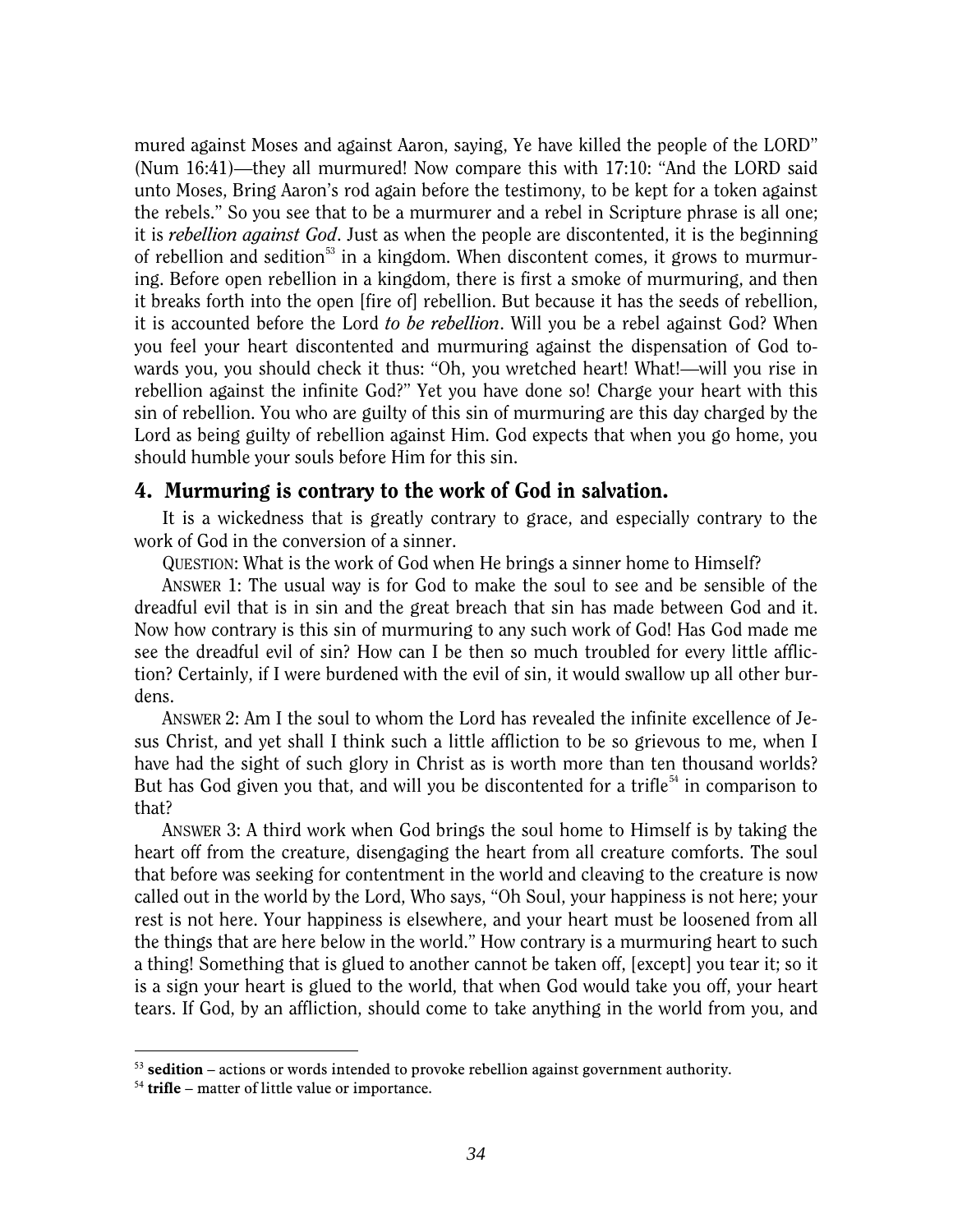you can part from it with ease, without tearing, it is a sign then that your heart is not glued to the world.

ANSWER 4: A fourth work of God in converting a sinner is this: the casting of the soul upon Jesus Christ for all its good. Has God converted you and drawn you to His Son to cast your soul upon Him for all your good, and yet you are discontented for the want of some little matter in a creature comfort? As He says in another case, "Where is your faith?" (Luk 8:25).

ANSWER 5: The soul is subdued to God, and then it comes to receive Jesus Christ as King—to rule, order, and dispose of him how He pleases. Now, how opposite is a murmuring, discontented heart to a heart subdued to Jesus Christ as King and receiving Him as a Lord to rule and dispose of him as He pleases!

ANSWER 6: In the work of conversion, there is the resignation of the soul wholly to God. Have you ever surrendered up yourself to God in an everlasting covenant? Then, certainly, this fretting, murmuring heart of yours is strongly opposite to it.

#### 5. Murmuring and discontent is exceedingly below a Christian.

Oh, it is too mean and base<sup>[55](#page-35-0)</sup> a disorder for a Christian to give place to it. Now it is below a Christian in many respects.

#### a. *Murmuring is below the relation in which you stand as a Christian.*

"Below what relation?" you will say.

i. *The relation in which you stand to God.* Do you not call God your Father? Do you not stand in relation to Him as a child? What!—do you murmur? In 2 Samuel 13:4 there is a speech of Jonadab to Amnon: "Why art thou, being the king's son, lean from day to day?" He perceived that his spirit was troubled, for otherwise he was of a fat and plump temper of body. So I may say to a Christian, "Are you the son of the King of heaven, and yet so disquieted, troubled, and vexed at every little thing that happens?" As if a King's son were to cry out that he is undone for losing a toy; what an unworthy thing this would be! *So do you*: you cry out as if you were undone and yet are a King's son! You dishonor your Father in this, as if He had not wisdom, power, or mercy enough to provide for you.

ii. *The relation in which you stand to Jesus Christ.* You are the spouse of Christ. What!—one married to Jesus Christ and yet troubled and discontented? Have you not enough in Him? Elkanah said to Hannah: "Am not I better to thee than ten sons?" (1Sa 1:8); so does not Christ your Husband say to you, "Am not I better to you than thousands of riches and comforts, such comforts as you murmur for want of?" Has not God given you His Son, and will He not with Him give you all things (Rom 8:32)? Has the love of God to you been such as to give you His Son in marriage (Rev 21:9-10)? Why are you discontented and murmuring? It is a dishonor for a husband to have the wife to whining up and down. What!—you are matched with Christ and are His spouse: will you murmur now and be discontented in your spirit? You will observe that with those who are newly married, when there is discontent between the wife and the husband, their friends will

<span id="page-35-0"></span> $\overline{a}$ <sup>55</sup> **mean…base** – lacking in moral dignity and unworthy.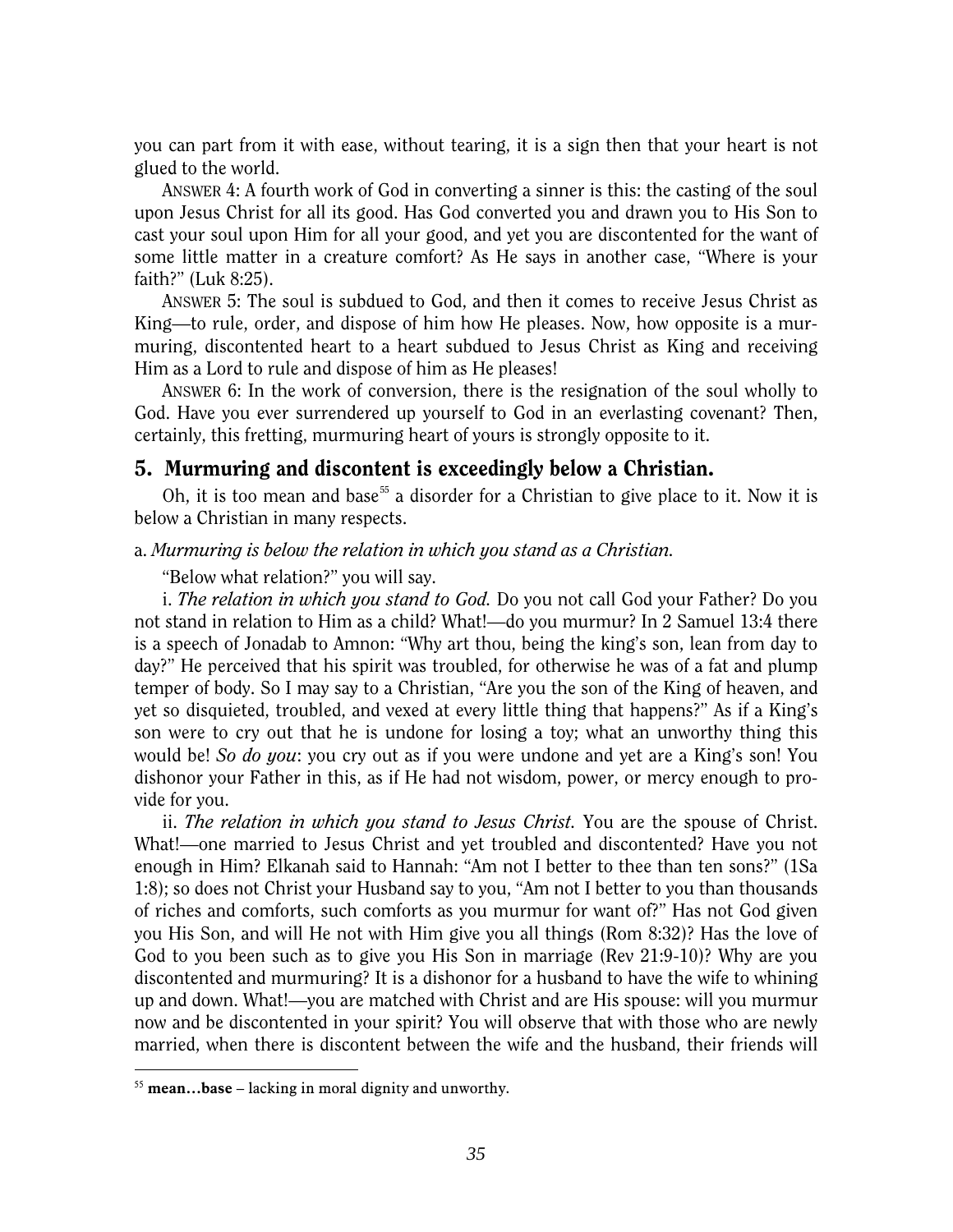shake their heads and say, "They are not meeting with what they expected. Ever since they were married they are not so cheery as they used to be. Surely it is likely to prove an ill match." But it is not so here; it shall not be so between you and Christ. Oh, Jesus Christ does not love to see His spouse with a scowling countenance!

#### b. *Murmuring is below the high dignity that God has put upon you.*

Do but consider the high dignity that God has put upon you: the meanest<sup>[56](#page-36-0)</sup> Christian in the world is a lord of heaven and earth. That is, as Christ is Lord of all, so He has made those who are His members lords of all. "The world, or life, or death, or things present, or things to come," says the Apostle, "all are yours" (1Co 3:22). Death is yours, that is, you are lords over it, as it were. Even death itself, your greatest enemy, is turned to be your slave. You were as a firebrand of hell and might have been roaring there to all eternity, yet God raised you to have a higher excellence in you than there is in all the works of creation that ever He made!

And the death of Christ is yours. He died for you and not for the angels, and therefore you are likely to be raised above the angels in many respects. You, who are set apart to the end that God might manifest to all eternity what the infinite power of Deity is able to raise a creature to. Are you in such a position? Oh, how beneath this position is a murmuring and discontented heart for want of some outward comforts here in this world! How unseemly it is that you should be a slave to every cross, that every affliction shall be able to say to your soul, "Bow down to us!" [It] is the greatest slavery in the world that one man should say to another, "Let your consciences, your souls, bow down that we may tread upon them!" But will you allow every affliction to say, "Bow down that we may tread upon you"? Truly, it is so when your heart is overcome with murmuring and discontent.

#### c. *Murmuring is below the spirit of a Christian.*

The spirit of every Christian should be like the spirit of his Father. Every father loves to see his spirit in his child. Oh, the Lord Who is our Father loves to see His Spirit in us. We are one spirit with God, Christ, and the Holy Ghost; therefore, we should have a spirit that might manifest their glory.

Compare murmuring spirits to children when they are weaning. What a great deal of stir you have with your children when you wean them! How perverse and vexing they are! So, when God would wean you from some outward comforts in this world, oh, how fretting and discontented you are! When God would wean us from the world and we fret, vex, and murmur—this is a childish spirit.

#### d. *It is below the profession of a Christian.*

A Christian's profession is to be dead to the world and to be alive to God, to have his life hid with Christ in God, to satisfy himself in God. Is this your profession? Yet if you have not everything you want, you murmur and are discontented—in that, you even deny your profession.

<span id="page-36-0"></span><sup>56</sup> **meanest** – most common.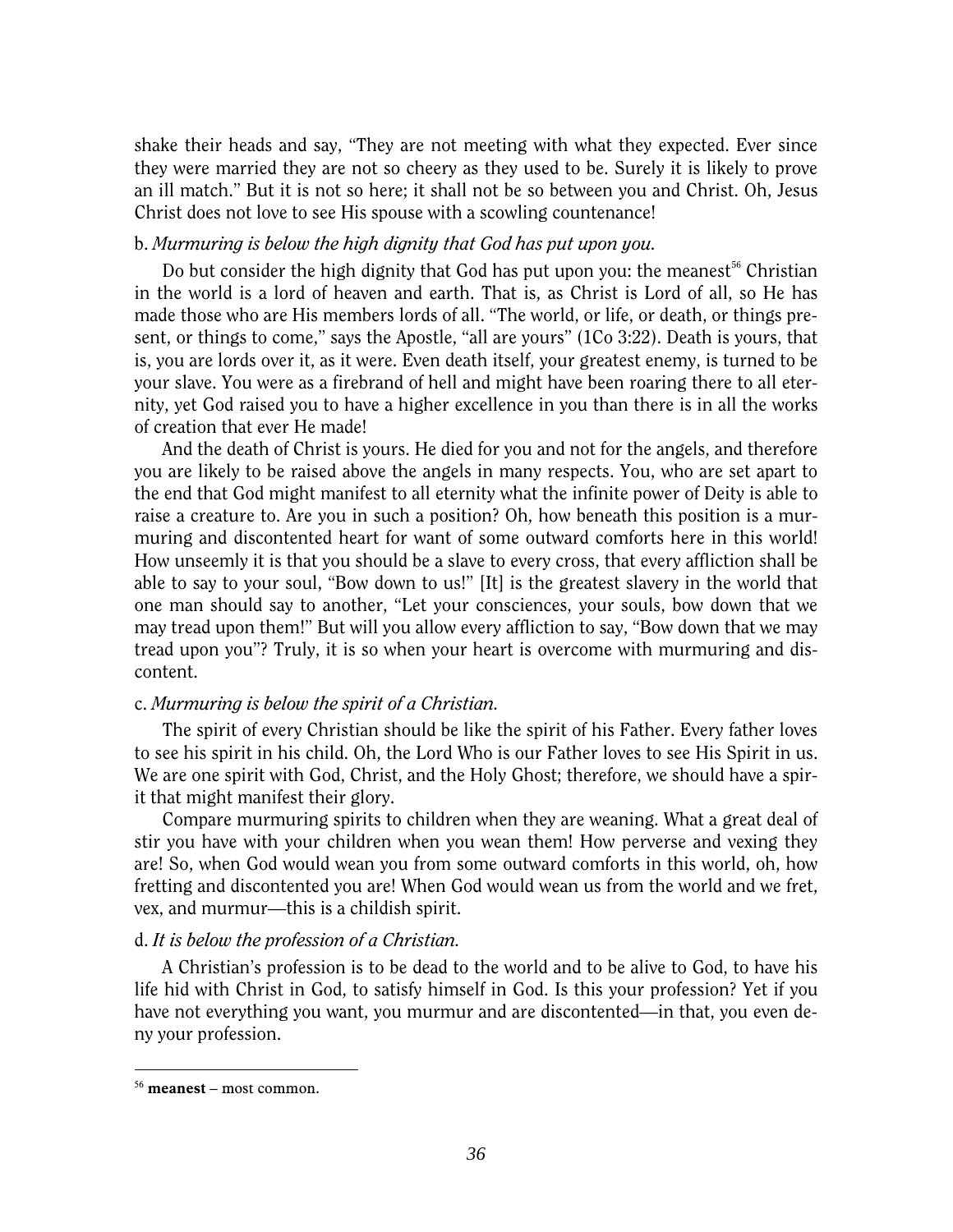#### e. *It is below that special grace of faith.*

Faith is what overcomes the world. It makes all the promises of God ours. A Christian should be satisfied with what God has made the object of his faith. The object of his faith is high enough to satisfy his soul, were it capable of a thousand times more than it is. Know that when you are discontented for want of certain comforts, you should think thus: "I am discontented because I have not these things that God never yet promised me, and therefore I sin much against the Gospel and against the grace of faith."

#### f. *It is below those helps that a Christian has more than others have.*

A Christian has the promises to help him, which others have not. It is not so much for the heart of a Nabal to sink because he has nothing but the creature to uphold him (1Sa 25). But it is much for a Christian, who has the promises and ordinances to uphold his spirit, which others have not.

#### g. *It is below the expectation that God has of Christians.*

God expects not only that Christians should be patient in afflictions, but that they should rejoice and triumph in them (Jam 1:2). Now, Christians, when God expects this from you and you have not even attained to contentedness under afflictions, this is beneath what God expects from you!

#### h. *It is below what God has had from other Christians.*

Others have not only been contented with little trials, but they have triumphed over great afflictions. They have suffered the spoiling of their goods with joy! Read the latter part of the eleventh of the Hebrews, and you will find what great things God has had from His people. Therefore, not to be content with smaller crosses must needs be a great evil.

#### 6. By murmuring, you undo your prayers.

When you come to pray to God, you acknowledge His sovereignty over you. You come there to profess yourselves to be at God's disposal. If you will come to petition Him and yet will be your own carver, you go contrary to your prayers. Now God does not teach any of you to pray, "Lord, give me so much a year, or let me have this kind of cloth and so many dishes at my table." Christ teaches us to pray, "Lord, give us our bread," showing that you should be content with a little.

OBJECTION: "But I do not know what would become of my children if I were to die. Or if I have bread now, I do not know where I shall get it from next week, or where I shall get provision for the winter."

ANSWER: Where did Christ teach us to pray, "Lord, give us provision for so long a time"? No, but if we have bread for *this* day, Christ would have us content. Therefore, when we murmur because we have not so much variety as others have, it is against our prayers. We do not *in our lives* hold forth the acknowledgment of the sovereignty of God over us as we seem to acknowl-edge *in our prayers*.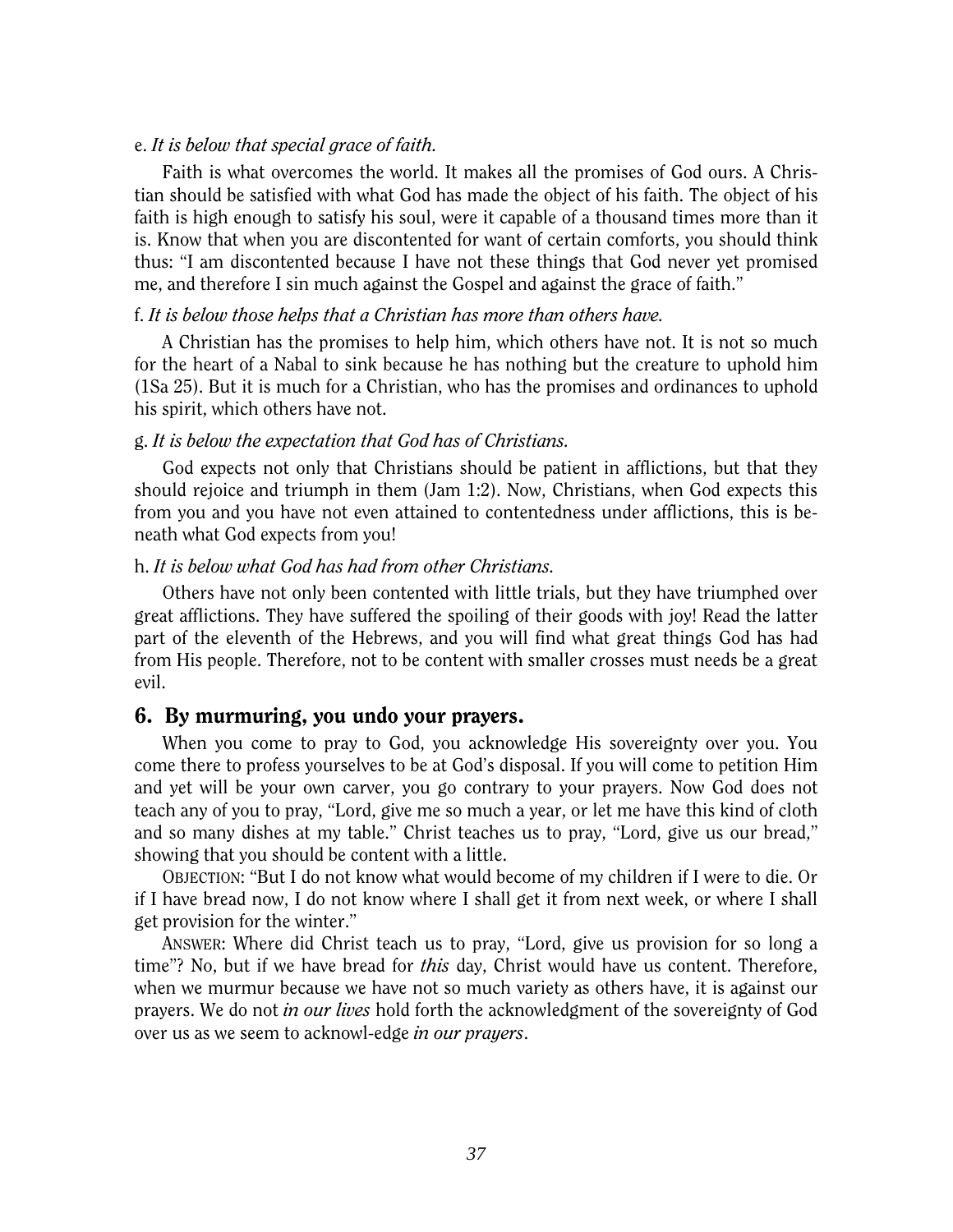#### 7. The woeful effects that come to a discontented heart from murmuring

a. *You come to lose a great deal of time.* How many times do men and women, when they are discontented, let their thoughts run, musing and contriving, through their present discontentedness—and they spend their time in vain! When you are alone you should spend your time in holy meditation, but you are spending your time in discontented thoughts! You complain that you cannot think on good things, but if you begin to think of them a little, soon your thoughts are off from them. But if you are discontented with anything, then you can go alone and roll things up and down in your thoughts to feed a discontented humor.

b. *It unfits you for duty.* If a man or woman is in a contented frame, you may turn such a one to anything at any time, and he is fit to go to God at any time. But when one is in a discontented condition, then a man or woman is exceedingly unfit for the service of God: it causes many distractions in duty.

c. *Consider what wicked risings of heart and resolutions of spirit there are many times in a discontented fit.* In some discontented fits, the heart rises against God and against others. Sometimes it even has desperate resolutions what to do to help itself. If the Lord had suffered you to do what you had sometimes thought to do in a discontented fit, what wretched misery you would have brought upon yourselves! Oh, it was a mercy of God that stopped you! Had not God stopped you, but let you go on when you thought to help yourselves this way and the other way, oh, it would have been ill with you.

d. *Unthankfulness is an evil effect that comes from discontent*. Though men and women who are discontented enjoy many mercies from God, yet they are thankful for none of them. This is the vile nature of discontent—to lessen every mercy of God. It makes those mercies they have from God as nothing to them because they cannot have what they want.

Sometimes it is so even in *spiritual* things: if they do not have all the comforts they desire, then what they do have is nothing to them. Do you think that God will take this well? Suppose you were to give a friend some money to trade with, and he came and said, "What is this you have given me? There are only a few coins here. This is no good to me!" This would be intolerable to you that he should react to your gift like this, just because you have not given him as much money as he would like. It is just the same when you are ready to say, "All that God has given me is worthless. It is no good to me! It is only a few coins." For you to say that what God gives you is nothing and only common gifts, all given in hypocrisy and counterfeit when they are the precious graces of God's Spirit and worth more than thousands of worlds—how *ungrateful* it is! The graces of God's Spirit are nothing to a discontented heart that cannot have all that he would have.

And so for *outward* blessings: God has given you health of body and strength and has given you some way of livelihood; yet because you are disappointed in something that you would have, therefore all is nothing to you. Oh, what unthankfulness this is! God expects that every day you should spend some time in blessing His name for what mercy He has granted to you. There is not one of you in the lowest condition but you have an abundance of mercies to bless God for, but discontentedness makes them nothing.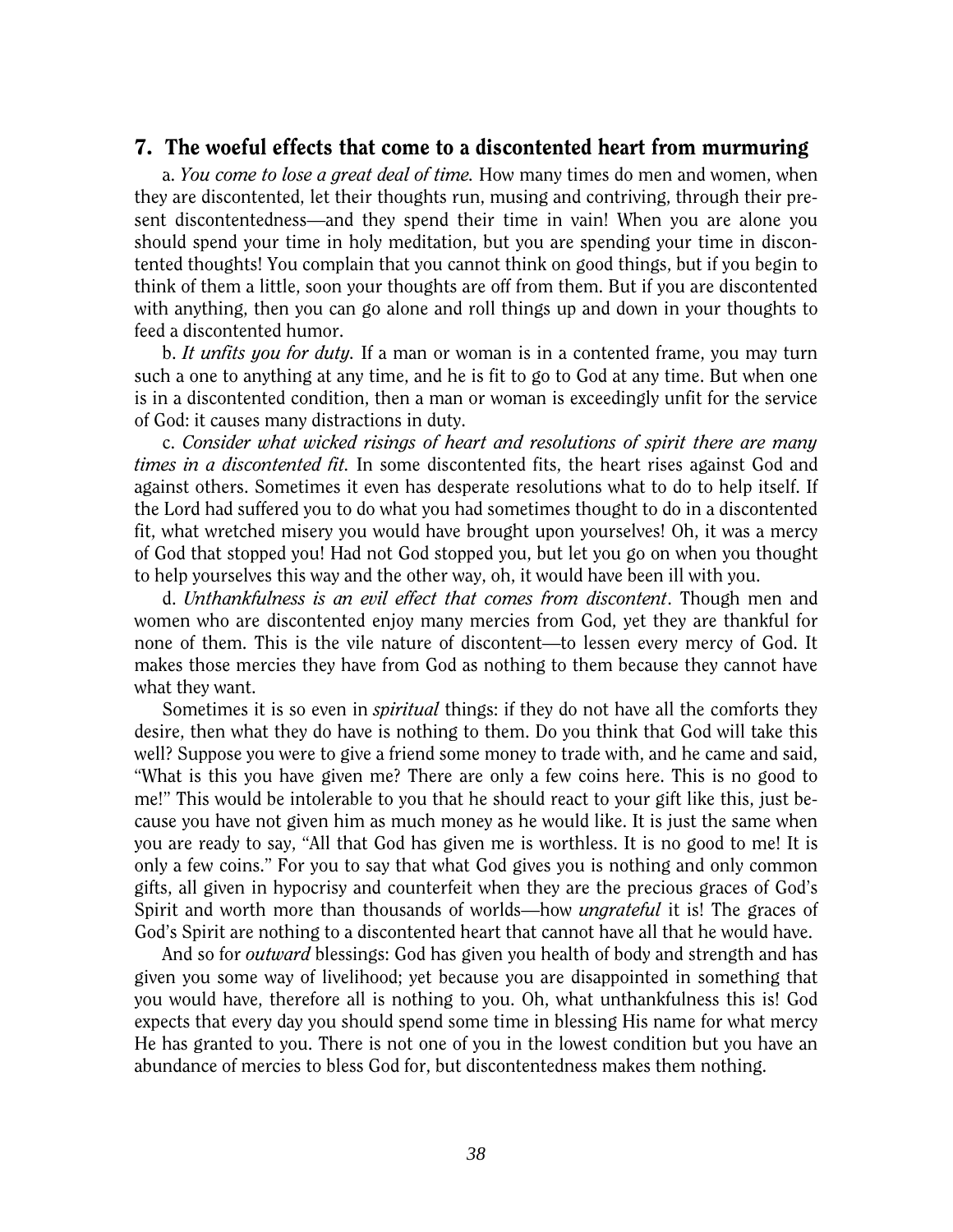Luther has [said], "This is the rhetoric $57$  of the Spirit of God: to extenuate<sup>[58](#page-39-1)</sup> evil things and to amplify good things; if a cross comes, to make that cross but little; but if there is a mercy, to make the mercy great." Thus, if there is a cross, where the Spirit of God prevails in the heart, the man or woman will wonder that it is no greater—that is the work of the Spirit of God. And if there is a mercy, he wonders at God's goodness, that God granted so great a mercy. "But the devil goes quite contrary," says Luther, "he lessens God's mercies and amplifies evil things." Thus, a godly man wonders at his cross that it is not more; a wicked man wonders his cross is so much.

I will give you a striking example of this that we find in Scripture: it is the example of Korah, Dathan, and Abiram in Numbers 16:12-13: "And Moses sent to call Dathan and Abiram, the sons of Eliab: which said, We will not come up: Is it a small thing that thou hast brought us up out of a land that floweth with milk and honey, to kill us in the wilderness, except thou make thyself altogether a prince over us?" Mark, they slighted the land that they were going to, the land of Canaan—that was the land that God promised them should flow with milk and honey.

But mark here their discontentedness because they met with some troubles in the wilderness: oh, it was to slay them! They make their affliction in the wilderness greater than it was, though indeed it was to carry them to the land of Canaan. Though their deliverance from Egypt was a great mercy, they made it to be nothing, for they say, "You have brought us out of a land that floweth with milk and honey"—what land was that? It was the land of Egypt, the land of their bondage!—whereas they should have blessed God as long as they lived for delivering them out of the land of Egypt. Oh, what baseness there is in a discontented spirit! A discontented spirit, out of envy to God's grace, will make mercies that are great little, yea, to be none at all.

5. *Finally, murmuring causes shiftings of spirit.* Those who murmur are liable to temptations to shift for themselves in sinful ways. Discontent is the ground of shifting courses and unlawful ways.

#### 8. There is a great deal of extreme folly in a discontented heart.

#### It is a *foolish* sin.

a. *You will not enjoy the comfort of what you have* because you have not got what you want! Do you not account this folly in your children? You give them some food and they are not contented. Perhaps they say it is not enough. They cry for more, and if you do not immediately give them more, they will throw away what they have. Though you account it folly in your children, yet you deal thus with God: God gives you many mercies, but you see others [that] have more mercies than you; therefore you cry for more. But God does not give you what you want, and because of that, you throw away what you have—is not this folly in your hearts? It is unthankfulness!

b. *By all your discontent, you cannot help yourselves*. You cannot get anything by it. Who by taking care can add one cubit to his stature, or make one hair that is white to be

<span id="page-39-0"></span><sup>57</sup> **rhetoric** – eloquent language of persuasion.

<span id="page-39-1"></span><sup>58</sup> **extenuate** – diminish in size.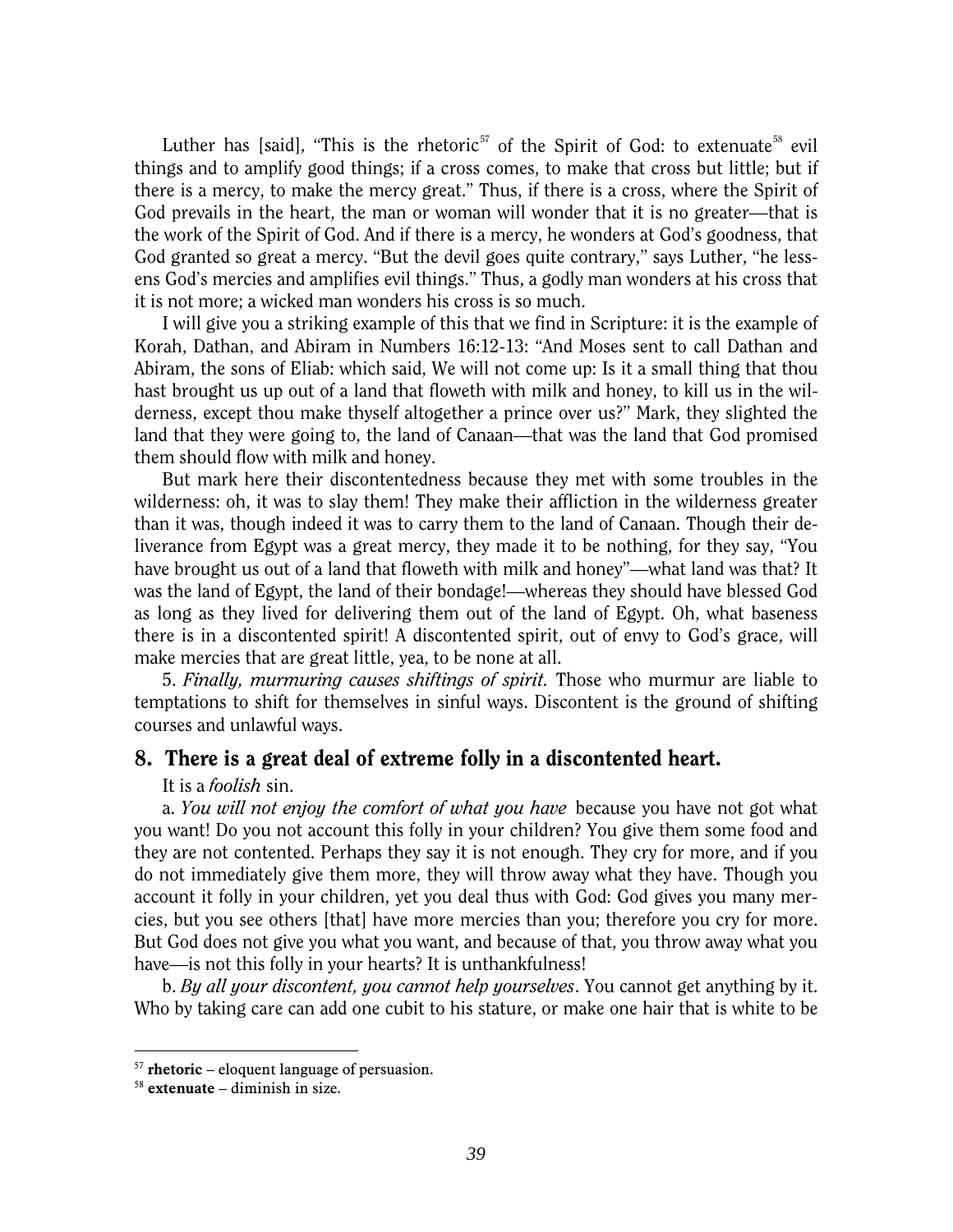black (Mat 6:27; 5:36)? You may vex and trouble yourselves, but you get nothing by it. Do you think that the Lord will come in mercy a whit<sup>[59](#page-40-0)</sup> the sooner because of the murmuring of your spirits? Oh, no, but mercy will be rather deferred the longer for it! If you had a mind to give something to your child, yet if you see him in a discontented, fretting mood, you will not give it [to] him. And this is the very reason why many mercies are denied to you: you are discontented for lack of them, and therefore you do not get them.

c. *There are commonly many foolish attitudes* that a discontented heart is guilty of. They carry themselves foolishly towards God and towards men. Such expressions and such kinds of behavior come from them, as to make their friends ashamed of them many times. Their carriages are so unseemly $\dot{p}$ <sup>[60](#page-40-1)</sup> that they are a shame to themselves and their friends.

d. *Discontent and murmuring eat out the good and sweetness of a mercy before it comes*. If God should give a mercy for the want of which we are discontented, yet the blessing of the mercy is, as it were, eaten out before we come to have it. Discontent is like a worm that eats the meat out of the nut. If a child were to cry for a nut of which the meat has been eaten out, what good would the nut be to the child? So you would fain have a certain outward comfort and you are troubled for the want of it, but the very trouble of your spirits is the worm that eats the blessing out of the mercy.

Then perhaps God gives it to you, but if He gives it before you are humbled for your discontent, you can have no comfort from the mercy. It will be rather an evil than a good to you. Someone observes concerning manna, "When the people were contented with the allowance that God allowed them, then it was very good, but when they would not be content with God's allowance, but would gather more than God would have them, then, says the text, there were worms in it" (see Exodus 16). So if we must needs have more than God has provided in our current conditions, then there will be worms in it, and it will be no good at all!

e. *It makes our affliction a great deal worse than otherwise it would be.* It in no way removes our afflictions; indeed, while they continue, they are a great deal the worse and heavier. For a discontented heart is a proud heart, and a proud heart will not pull down his sails when a storm comes. If, when a storm comes, a sailor is perverse and refuses to pull down his sails, but is discontented with the storm, is his condition any better because he is discontented and will not pull down his sails? Will this help him? Just so is it, for all the world, with a discontented heart: a discontented heart is a proud heart. Out of his pride, he is troubled with his affliction and is not contented with God's disposal. So he will not pull down his spirit at all and make it bow to God in this condition into which God has brought him. Now, is his condition any better because he will not pull down his spirit? No, certainly, abundantly worse! It is a thousand to one but that the storm will overwhelm his soul.

<span id="page-40-0"></span> $59$  **a whit** – to the smallest degree.

<span id="page-40-1"></span><sup>60</sup> **carriages…unseemly** – conduct is so inappropriate.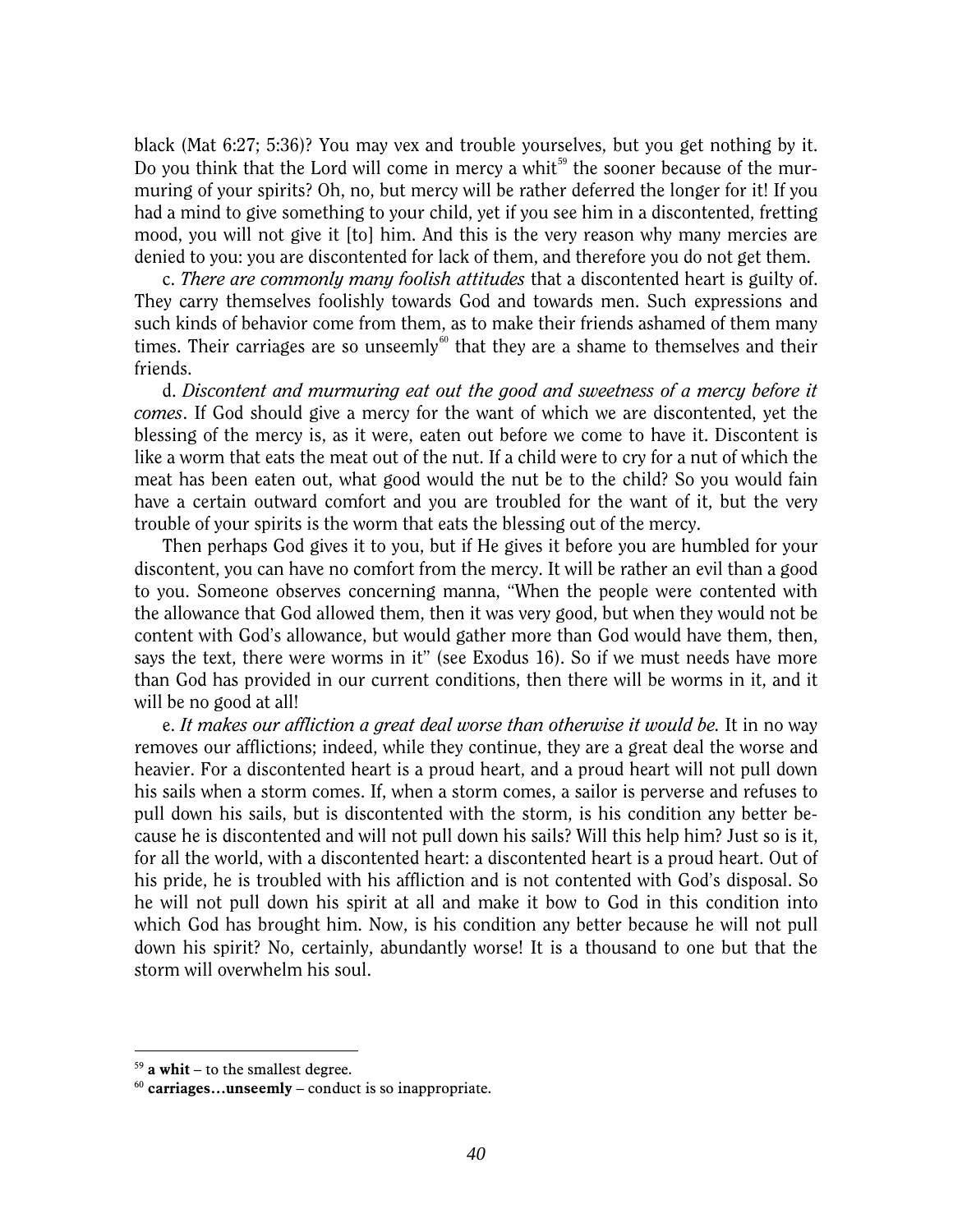#### 9. There is a great deal of danger in the sin of discontent, for it highly provokes the wrath of God.

We find most sad examples in Scripture how God has been provoked against many for their discontent. In Numbers 14, you have a noteworthy text; and one would think that it was enough forever to make you fear murmuring. In the 26th verse, it is said, "And the LORD spake unto Moses and unto Aaron, saying, How long shall I bear with this *evil* <sup>[61](#page-41-0)</sup> congregation, which *murmur* against me?" How justly may God speak this of many of you who are this morning before the Lord: "How long shall I bear with this wicked man or woman who has usually in the course of their lives murmured against Me when anything falls out otherwise than they would have it?"

And mark what follows after, "I have *heard* the murmurings of the children of Israel." You murmur, and maybe others do not hear you; yet God hears the language of your murmuring hearts. Three times in one verse, He repeats *murmuring*, and this is to show His indignation against the thing. It follows in the 28th verse, "Say unto them, *As truly as I live*, saith the Lord, as ye have spoken in mine ears, so I will do to you." Mark, God swears against a murmurer.

And what would God do to them? "Your carcases shall fall in this wilderness; Doubtless ye shall not come into the land, concerning which I sware to make you dwell therein" (14:30). You see how it provokes God; there is more evil in it than you were aware of. Therefore, look to yourselves, and learn to be humbled at the very beginnings of such disorders in the heart.

So in Psalm 106:24-26, "Yea, they despised the pleasant land, they believed not his word: But murmured in their tents, and hearkened not unto the voice of the LORD. Therefore he lifted up his hand against them, to overthrow them in the wilderness." There are several things to be observed in this Scripture. We spoke before of how a murmuring heart slights God's mercies, and so it is here: "They despised the pleasant land." And a murmuring heart is contrary to faith: "they believed not his word: But murmured in their tents, and hearkened not unto the voice of the LORD." Many men and women will hearken to the voice of their own base murmuring hearts, who will not hearken to the voice of the Lord! If you would hearken to the voice of the Lord, there would not be such murmuring as there is.

But mark what follows after it! You must not think that no evil shall come of it: "Therefore he lifted up his hand against them, to overthrow them." You who are discontented lift up your hearts against God, and you cause God to lift up His hand against you. Perhaps God lays His finger on you softly in some afflictions, in your families or elsewhere, and you cannot bear the hand of God. It would be just for God to lift up His hand against you in another kind of affliction. Oh, a murmuring spirit provokes God exceedingly.

In Numbers 16, compare these two verses together: "But on the morrow all the congregation of the children of Israel *murmured* against Moses and against Aaron, saying, Ye have killed the people of the LORD" (16:41). "And Moses said unto Aaron, Take a cen-

<span id="page-41-0"></span><sup>&</sup>lt;sup>61</sup> Emphasis in this and the next two verses added.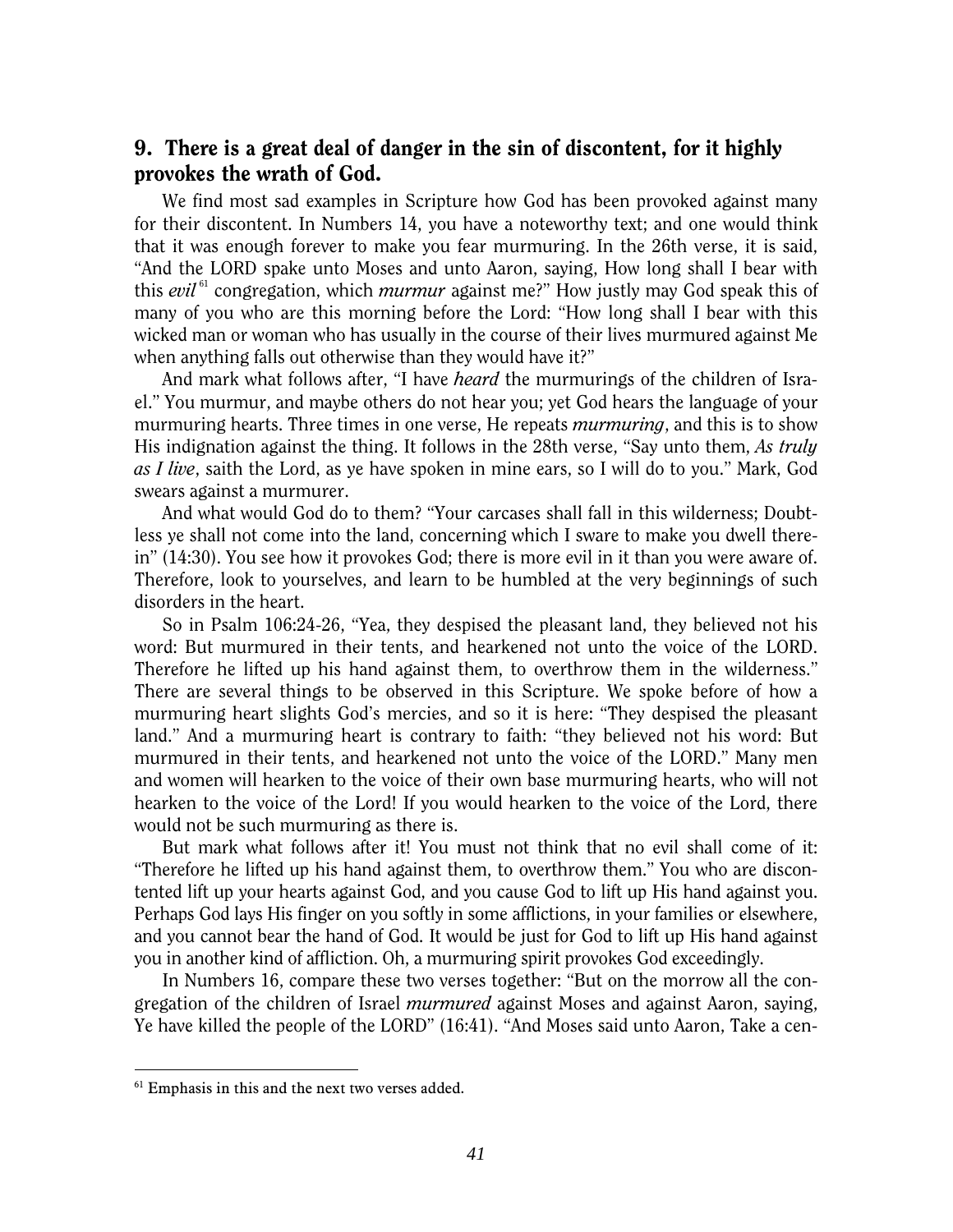ser, and put fire therein from off the altar, and put on incense, and go quickly unto the congregation, and make an atonement for them: for there is wrath gone out from the LORD; the plague is begun" (16:46). Mark how God's *wrath* is kindled: in the 41st verse, the congregation had murmured. They murmured only against Moses and Aaron, and in murmuring against God's ministers, that was against God. If you murmur against those whom God makes instruments because you have not got everything that you would have—against the Parliament or such and such who are public instruments—it is against God. It was only against Moses and Aaron that the Israelites murmured, and they said that Moses and Aaron had killed the people of the Lord. [Yet] it was the hand of God that was upon them for their former wickedness in murmuring! It is usual for wicked hearts to deal thus with God: when God's hand is a little upon them, [they] murmur again and again and bring upon themselves infinite kinds of evils.

But now the anger of God was quickly kindled: "Oh," said Moses, "go, take the censer quickly, for wrath is gone out from Jehovah! The plague is begun." So while you are murmuring in your families, the wrath of God may quickly go out against you. It would be a very good thing for you, who are a godly wife, when you see your husband come home and start murmuring because things are not going according to his desire, to go to prayer and say, "Lord, pardon the sin of my husband." Similarly, a husband [should go] to go to God in prayer, falling down and beseeching Him that wrath may not come out against his family for the murmuring of his wife.

You have a notable example of God's heavy displeasure against murmuring in 1 Corinthians 10:10: "Neither murmur ye, as some of them also murmured, and were destroyed of the destroyer." Take heed of murmuring as some of them did—he speaks of the people of Israel in the wilderness—for, he says, what came of it? They were destroyed of the destroyer. What!—do you think that a certain cross and affliction stings you? Perhaps such an affliction is upon you, and it seems to be grievous for the present. What! do you murmur and repine? God has greater crosses to bring upon you. What else are you doing but striving against your Maker? Your Maker has the absolute disposal of you: will you strive against Him? I may further say to you, as God spoke to Job when he was impatient: "Then the LORD answered Job out of the whirlwind, and said, Who is this that darkeneth counsel by words without knowledge?" (Job 38:1-2). Where is the man or woman whose heart is so bold and impudent that he dares to speak against the administration of God's providence?

#### 10. There is a great curse of God upon murmuring and discontent.

It is threatened as a curse of God upon men that they cannot be content with their present condition: "In the morning thou shalt say, Would God it were even! and at even thou shalt say, Would God it were morning!" (Deu 28:67). So they lie tossing up and down and cannot be content with any condition that they are in because of the sore afflictions that are upon them.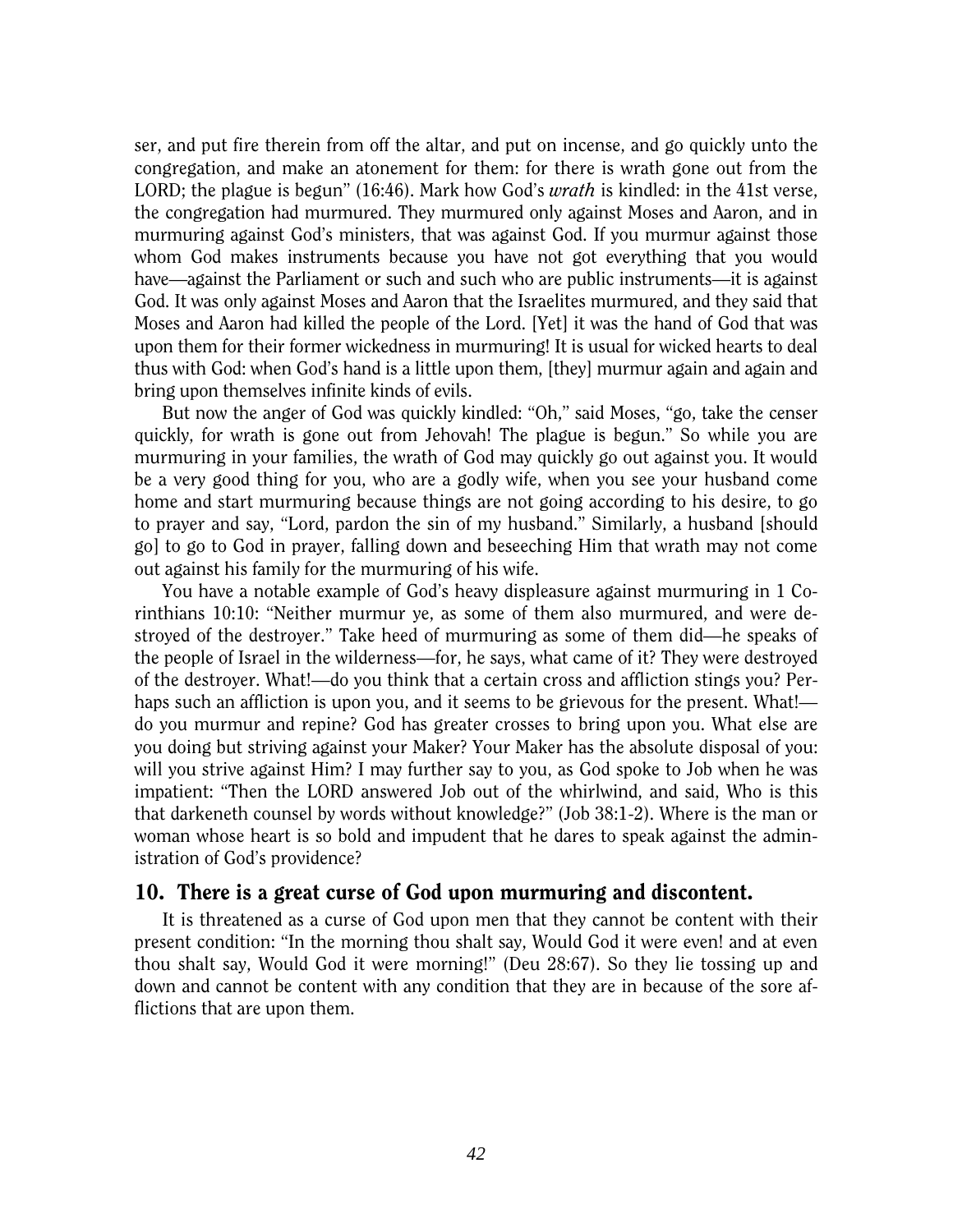#### 11. There is much of the spirit of Satan in a murmuring spirit.

The devil is the most discontented creature in the world. He is the proudest, most discontented, and the most dejected<sup>[62](#page-43-0)</sup> creature that is. Now, therefore, [as] much discontent as you have, so much of the spirit of Satan you have. The unclean spirit went up and down and found no rest (Mat 12:43); so when a man or woman's spirit has no rest, it is a sign that it has much of the unclean spirit of Satan. You should think with yourself, "Oh, Lord, have I the spirit of Satan upon me, who can find no rest at all?"

#### 12. If you have a murmuring spirit, you must then have disquiet all the days of your life.

It is as if a man in a great crowd were to complain that other folks touch him. While we are in this world, God has so ordered things that afflictions must befall us. If we will complain and be discontented at every cross and affliction, we must complain and be discontented all the days of our lives! Indeed, God in just judgment will let things fall out on purpose to vex those who have vexing spirits and discontented hearts. People [too] will not be troubled much if they upset those who are continually murmuring. Oh, [those murmurers] will have disquiet all their days!

#### 13. God may justly withdraw His care of you and His protection over you, seeing God cannot please you in His administration.

If you have a servant not content with his diet, wages, and work, you say, "Better yourselves [by going elsewhere for employment]." So may God justly say to us, "If My care over you does not please you, then take care of yourselves. If My protection over you will not please you, then protect yourselves!" Now all things that befall you, befall you through a providence of God; and if you are those who belong to God, there is a protection and care of God over you. If God were to say, "Well, you shall not have the benefit of My protection any longer, and I will take no further care of you," would not this be a most dreadful judgment of God from heaven upon you?

Now then, my brethren, put all these points together for setting out a murmuring and discontented spirit. Oh, what an ugly face has this sin of murmuring and discontentedness! Oh, what cause is there that we should lay our hands upon our hearts, and go away and be *humbled* before the Lord because of this, for otherwise you will fall to it again!

You find in Scripture how strangely the people of Israel fell to their murmuring again and again. Do but observe three texts of Scripture for that, the first you have in the  $15<sup>th</sup>$  of Exodus at the beginning. There you have Moses and the congregation singing to God and blessing God for His mercy: "Then sang Moses and the children of Israel this song unto the LORD, and spake, saying, I will sing unto the LORD, for he hath triumphed gloriously: the horse and his rider hath he thrown into the sea" (15:1). Then, "The LORD is my strength and song, and he is become my salvation: he is my God, and I will prepare him an habitation; my father's God, and I will exalt him" (15:2). So he goes

<span id="page-43-0"></span> $\overline{a}$ <sup>62</sup> **dejected** – downcast; disheartened.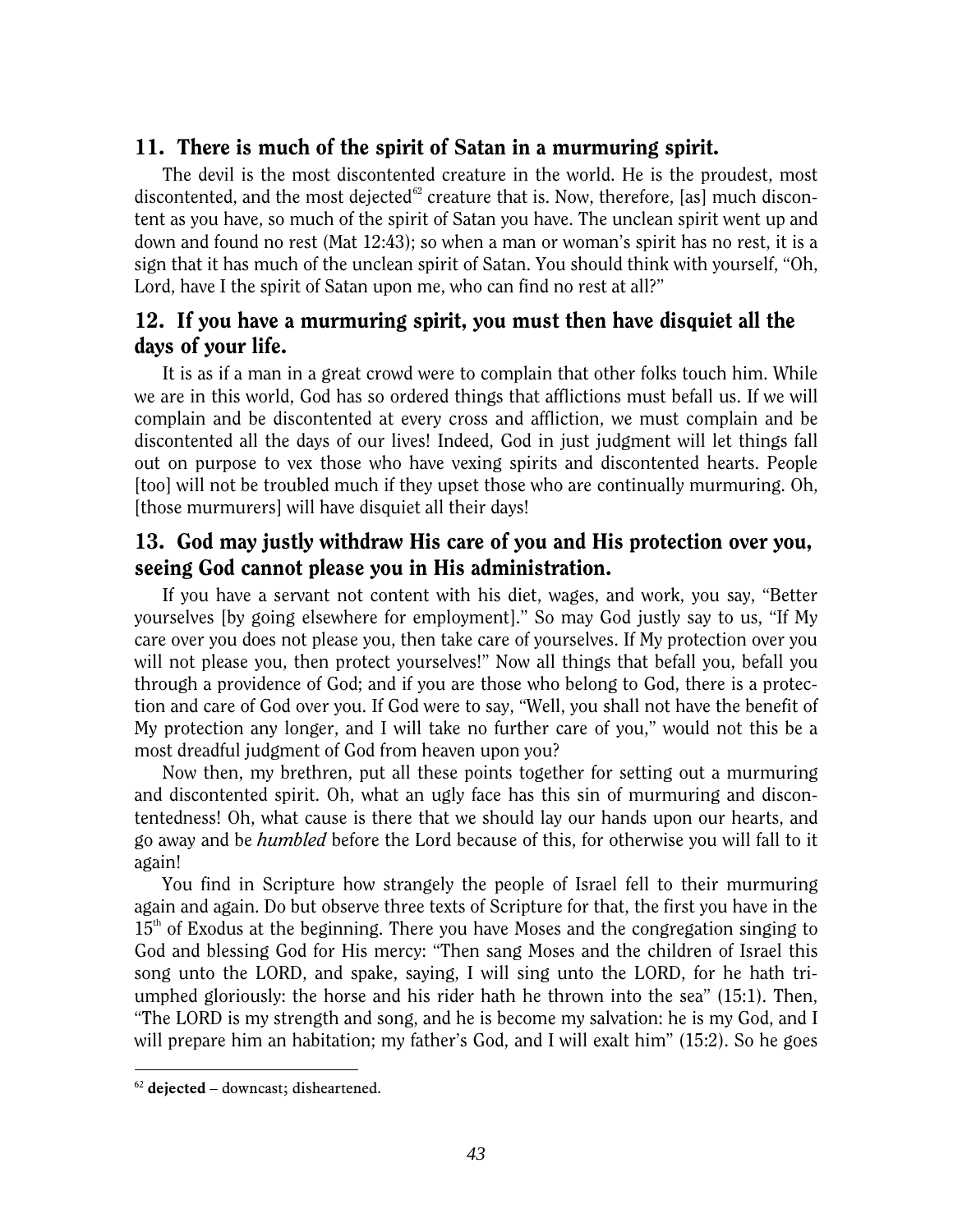on, "Who is like unto thee, O LORD, among the gods? who is like thee, glorious in holiness, fearful in praises, doing wonders?" (15:11). Thus their hearts triumphed in God. But mark—before the chapter is ended, "And when they came to Marah, they could not drink of the waters of Marah, for they were bitter: therefore the name of it was called Marah. And the people *murmured*<sup>[63](#page-44-1)</sup> against Moses, saying, What shall we drink?" (15:23-24). After so great a mercy as this, what unthankfulness there was in their murmuring! Then God gave them water, but in the very next chapter they fell to their murmuring. You do *not* read that they were humbled for their former murmuring, and therefore they murmur again: "All the congregation of the children of Israel came unto the wilderness of Sin…And the whole congregation of the children of Israel murmured against Moses and Aaron in the wilderness…Would to God we had died by the hand of the LORD in the land of Egypt, when we sat by the flesh pots, and when we did eat bread to the full" (16:1-3). They wanted water before, but now they want meat. They were not humbled for this murmuring against God, not even when God gave them flesh according to their desires, but they fell to murmuring again—they wanted somewhat $64$  else. So one time after another, as soon as ever they had received the mercy, then they were a little quieted but they were not *humbled*. I bring these Scriptures to show this: if we have not been humbled for murmuring, *we will fall to murmuring again when we meet with the next cross*.

## 6. AGGRAVATIONS OF MURMURING

<span id="page-44-0"></span>Now, because it is very hard to work upon a murmuring spirit, *we must consider aggravations* for the further setting out of the greatness of this sin.

#### 1. To murmur when we enjoy an abundance of mercy

The greater and more abundant the mercy that we enjoy, the greater and viler is the sin of murmuring. For example, when God had newly delivered the people out of the house of bondage: for them to murmur because they lack some few things that they desire. Oh!—to sin against God after a great mercy is a most abominable thing.

For men and women to be discontented in the midst of mercies, in enjoyment of an abundance of mercies, aggravates the sin of discontent and murmuring. To be discontented in any afflicted condition is sinful and evil, but to be discontented when we are in the midst of God's mercies, when we are not able to count the mercies of God, to be discontented still because we have not got all we would have, this is a greater evil.

The sin of discontent for private afflictions is exceedingly aggravated by the consideration of public mercies to the land. When the Lord has been so merciful to the land, will you be fretting and murmuring because you have not in your family all the comforts that you would have? Just as it is a great aggravation of a man's evil for him to rejoice

<span id="page-44-1"></span><sup>&</sup>lt;sup>63</sup> Emphasis added.

<span id="page-44-2"></span><sup>64</sup> **somewhat** – something.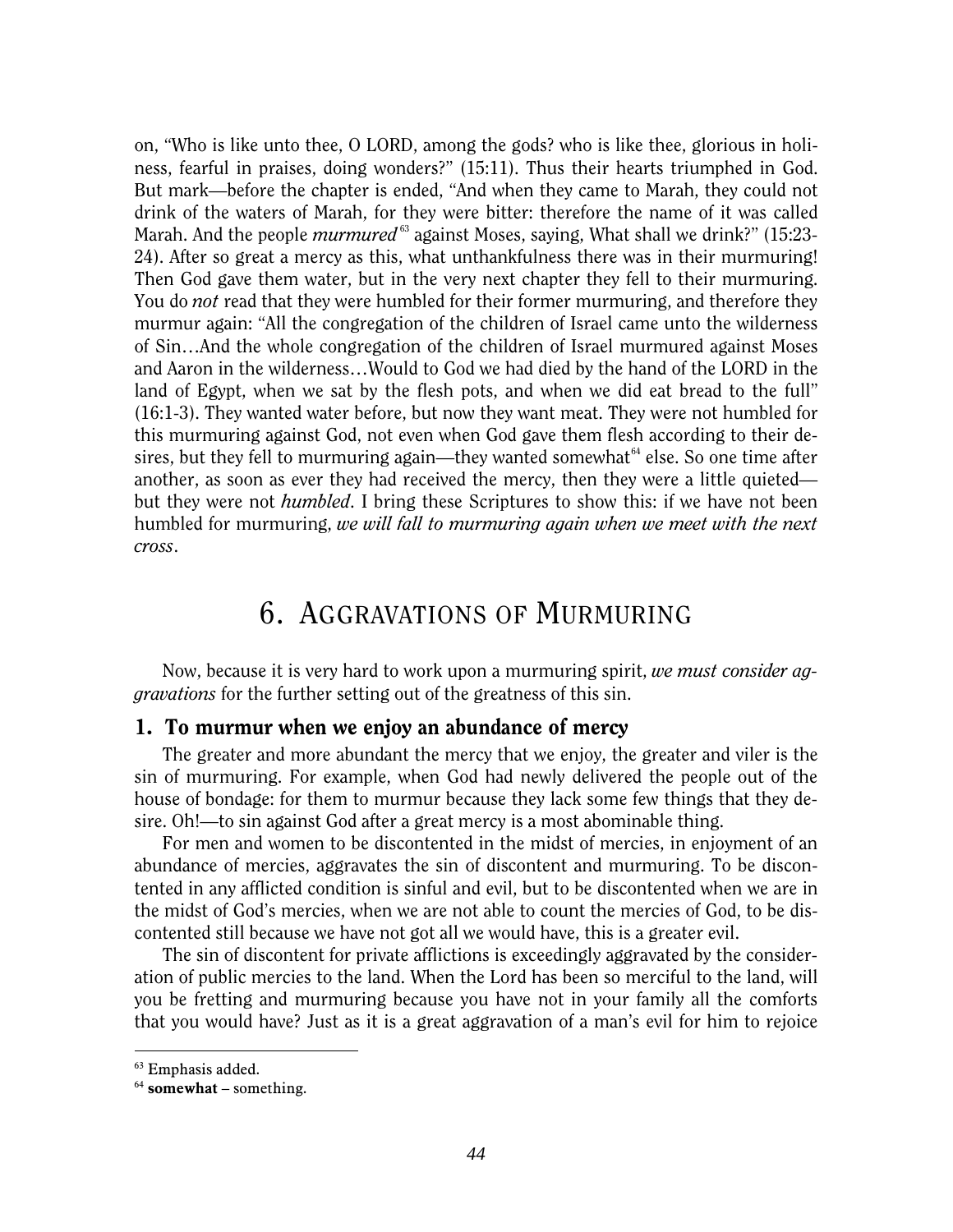immoderately in his own private comforts when the Church is in affliction; when the public suffers grievous and hard troubles, if any man shall then rejoice and give liberty to himself at that time to satisfy his flesh to the uttermost in all outward comforts—this greatly aggravates his sin. So on the contrary, for any man to be immoderately troubled for any private afflictions when it goes well with the public and with the Churches is a great aggravation of his sin.

So in particular, with the mercies that concern yourself and your family: if you would consider, you have many more mercies than afflictions. Let your afflictions be what they will, there is not one of you but has more mercies than afflictions.

OBJECTION: You will say, "Yes, but you do not know what our afflictions are because you do not feel them."

ANSWER: Though I cannot know what your afflictions are, yet I know what your mercies are. I know they are so great that I am sure there can be no afflictions in this world as great as the mercies you have—if it were only this mercy: that you have grace and salvation continued to you this day. Set any affliction beside this mercy and see which would weigh heaviest; this is certainly greater than any affliction. That you have the use of your reason, limbs, senses, that you have the health of your bodies—these are greater mercies than your afflictions.

We find in Scripture how the Holy Ghost aggravates the sin of discontent from the consideration of mercies: "And Moses said unto Korah, Hear, I pray you, ye sons of Levi" (that is something, that you are sons of Levi), "Seemeth it but a small thing unto you, that the God of Israel hath separated you from the congregation of Israel, to bring you near to himself to do the service of the tabernacle of the LORD, and to stand before the congregation to minister unto them?" (Num 16:8-9). Korah and his company were murmuring, but it is a great honor and mercy that God puts upon any man to separate him in the service for Himself, to come near to Him, to minister to the congregation in holy things. It is such a mercy that one would think there should be none upon whom God bestows such a mercy who would have a murmuring heart for any affliction. It is true, many ministers of God meet with hard things that might trouble and grieve their spirits; but this consideration, that God is pleased to employ them in such a service near to Himself, that though they cannot do good to themselves, yet they may do good to others, this should quiet them. Yet in the 10th verse: "And he hath brought thee near to him, and all thy brethren the sons of Levi with thee: and seek ye the priesthood also? For which cause both thou and all thy company are gathered together against the LORD: and what is Aaron, that ye murmur against him?" (16:10-11). Have you not enough already? But you are still discontented with what you have and must have more.

Then a second Scripture is in Job 2:10, a speech of Job to his wife when she would have him curse God and die, which was a degree beyond murmuring. He said, "Thou speakest as one of the foolish women speaketh. What? shall we receive good at the hand of God, and shall we not receive evil?" (Job 2:10). You see, Job helped himself against all murmuring thoughts against the ways of God with this consideration: he had received so much good from the Lord. What though we receive evil, yet do we not receive good as well as evil? Let us set one against the other: that is the way we should go.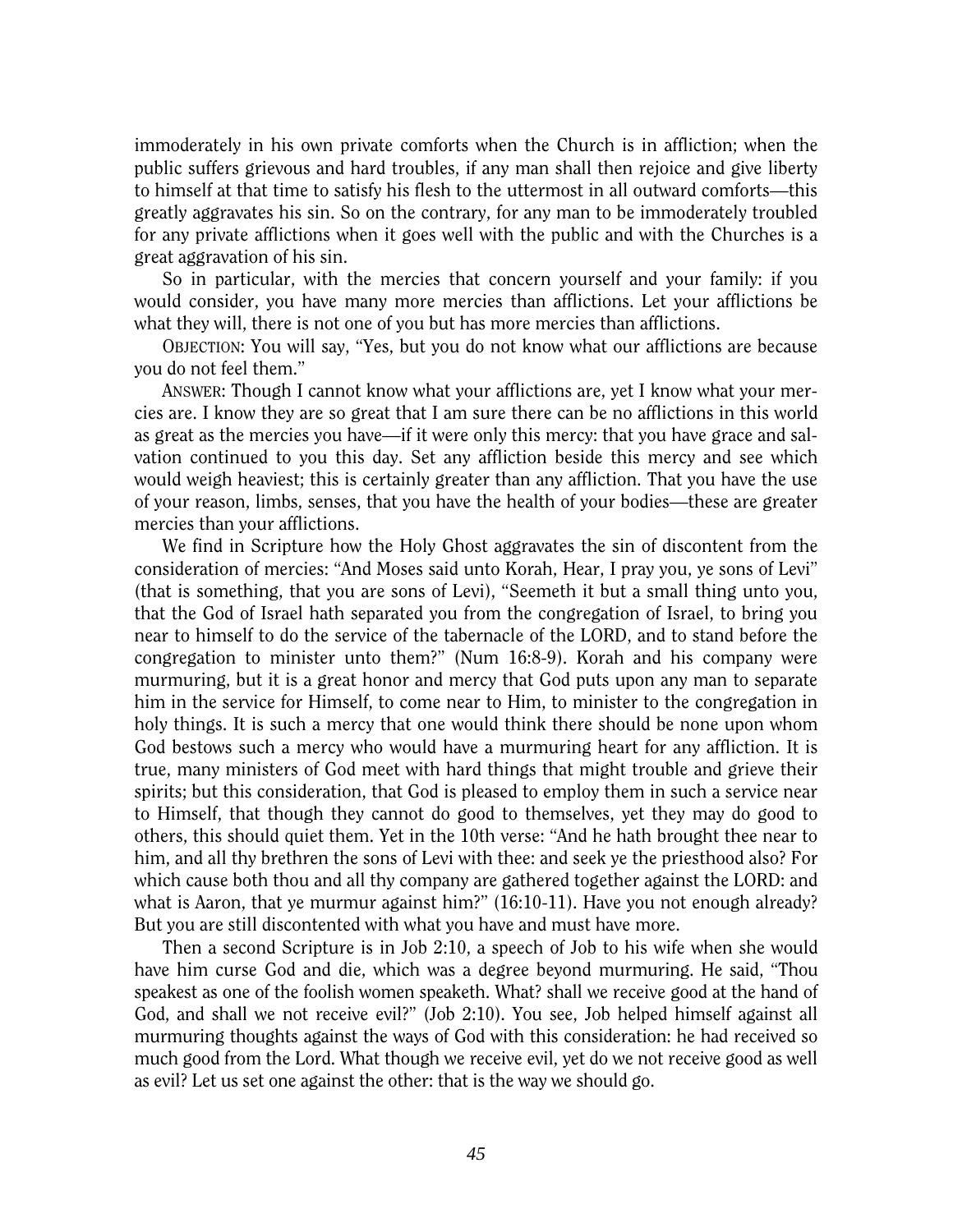In Ecclesiastes 7:14, you find a notable Scripture whereby you may see what course is to be taken when the heart rises in murmuring: "In the day of prosperity be joyful, but in the day of adversity consider." What should they consider? Mark what follows: "God also hath set the one over against the other, to the end that man should find nothing after him." Thus, when you are in prosperity, then indeed every man can be joyful, but what if afflictions befall you, what then? Then consider: "That God hath set one over against the other." You have many troubles, and you have had many mercies: make one column of mercies and one column of afflictions, and see if God has not filled one column as full as the other. You look altogether upon your afflictions, but look upon your mercies also.

For instance, it may be God has afflicted you in one child, but He has been merciful to you in another child: set one against the other. God afflicted David in Absalom, but He was merciful to David in Solomon. Therefore, when David cried out, "O Absalom, my son, my son!" (2Sa 18:33), it would have quieted him. And it may be God has been merciful to you in a wife or in your husband: set that against your affliction. It may be that God crosses you in your possessions, but that He employs you in His service. It may be that you are afflicted in some of your friends, but you have other friends who are great mercies to you. Therefore, you should set one against the other. And it concerns you to do so, for those mercies will be aggravations of your sins, and you had better make God's mercies a means to lessen your sins, than to be the aggravation of your sins!

#### 2. When we murmur for small things

Naaman's servant said to him, "If the prophet had bid thee do some great thing, wouldest thou not have done it? how much rather then, when he saith to thee, Wash, and be clean [*a little thing*]?" (2Ki 5:13). So I say, if the Lord had required you to suffer some great thing, would you not have been willing to suffer? How much more this little thing!

Suppose God gives a woman a child who has all his limbs and parts complete, a child who is very comely with excellent gifts, wit, and memory. But maybe there is a wart growing on the finger of the child, and she murmurs at it—Oh, what an affliction this is to her! She is so taken up with it that she forgets to give any thanks to God for her child. All the goodness of God to her in the child is swallowed up in that! Would you not say that this was folly and a very great evil in a woman to do so? Truly, our afflictions, if we weighed them aright, are but such things in comparison of our mercies. Rebekah had a mighty desire to have children, but because she found some trouble in her body when she was with child, said, "Why am I thus?" (Gen 25:22)—as if she should say, "I had rather have none," only because she found a little pain and trouble in her body.

It is too much<sup> $65$ </sup> for anyone to murmur over the heaviest cross that can befall one in this world; but to be discontented and murmur over some small things increases the sin of murmuring very much.

<span id="page-46-0"></span><sup>65</sup> **too much** – more than can be endured.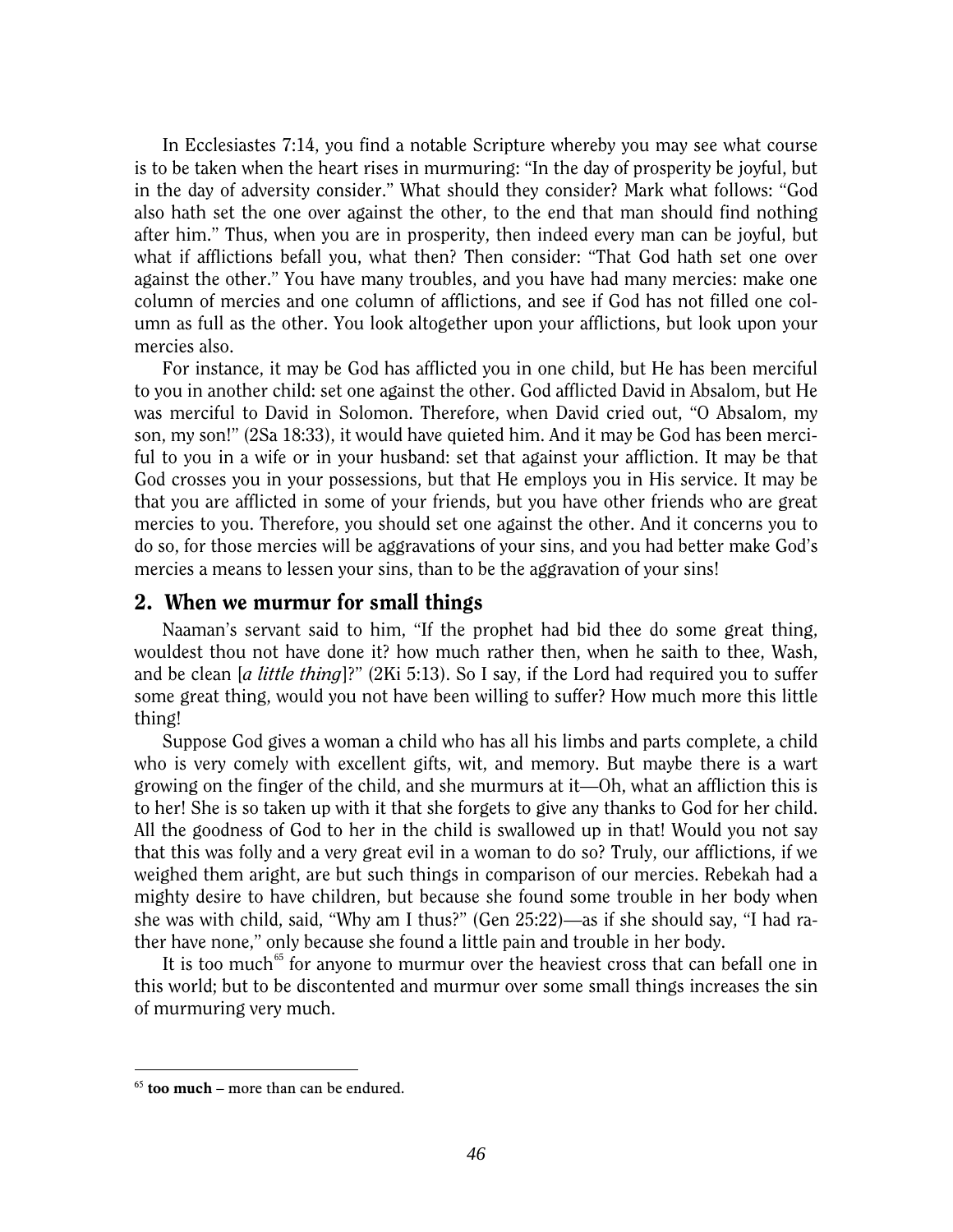#### 3. For men of gifts and abilities to whom God has given wisdom to be discontented and murmur is more than if others do it.

Murmuring and discontentedness is too much, yet we can bear with it sometimes in those who are weak. Yet for those who are men of understanding, who have wisdom, whom God employs in public service—that they should be discontented with everything is an exceedingly great evil.

#### 4. The consideration of the freeness of all God's mercies to us

What though we do not have all we would have, seeing what we have is free of cost! If what we have were earned, then it would be something; but when we consider that all is from God (1Co 4:7), to murmur at His dispensations<sup>[66](#page-47-0)</sup> is very evil. Suppose a man were entertained in a friend's family and did not pay for his board, but had it given him for nothing: you would not expect him to be ready to find fault with everything in the house—with servants, with the meat at table, or the like. If one who has plentiful provision and all given him gratis<sup> $67$ </sup> should be discontented when a cup is not filled for him as he would have it, or when he has to wait a minute longer for a thing than he would—we would reckon this a great evil. So it is with us: we are at God's table every day, and whatever we have is free. Now when we are at the table of God (for all God's administrations to us are His table) and are free from lusts,<sup>[68](#page-47-2)</sup> for us to be discontented and finding fault is a great aggravation of our sin.

#### 5. To be discontented and impatient when we have the things for the want of which we were discontented before

So it is sometimes with children: they will cry for a thing; and when you give it them, then they throw it away—they are as much discontented as they were before. So it was with the people of Israel: nothing would quiet them but they must have a king (1Sa 8:19). Samuel would have persuaded them to the contrary and told them what kind of king they would have; and when they had a king, they were not contented (Hos 10:3). So Rachel must have children or else she died (Gen 30:1), and when she had a little trouble she was discontented too. So that, as we say, we are not well, either full or fasting.

#### 6. To be discontented when God has raised you from a low position

There was a time when you were low enough, and perhaps when you were so low you said, "Oh, if God would deliver me from such an affliction or give me but a little more wealth, I should think myself in a good condition." But if God by His providence does raise you, you are still as greedy of more and as much discontented as you were before.

It is too much for a child to be discontented in his father's house, but if you have taken a poor beggar boy into your house and set him at your own table, could you bear that he should complain that some dish is not well dressed? You could not bear it if your children should do it, but you could bear it a great deal better from them than to hear

<span id="page-47-0"></span><sup>66</sup> **dispensations** – the arrangement of events by divine providence.

<span id="page-47-1"></span><sup>67</sup> **gratis** – free of charge.

<span id="page-47-2"></span><sup>68</sup> **lusts** – longing desires, with eagerness to possess what is lacking.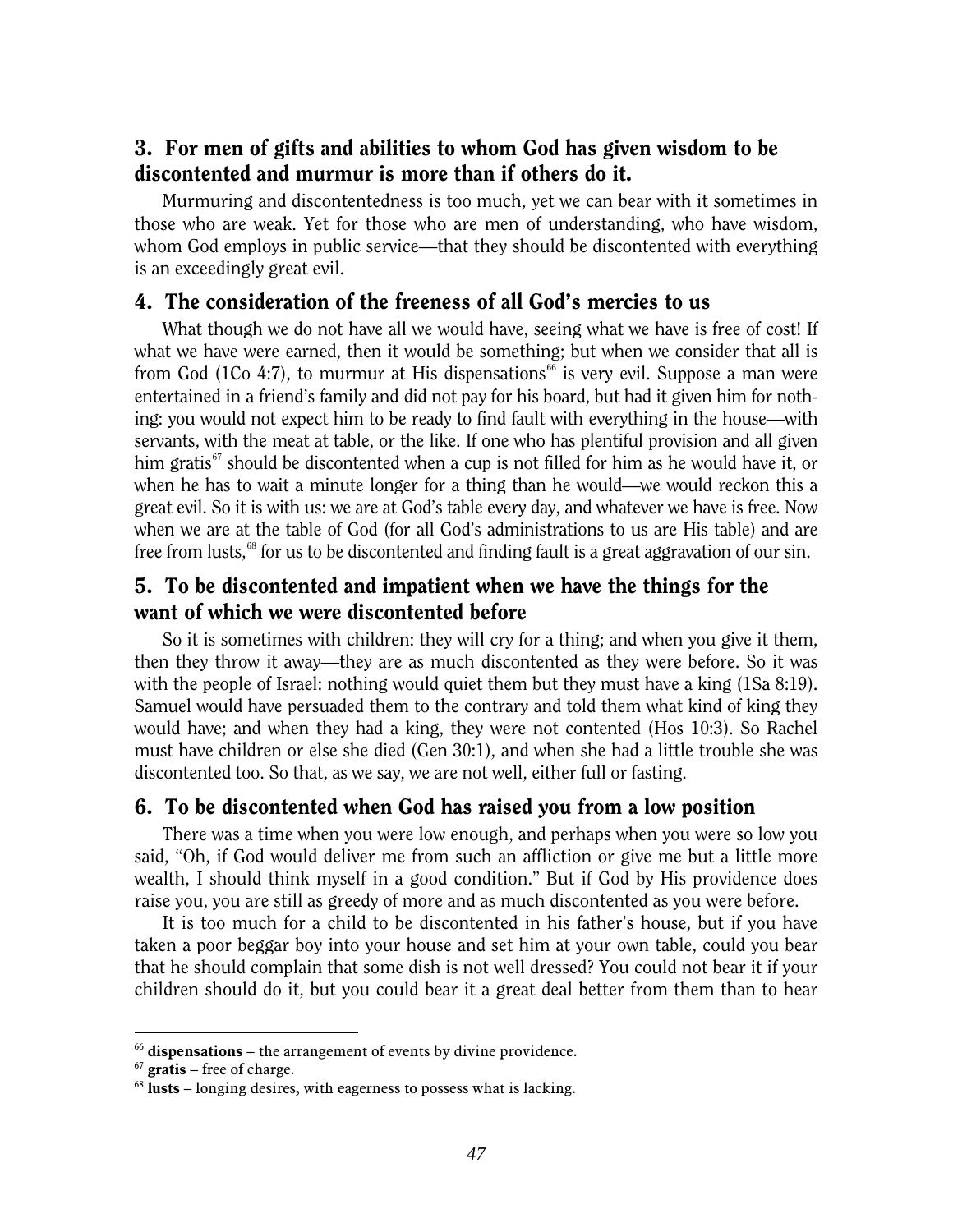such a one do it. But *you* are a poor beggar, and God has, as it were, taken you into His great family; and if the Lord has been pleased to raise you higher, so that now you may be of service in the place where God has set you—now will you be discontented because you have not everything that you desire? We know that when the prodigal came to himself, he said, "In my father's house is *bread enough*" (*see* Luk 15:11-32); he did not say, "There is a great deal of dainties." No, he thought of nothing but bread. So it is common for many, when they are in a low condition, to think that if they may have bread and any competence, they will be contented and bless God; but when they have their bread and things convenient, then they must have more or else they are not contented. This is an exceedingly great aggravation to your discontent: when you are raised from a very low condition, and yet you cannot be contented with what you have.

#### 7. For those to be discontented who have been very great sinners and ungodly in their former life

For men and women who have the guilt of very many sins upon them and have brought themselves in a most dreadful manner under the sentence of God's justice, yet God having been pleased to reprieve them—for them to be discontented with God's administrations towards them is exceedingly evil. Oh, it were consideration enough to quiet any murmuring in our hearts to think thus: "We are but sinners; why should we not be sufferers who are sinners?" But then consider, we who are such great sinners, guilty of such notorious sins that it is a wonder that we are out of hell at the present—for *us* to be discontented and murmur increases our sin exceedingly! Consider how we have crossed God in our sins; then if God should cross us in the way of our sufferings, should not we sit down quiet without murmuring? Certainly, you who are discontented at any administration of God towards you never knew what it was to be humbled for your manifold sins!

#### 8. For men who are of little use in the world to be discontented

If you have a beast that you make much use of, you will feed it well. Yet if you have but little use of him, then you turn him into the commons. [69](#page-48-0) Little provision serves his turn because you do not make use of him. If we lived so as to be exceedingly useful to God and His Church, we might expect that God would be pleased to come in some encouraging way to us; but when our consciences tell us we live and do but little service for God, why, what if God should turn us upon the commons? We are being fed according to our work. Why should any creature be serviceable to you, who are so little serviceable to God? To meditate on this alone would much help us.

#### 9. For us to be discontented when God is about to humble us

It should be the care of a Christian to observe what God's ways towards him are. Let me join with the work of God, when He offers mercy to me, to take the mercy He offers. But is God about to humble me?—let me join with God [also] in this work of His. This is how a Christian should walk with God. And what is it to walk with God? It is to observe

<span id="page-48-0"></span> $\overline{a}$ <sup>69</sup> **commons** – common grazing-ground in a village, where the only food was the field grass.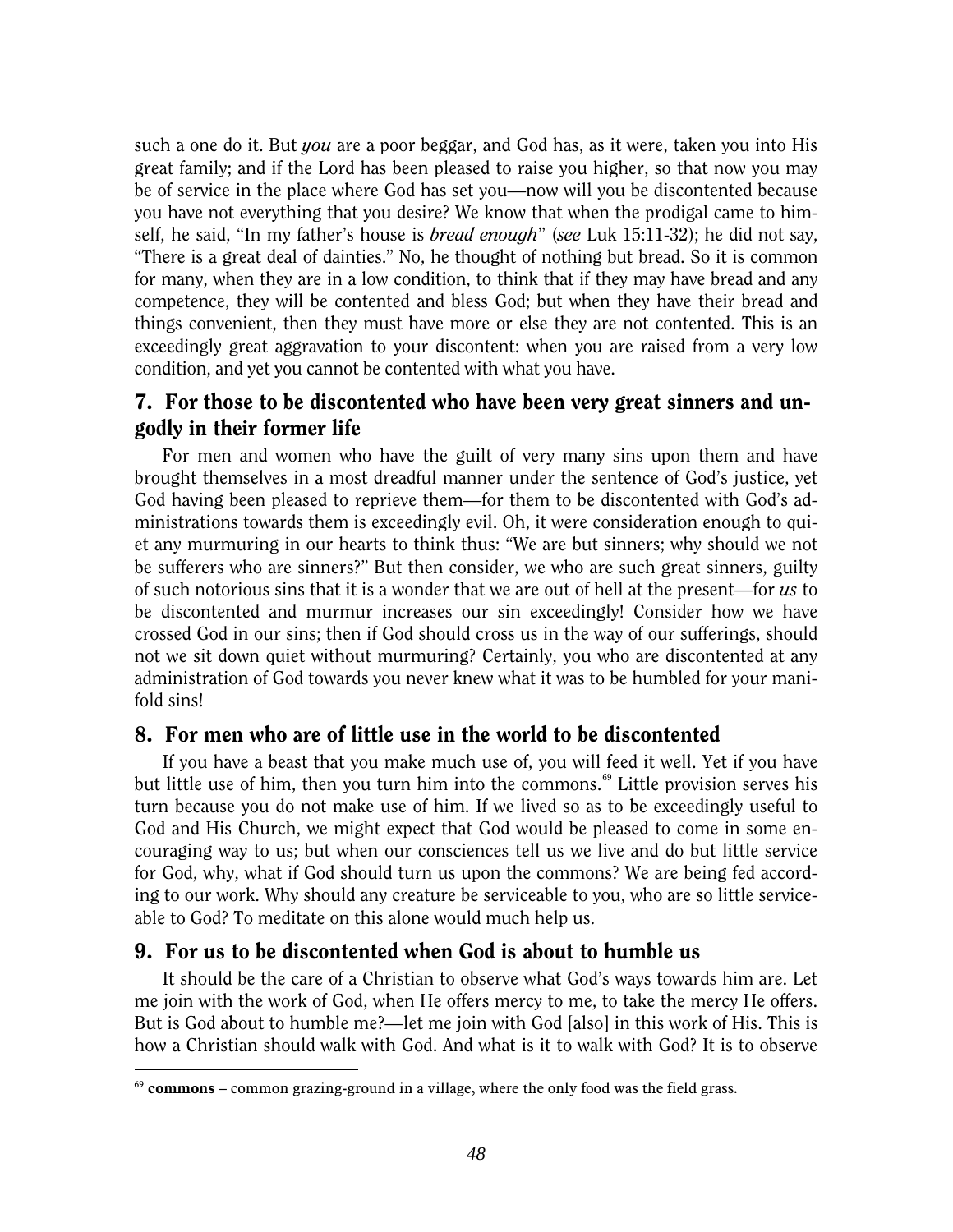what work God is now about and to join with God in that work of His so that, according as God turns this way or that way, the heart should turn with God and have workings suitable to the workings of God towards him.

Now, I am discontented and murmuring because I am afflicted; but this is *why* you are afflicted: God would humble you. The great design God has in afflicting you is to break and humble your heart. And will you maintain a spirit quite opposite to the work of God? For you to murmur and be discontented is to resist the work of God!

#### 10. The more remarkable the hand of God appears to bring about an affliction, the greater is the sin of murmuring in that affliction.

That is to say, when I see the Lord working in some remarkable way about an affliction beyond what anyone could have thought of, shall I resist such a remarkable hand of God? Indeed, before the will of God is apparent, we may desire to avoid an affliction and may use means for it. But when we see God expressing His will from heaven in a manner beyond what is ordinary, then certainly it is right for us to fall down and submit to Him, and not to oppose God when He comes with a mighty stream against us.

When you speak in an ordinary manner to your servants or children, you expect them to regard what you say. But when you make them stand still by you and speak to them in a more solemn way, then if they should disregard what you say, you are very impatient. So, certainly, God cannot take it well whenever He appears from heaven in such a remarkable way to bring an affliction, if then we do not submit to Him.

#### 11. Though God has been exercising us for a long time under afflictions, yet still to remain discontented

When the yoke is first put upon a heifer and it wriggles up and down and will not be quiet, if after many months or years it will not draw quietly, the husbandman would rather fatten it and prepare it for the butcher than be troubled any longer with it. "Now no chastening for the present seemeth to be joyous, but grievous: nevertheless afterward it yieldeth the peaceable fruit of righteousness unto them which are exercised thereby" (Heb 12:11). It is true: our afflictions are not joyous, but grievous. Though it is very grievous when our affliction first comes, afterwards it yieldeth the peaceable fruit of righteousness. When you have been a long time in the school of afflictions, you are a very dullard if you have not learned this contentment. "I have *learned*,"<sup>[70](#page-49-0)</sup> said Paul, "in whatsoever state I am, therewith to be content" (Phi 4:11). Paul had learned this lesson quickly, [but] you have been learning many years!

A new cart may creak and make a noise; but after it has been used a while, it will not do so. So when you are first a Christian, perhaps you make a noise and cannot bear affliction; but are you an old Christian and yet will you be a murmuring Christian? Oh, it is a shame for any who have been a long time in the school of Jesus Christ to have murmuring spirits.

<span id="page-49-0"></span> $\overline{a}$ <sup>70</sup> Emphasis added.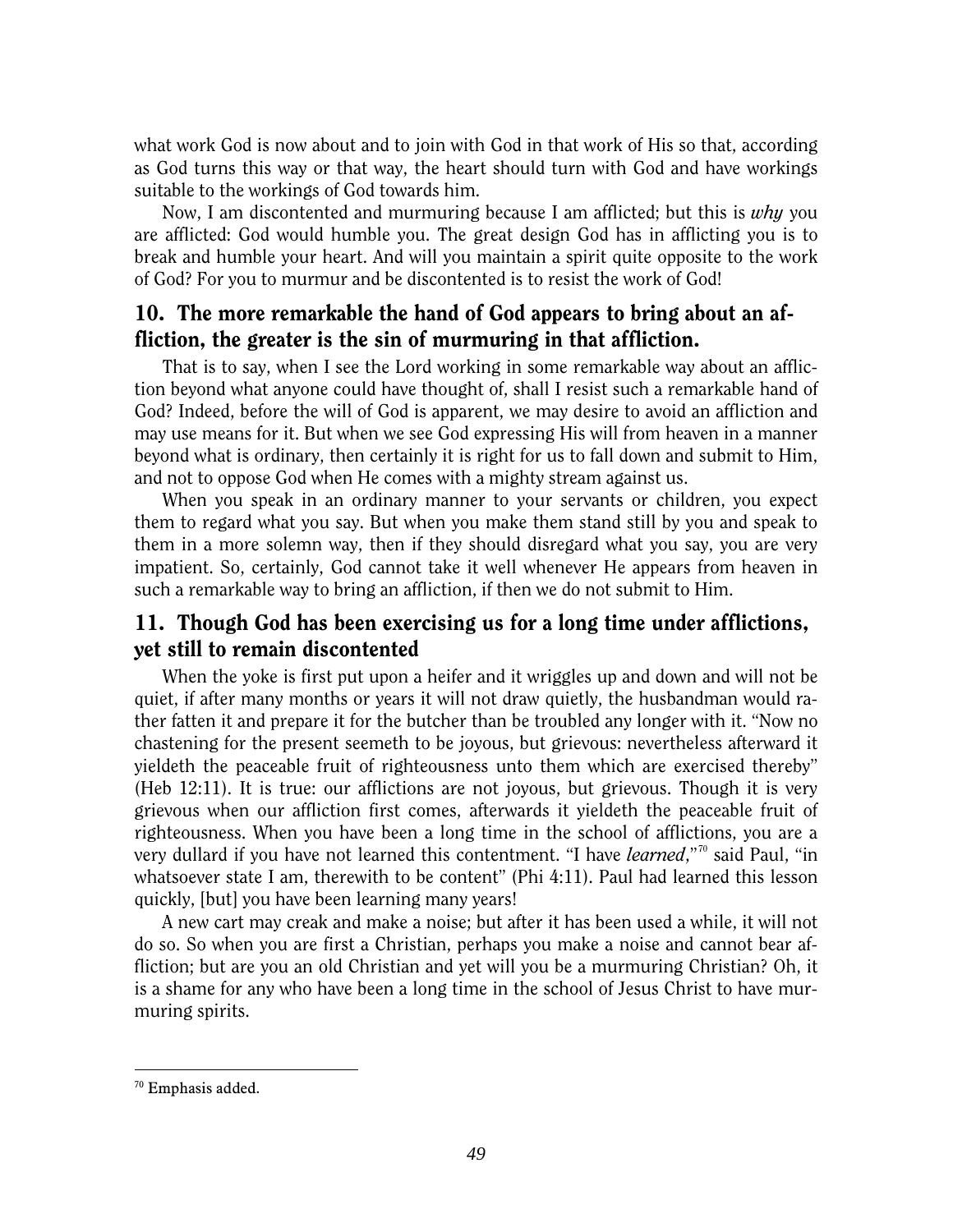## 7. THE EXCUSES OF A MURMURING HEART

<span id="page-50-0"></span>Now, my brethren, because this discontented humor is tough<sup> $71$ </sup> and very hard to work on (there is none who is discontented but has something to say for their discontent), I shall therefore seek to take away what every discontented heart has to say for himself.

#### 1. One that is discontented says, "It is not discontent; it is a sense of my condition."

Perhaps when God takes away a friend, they are wringing their hands as if they were undone. But let anyone speak to them and they say, "Would you not have me sensible of  $72$  my affliction?" Thus, many would hide their sinful murmuring under God's hand with this pretense: it is but "sensibleness of their affliction." To that I answer—

a. There is no sense of any affliction that will *hinder the sense of God's mercies*. Nay, the more we are sensible of our afflictions, providing it is in a gracious manner, the more sensible we will be of God's mercy. But you are so sensible of your affliction that it takes away the sense of all your mercies!

b. If it were but a bare sense of an affliction, it would not *hinder you in the duties of your condition*. The right sense of our afflictions will never hinder us in the performance of the duties of our condition. But you are so sensible of the affliction that you are made unfit for the performance of the duties of the condition that God has put you in. Surely, it is more than mere sense of your affliction!

c. If it were but a mere sense of your affliction, then you could in this your condition *bless God for the mercies that others have*. But your discontentedness usually breeds envy at others. When people are discontented with their condition, they have an envious spirit at the conditions of those who are delivered from what afflictions they bear.

Certainly, then, it has turned sour when you are so sensible of your afflictions and insensible of mercies, that you are unfit for the duties of your condition and envious of others who are not afflicted as you are.

#### 2. But a discontented heart will say, "I am not so much troubled with my afflictions, but it is for my sin rather than my affliction."

Do not deceive your own heart; there is a very great deceit in this. There are many people who, when God's hand is against them, will say they are troubled for their sin; but the truth is, it is the affliction that troubles them rather than their sin.

a. *They were never troubled for their sin before this affliction came*. But you will say, "It is true I was not before, for my prosperity blinded me. But now God has opened my eyes by afflictions." Has He?—then your great care will be rather for the removing of your sin than your affliction. Are you more solicitous<sup>[73](#page-50-3)</sup> about the taking away of your sin than the taking away of your affliction?

<span id="page-50-1"></span><sup>&</sup>lt;sup>71</sup> **humor...tough** – attitude is not easily overcome.

<span id="page-50-2"></span> $72$  sensible of – feeling; perceiving by the inward feelings.

<span id="page-50-3"></span><sup>73</sup> **solicitous** – extremely careful.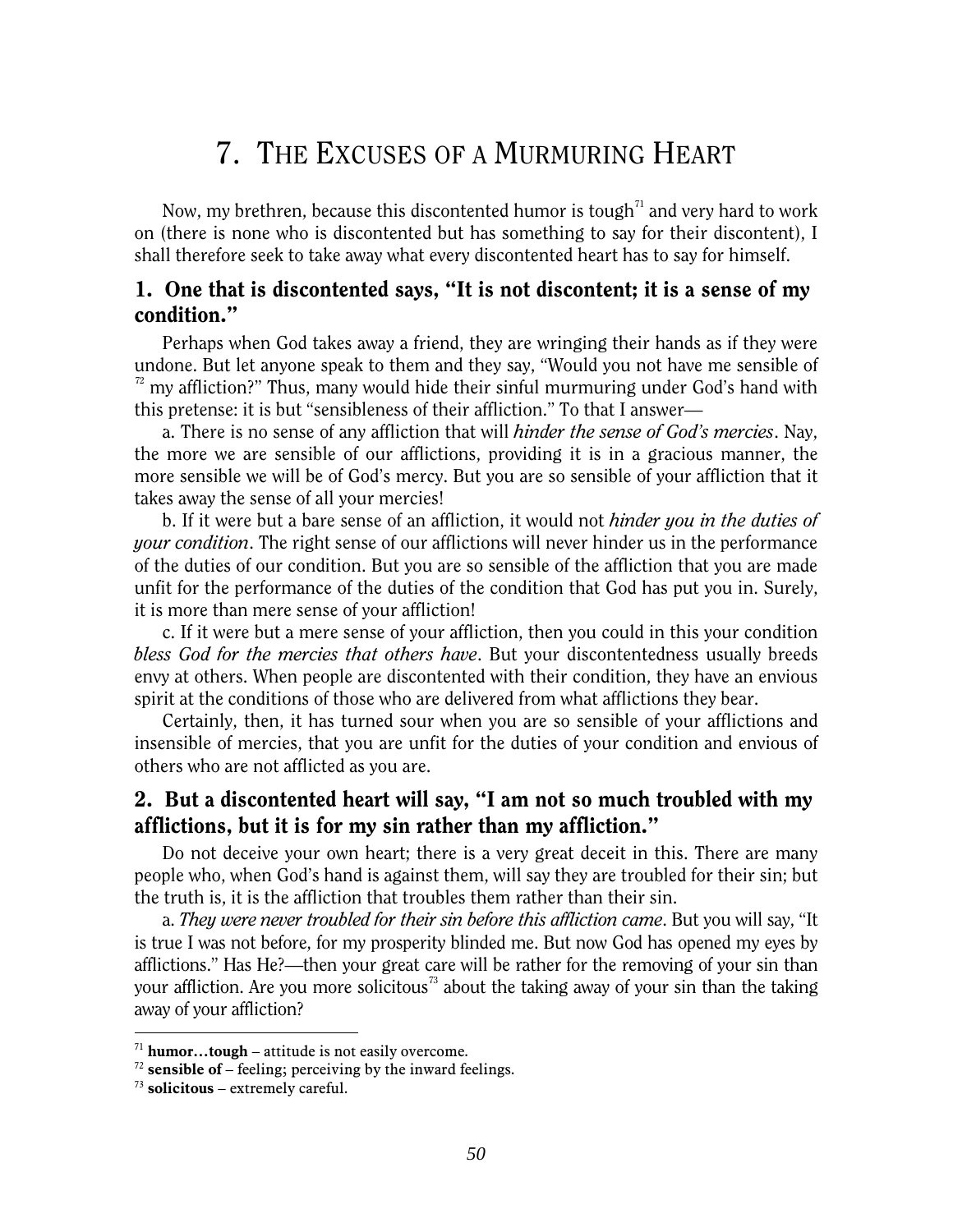b. If it is your sin that troubles you, then even if God should take away your afflictions, *unless your sin is taken away and your heart is better, this would not content you*. You could not be satisfied. But we usually see that if God removes their afflictions, they have no more trouble for their sin.

c. If you are troubled for your sin, then it will be your great care *not to sin in your trouble, so as not, by your trouble, to increase your sin*. But the truth is, you are troubled in such a way that you increase your sin in your trouble. And since you said you were troubled for your sin, you have committed more sin than you did before!

#### 3. "Oh," says another, "I find my affliction is such that God withdraws Himself from me in my affliction."

"That is what troubles me; can anybody be quiet when the Lord withdraws Himself?" Now to that I answer thus:

a. For you to make such a conclusion—that God has departed every time He lays an affliction upon you—is *a sinful disorder of your heart, very dishonorable to God and grievous to His Spirit*. In Exodus 17:7, you see how God was displeased with such a disorder as this: "And he called the name of the place Massah, and Meribah, because of the chiding of the children of Israel, and because they tempted the LORD, saying, Is the LORD among us, or not?" Mark, they murmured because they were brought into afflictions. But see what the text says, "They *tempted* the Lord, saying, Is the Lord among us or not?" This was tempting God. Sometimes we are afraid God is departed from us, and it is merely because we are afflicted. I beseech you to observe this Scripture: God calls it "tempting Him" when He afflicts people and they conclude that He is departed from them. If a child should cry out and say that his father is turned to be an enemy to him because he corrects him, this would be taken ill.

b. If God is departed, *the greatest sign of God's departing is because you are so disturbed*. If you could only cure your disquiet, then you would find God's presence with you. Your disquiet drives Him from you, and you can never expect God's coming to manifest Himself comfortably to your souls, until you have gotten your hearts quiet under your afflictions. You reason, "I am disquiet because God is gone," when the truth is, God is gone because you are disquiet. Reason the other way: "Oh, my disquiet has driven God from me. If ever I would have the presence of God come again to me, let my heart be quiet under the hand of God."

c. *Do you find God departing from you in your affliction?* Will you therefore depart from God too? Is this your help? Can you help yourself that way? Because God is gone, will you go too? What an unwise course I take! If the child sees the mother going from it, it is not for the child to say, My mother is gone yonder and I will go the other way; no, but the child goes crying after the mother. So should the soul say, I see the Lord is withdrawing His presence from me, and now it is best for me to make after the Lord with all my might!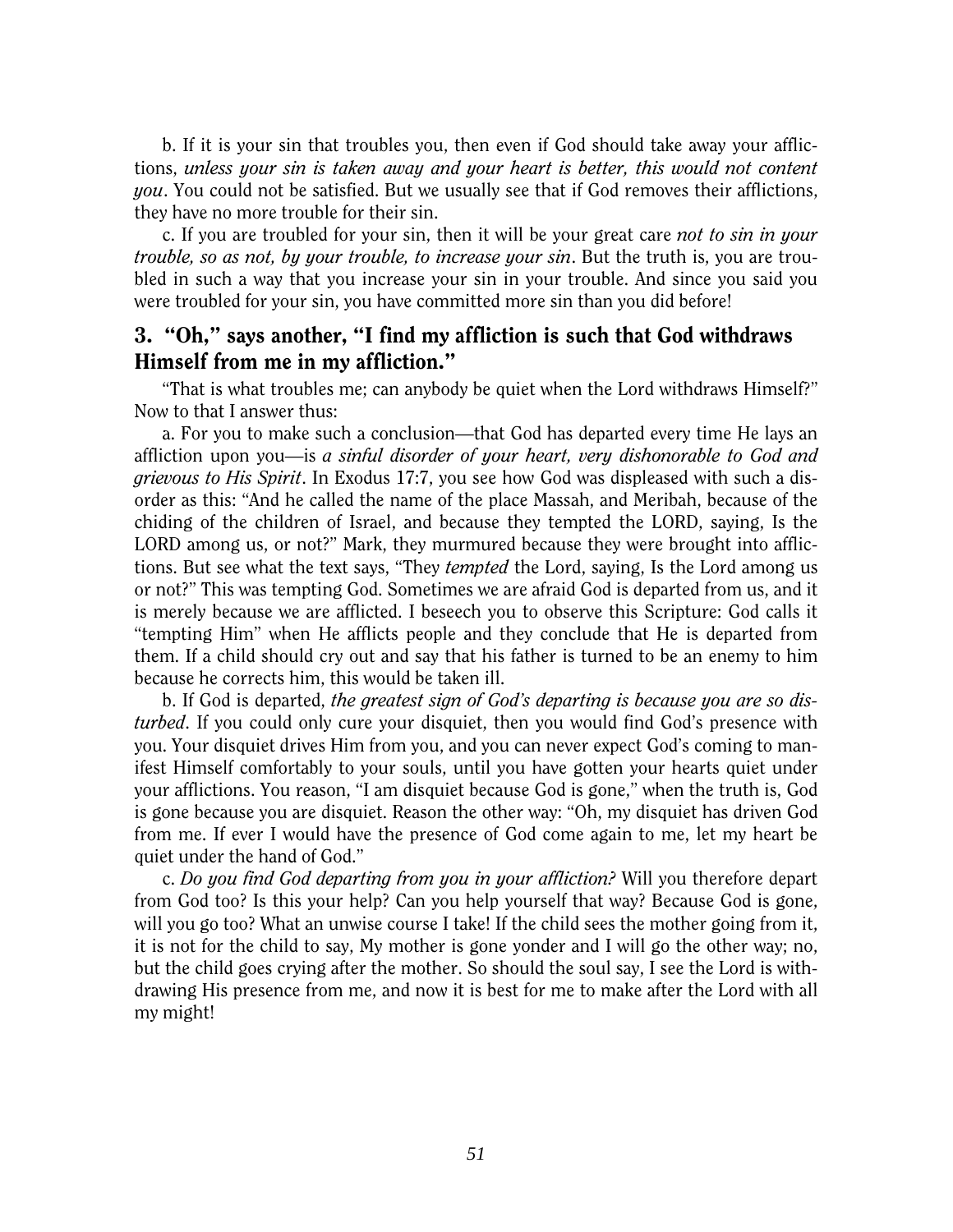#### 4. "But when men deal so unreasonably and unjustly with me, I do not know how to bear it."

"I can bear that I should be in God's hands, but not in the hands of men." For taking away this reasoning, consider,

a. Though they are men who bring this cross on you*, yet they are God's instruments*. God has a hand in it, and they can go no further than God would have them go. This was what quieted David when Shimei cursed him: "God has a hand in it," he said, "and though Shimei is a wicked man, yet I look beyond him to God" (*see* 2Sa 16:5-12). So, do any of your friends deal injuriously with you? Look up to God, and see that man but as an instrument in God's hands.

b. If this is your trouble, that men do so wrong you, *you ought rather to turn your hearts to pity them than to murmur or be discontented*. For the truth is, if you are wronged by other men, you have the better of it! For it is a great deal better to *bear* wrong than to *do* wrong. Socrates<sup>[74](#page-52-0)</sup> said, "If I meet a man in the street who is a diseased man, shall I be vexed and fretted with him because he is diseased? Those who wrong me I look upon as diseased men, and therefore pity them."

#### 5. "Oh, but the affliction that comes upon me is an affliction which I never looked for."

"That is what makes my heart so disturbed, because it was altogether unlooked for and unexpected." For the answer of this,

a. *It is your weakness and folly that you did not look for it and expect it*. In Acts 20:22-23, see what Paul says concerning himself, "And now, behold, I go bound in the spirit unto Jerusalem, not knowing the things that shall befall me there: Save that the Holy Ghost witnesseth in every city, saying that bonds and afflictions abide me." "It is true," he says, "I do not know the particular affliction that may befall me, but this I know: the Spirit of God witnesses that bonds and afflictions shall abide me everywhere." So a Christian should do: he should look for afflictions wheresoever he is, in all conditions. Therefore, no affliction should come unexpectedly to a Christian!

b. *A second answer I would give is this: Is it unexpected? Then the less provision you* made for it before it came, *the more careful should you be to sanctify God's name in it* now that it is come. We should have spent some pains before to prepare for afflictions, and we did not. We should then take so much the more pains to sanctify God in this affliction now.

#### 6. "Oh, but it is very great! My affliction is exceeding great."

"If you felt my affliction, which I feel, you would think it hard to bear and be content." To that I answer,

a. Let it be as great an affliction as it will, *it is not as great as your sin*. God has punished you less than your sins.

<span id="page-52-0"></span> $\overline{a}$ <sup>74</sup> **Socrates** (469-399 BC) – Greek philosopher.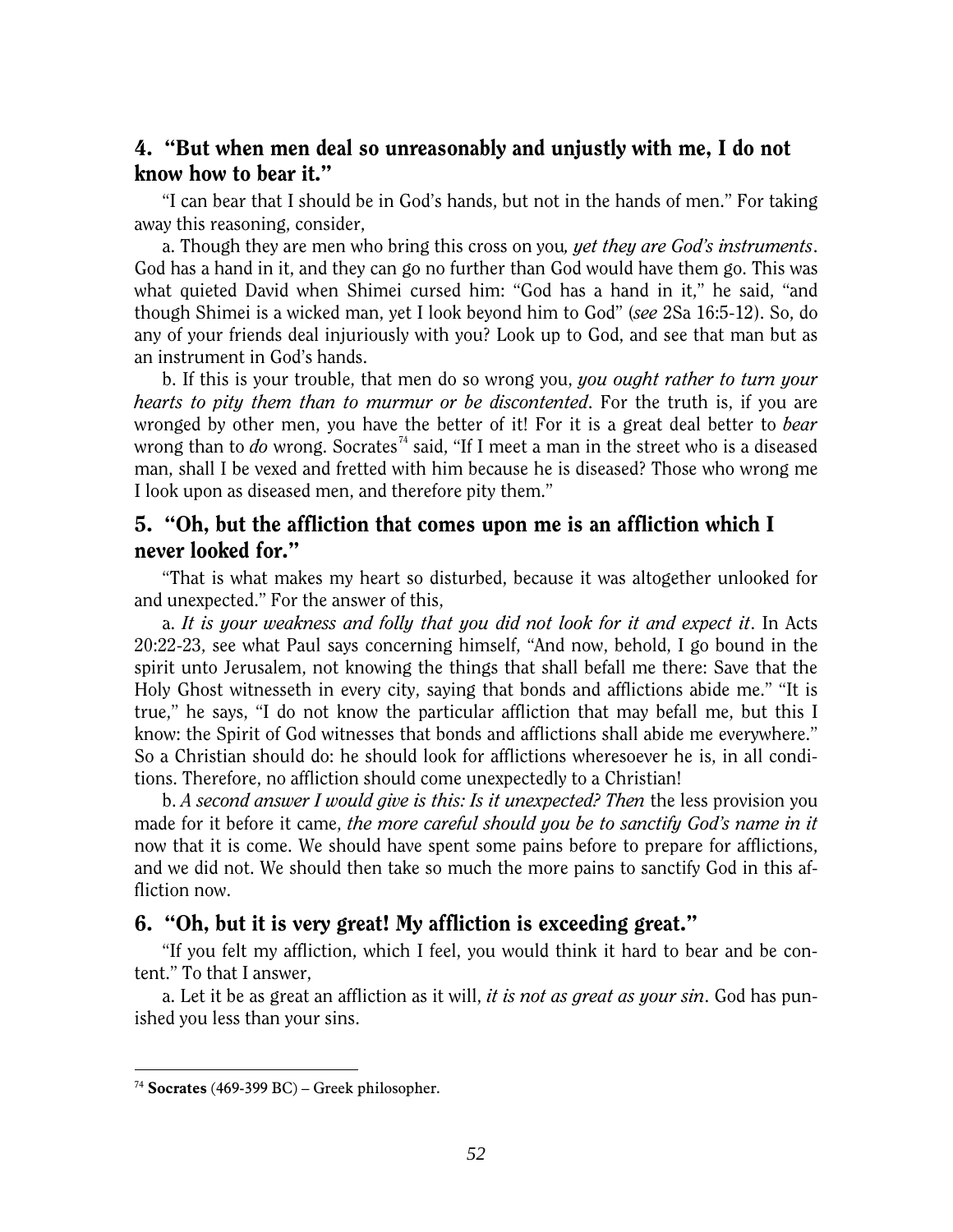b. It might have been a great deal more: *you might have been in hell*. And it is, if I remember, Bernard's<sup>[75](#page-53-0)</sup> saying: he said, "It is an easier matter to be oppressed than to perish."

c. It may be it is the greater because *your heart murmurs so*. Shackles upon a man's legs will pain him more, if his legs are sore. If the shoulder is sore, the burden is the greater. It is because your heart is so unsound that your affliction is great to you.

#### 7. "But however you may lessen my affliction, yet I am sure it is far greater than the affliction of others."

a. It may be it is your discontent that makes it greater, *when indeed it is not so in itself*.

b. If it were greater than others' were, *why should you be discontented the more because God is gracious to others?*

c. Is your affliction greater than others'? *Then in this, you have an opportunity to honor God more than others*: exercise more grace than other men. Let me labor to do it then.

#### 8. They think they would be more contented if the affliction were any other than it is.

a. *You must know that we are not to choose our own rod that God shall beat us with*.

b. *It may be that if it were any other than it is, it would not be so suitable for you as this is*. It may be, therefore, God chooses it because it is the most contrary to you, since it is most suitable for purging out the humor that is in you. If a patient comes to take medicine and finds himself sick by it, will he say, "Oh! If it were any other potion I could bear it"? It may be that it would not suit your disease, if it were any other than it is. It would not get right to the sinful humor in your soul; therefore, God sees this to be the fittest and the most suitable for you.

c. *Know that to be fitted for any condition is the excellence of grace in a Christian*; not only to say, if it were this or that, but if it were *any*. Now if a sailor has skill, he does not say, "If it were any other wind but this, if the wind blew in any direction but this, I could manage my ship. I could show skill in other directions, but not in this." Would not sailors laugh at such a one? It would be a shame for him to say that he has skill in any other direction but this. So it should be a shame for a Christian to say that he has skill in any other affliction but this. A Christian should be able to manage his ship—if the wind blows any way, to guide his soul any way.

d. *Know that the Lord has rewards and crowns for all graces and for honoring them in all conditions*. It may be that God has another crown to set upon the heads of those who honor Him in such a way as this. He has several sorts of crowns in heaven, and those crowns He must put upon somebody's head. Therefore, He exercises you in a varie-

<span id="page-53-0"></span> $\overline{a}$ <sup>75</sup> **Bernard of Clairvaux** (1090-1153) – French monastic reformer known for his devotion.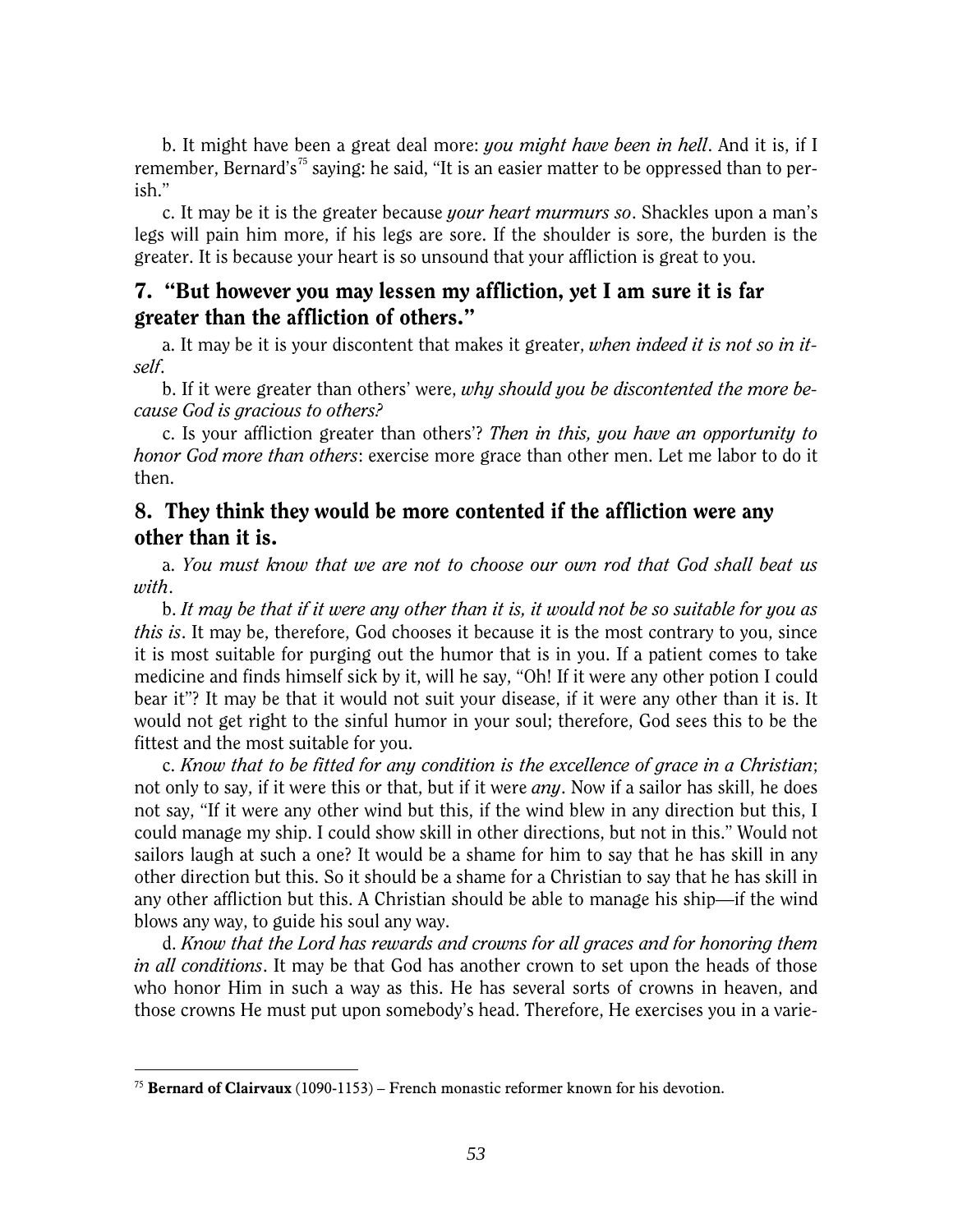ty of conditions so that you might have the several rewards and crowns that God has to reward those who are faithful in several conditions.

#### 9. "Oh, but the condition that God has put me in makes me unservicea-ble.<sup>[76](#page-54-0)</sup> and this troubles me."

If you can say, as in the presence of God, "I would rather bear any trouble in the world if I might do *more* service, than be freed from trouble and be laid aside and do *little* service"—it is a good sign of grace. Yet there may be a temptation in this. To murmur at God's disposal, when your calling is low and you can do little service, is many times a temptation to those who are poor and of weak gifts and must work hard to provide bread for their families. It is many times a grievous burden to them to think, "The Lord uses other men in public service, and I live in an obscure way. To what purpose is my life?" To help against this temptation, that you may not murmur against this condition,

a. Do but consider that though your condition is low and mean,<sup>[77](#page-54-1)</sup> yet you are in the *Body*—the toe and the finger have their use in the body. Though it is not the eye, though it is not the head or the heart, yet it has its use in the body (*see* 1Co 12:14-27). Augustine<sup>[78](#page-54-2)</sup> has said: "It is better to be a little sprig in the tree joined to the root, than to be an arm cut off from the root." So it is with all men of the world: they are just like great boughs cut off from the tree. Though they have excellent gifts, great wealth, and glory in the world, they have no union with Jesus Christ the root.

b. *Though you have only a mean calling in this world and are not regarded as a man of use in the world, yet if you are a Christian, God has called you to a higher calling*. Your general calling is a high calling, though your particular calling<sup>[79](#page-54-3)</sup> is but low and mean. There is a place for that in Philippians 3:14: "I press toward the mark for the prize of the high calling of God in Christ Jesus." So every Christian has a high calling of God in Christ Jesus: God has called him to the highest thing to which He has called any creature He has made.

c. *Your calling is low and mean; yet do not be discontented with that, for you have a principle within you of grace* (if you are a godly man or woman). This raises your lowest actions to be higher in God's esteem than all the brave, glorious actions that are done in the world.

The truth is, it is more obedience to submit to God in a low calling than to submit to Him in a higher calling. For it is sheer obedience, mere obedience, that makes you go on in a low calling; but there may be much self-love that makes men go on in a higher calling. For there are riches, credit, and account in the world; and rewards come in by that, which do not in the other.

<span id="page-54-0"></span><sup>76</sup> **unserviceable** – unable to be of service; useless.

<span id="page-54-1"></span><sup>77</sup> **mean** – inferior; common.

<span id="page-54-2"></span><sup>78</sup> **Augustine** (AD 354-430) – Bishop of Hippo, early church theologian known by many as the father of orthodox theology; born in Tagaste, North Africa.

<span id="page-54-3"></span> $79$  The Puritans taught that believers have a twofold calling: their particular calling, which was to their daily occupation and work, and their general calling to be Christians.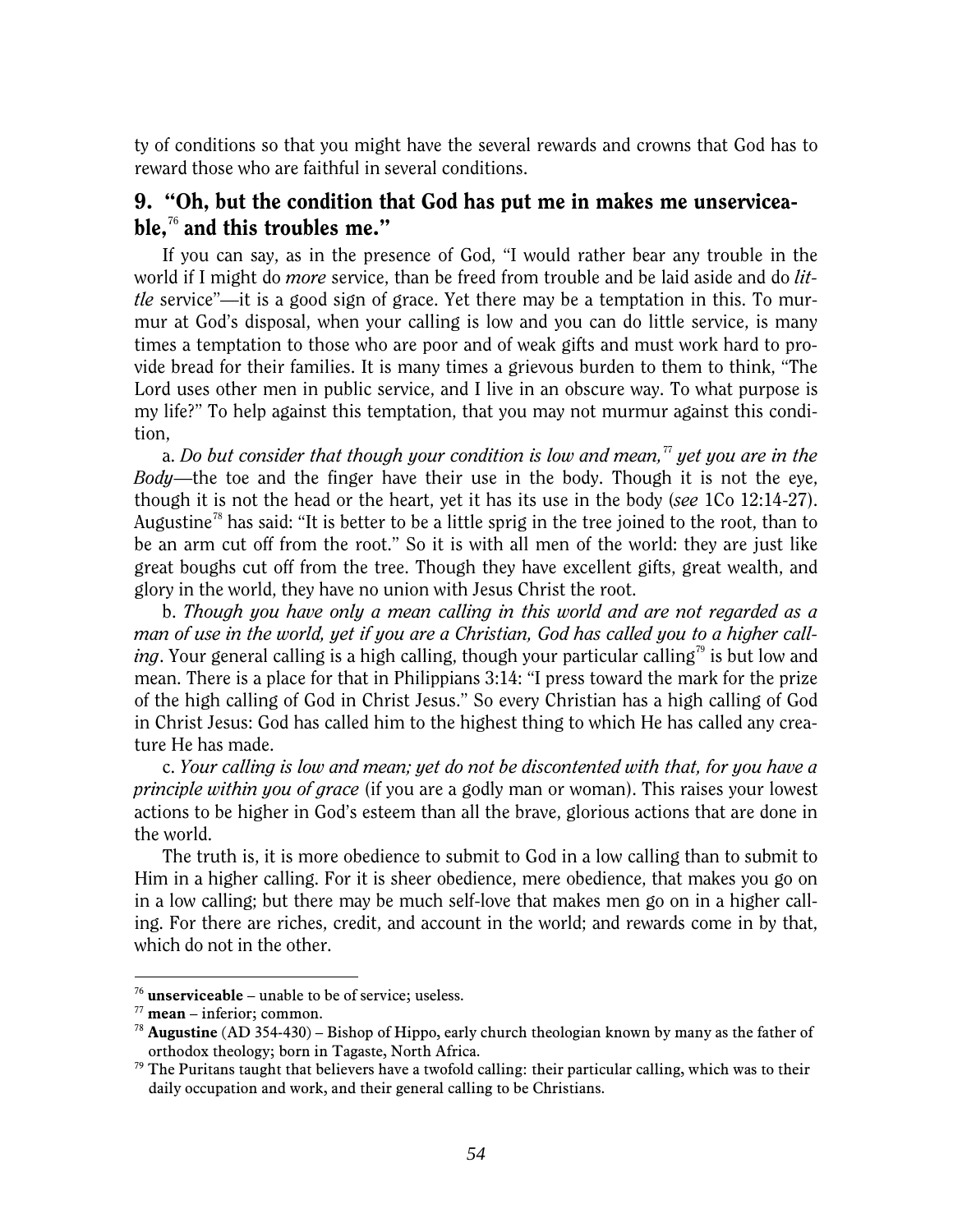d. *Know further that there is likely to be more reward*. For when the Lord comes to reward, He does not examine what work men and women have been exercised in, but what their faithfulness has been. "Well done, good and *faithful* servant," said the Lord (Mat  $25:23$ ).<sup>[80](#page-55-0)</sup> Now you may be faithful in little as well as others are in more by going on and working your day's labor.

#### 10. "Oh, I could bear much affliction in some other way, but this is very grievous to me: the *unsettledness* of my condition."

"Even if my condition were low, yet if it were in a settled way, I could be content. But it is so inconstant that I never know what to trust to, but am tossed up and down in the world." Now to that I answer,

Perhaps God sees it is better for you to live in a continual dependence upon Him and not to know what your condition shall be on the morrow than for you to have a more settled condition in terms of the comforts of the creature. Do but remember what we spoke of before, that Christ does not teach you to pray, "Lord, give me enough to serve me for two or three years," but, "this day our daily bread" (*see* Mat 6:11). This is to teach us that we must live upon God in a dependent condition every day. Here was the difference between the land of Canaan and Egypt: the land of Canaan depended on God for the watering of it with showers from heaven; but Egypt had a constant way of watering the country that did not so much depend upon heaven for water, but upon the River Nile. Knowing this, they grew more proud. In Canaan, they lived always in dependence upon God, not knowing what should become of them. Now God thought this to be a better land for His people *who were to live by faith*—that they should be continually depending upon Him. We find by experience that when those who are godly live in the greatest dependence upon God and have not a settled income from the creature, they exercise faith more and are in a better condition for their souls than before. Oh, many times it falls out that the worse your outward estate is, the better your soul is; and the better your outward estate is, the worse your soul is!

We read in Ezra 4:13 in their writing to Artaxerxes, of the objection that the enemies had against the people of Israel's building of the wall of the city: "Be it known now unto the king, that, if this city be builded, and the walls set up *again, then* will they not pay toll, tribute, and custom, and *so* thou shalt endamage the revenue of the kings." "If the wall be built," they say, "then they will refuse to pay toll to the king; that is, they are in no city with walls, and the king may come upon them when he will. But if once they come to build a wall and can defend themselves, and have not their dependence upon the king as before, then they will deny paying tribute." So it is thus between God and men's souls: when a soul lives in mere dependence upon God, so that sensibly he sees that God has advantage of him every moment, then such a soul exercises faith and begs every day his daily bread. But if God hedges that man about with wealth, he is not so sensible now of his dependence upon God. He begins now to pay less toll and custom to God than before; God has less service from this man now than before. God sees it better for His people to

<span id="page-55-0"></span> $\overline{a}$ <sup>80</sup> Emphasis added.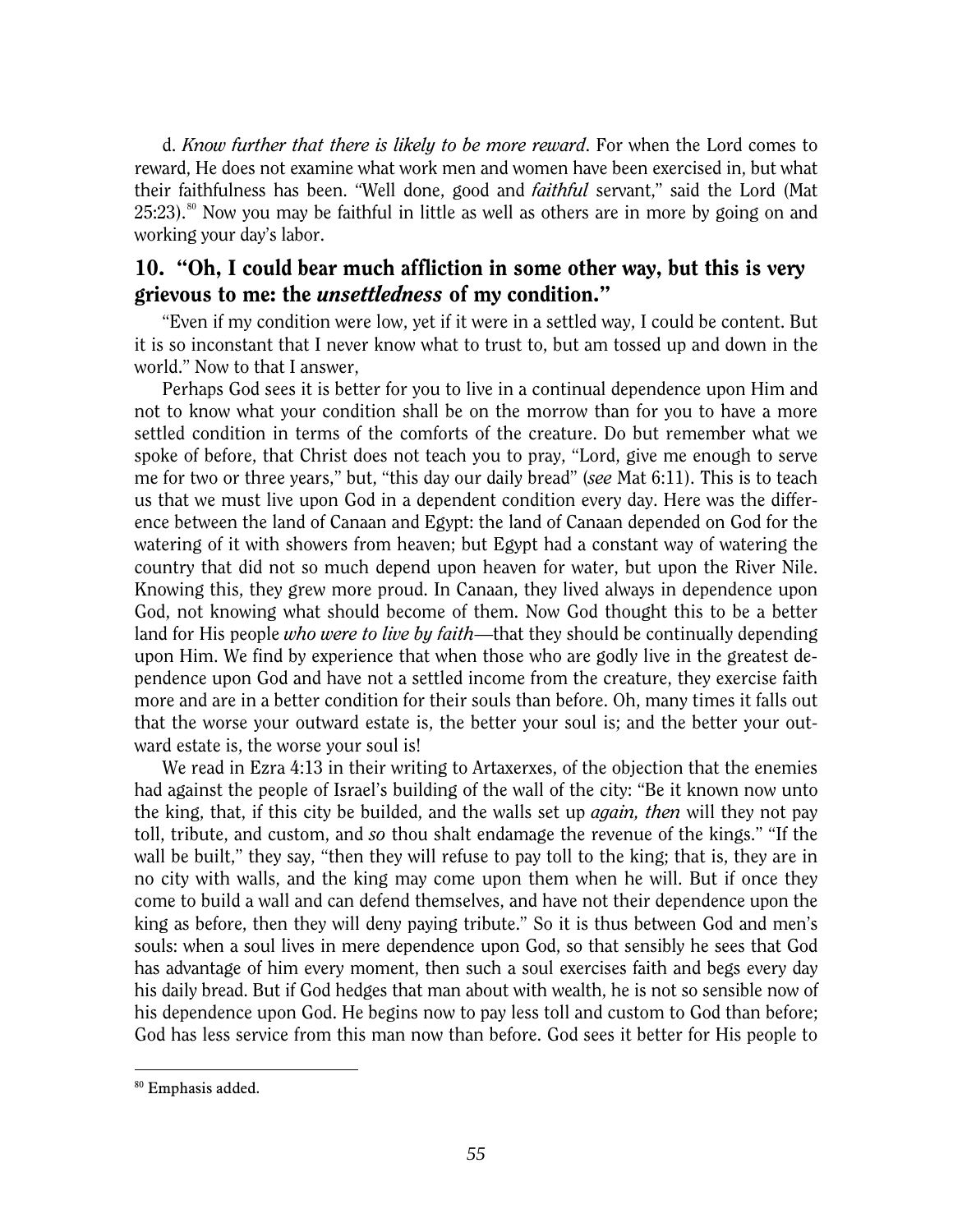live in a *dependent* condition. [But] we are very loath in respect of God to be dependent; we would all be independents in this way.

This may be your comfort: though for outward things you are mightily unsettled; yet for the great things of your soul and eternal welfare, there you are settled. There you have a settled way, a constant way of fetching supply: of His fullness, we receive grace for grace (Joh 1:16). You have there an abundance of treasure to go to and get all that you stand in need of. And observe that now your condition is more settled in the Covenant of Grace than it was in the Covenant of Works: ${}^{81}$  ${}^{81}$  ${}^{81}$  in the Covenant of Works God gave man a stock to trade with, but He put it into his hand so that he might trade and gain or lose. But in the Covenant of Grace, God makes sure: the stock is kept in the hand of Christ, and we must go to Him for supply continually.

#### 11. "If I never had been in a better condition, then I could bear this affliction."

"There was a time when I prospered more, and therefore now it is harder for me to be brought low as at present." But it is the most unreasonable thing of any for us to murmur upon this ground,

a. *For is your eye evil because God has been good to you heretofore* (*see* Mat 20:1- 15)? Do you look upon your condition with an evil eye now because God was once good to you? Has God done you any wrong because He formerly did more good to you than He did to others?

b. *We should look at all our outward prosperity as a preparation for afflictions*. If when you had great wealth, you made use of the mercy of God to prepare you for your afflicted estate, then the change of your estate would not be so grievous. Every Christian should say, "Have I wealth now? I should prepare for poverty. Have I health now? I should prepare for sickness. How do I know what God may call me to?"

Sailors who are in a calm prepare for storms. Would they say, "If we never had calms we could bear storms, but we have had calms so many years or weeks together that this is grievous"? In your calm, you are to prepare for storms, and the storm will be less.

Oh, this consideration would help us all. If God should now say, "Well, you will never see comfortable days again in outward things in this world," then, you have cause to fall down and bless God's name that you have had so many comfortable days. Now you reason quite contrary: whereas you should bless God that you have had so much comfort, you make what you have had before an aggravation of your afflictions now, and so murmur and are discontented.

On what terms did you hold what God gave you before? Did you hold it so that you have in your papers, "To have and to hold forever"? *God gives no such thing!* If God gives me an understanding of Himself, faith, humility, love, patience, and such graces of His Spirit, He gives me them forever. If He gives me Himself, His Christ, His promises, and

<span id="page-56-0"></span><sup>81</sup> **Covenant of Works** and **Covenant of Grace** – theological terms for God's relation to man in Adam and in Christ. See *The Covenants: Of Works and of Grace* by Walter Chantry, available from CHAPEL LIBRARY.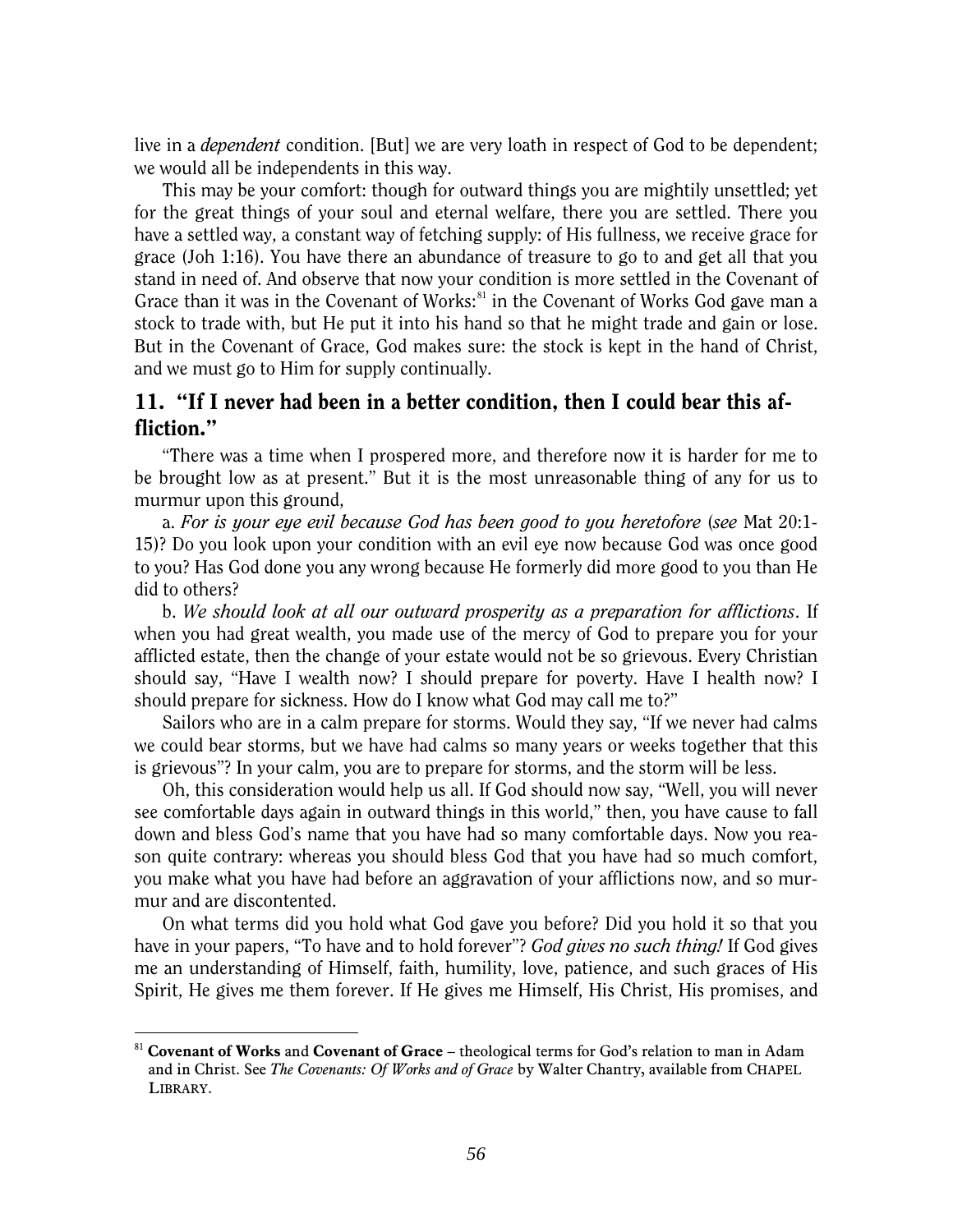His covenant, He gives me them forever. Who am I, therefore, that I must have fair weather all my days? [The good that] God gives to me, He gives as a pledge of His love. Let me return it to Him as a pledge of my obedience. All that a godly man receives from God, he receives as a pledge of God's love to him. Therefore, when he comes into an afflicted condition, God says, "Return to Me as a pledge of your obedience, what you had from Me as a pledge of My love." We should cheerfully come to God and bless God that we have anything to render to Him as a pledge of our obedience.

#### 12. "Oh, but after I have taken a great deal of pains for this comfort, yet then I am thwarted $^{82}$  $^{82}$  $^{82}$  in it."

There will be more testimony of your love to God, if you now yield up yourself to God in what cost you dear. Shall I offer that to God, said David, that which "cost me nothing" (2Sa 24:24). Your outward comforts have cost you much, and you have taken great pains to obtain them. Now, if you can submit to God in the lack of them, your love in this is the more shown.

#### 13. They think to keep it in.

"Though I confess that my affliction is hard and I feel trouble within, yet I do not break out to the dishonor of God. I keep it in, although I have much ado with<sup>[83](#page-57-2)</sup> my own heart." Oh, do not satisfy yourselves with that!—for the disorders of your hearts and their sinful workings are as words before God. "My soul, be silent to God." It is not enough for your tongue to be silent, but your *soul* must be silent. If you do not mortify that inward sullenness,<sup>[84](#page-57-3)</sup> it will break forth at last when you are afflicted a little more.

Thus the Lord, I hope, has met with the chief reasonings and pleas for our discontent in our conditions. I beseech you in the name of God: *consider these things*. Because they concern your own hearts, you may so much the better remember them.

## <span id="page-57-0"></span>Part Three: Applications and Conclusion

## 8. HOW TO ATTAIN CONTENTMENT

Now we are coming to the close of this point of contentment which Jesus Christ teaches those who are in His school. There are only these two things for working your hearts to this grace of Christian contentment: 1. To propound several considerations for

<span id="page-57-1"></span><sup>82</sup> **thwarted** – obstructed; hindered.

<span id="page-57-2"></span><sup>83</sup> **much ado with** – much trouble or difficulty in.

<span id="page-57-3"></span><sup>84</sup> **sullenness** – moody, resentful disposition.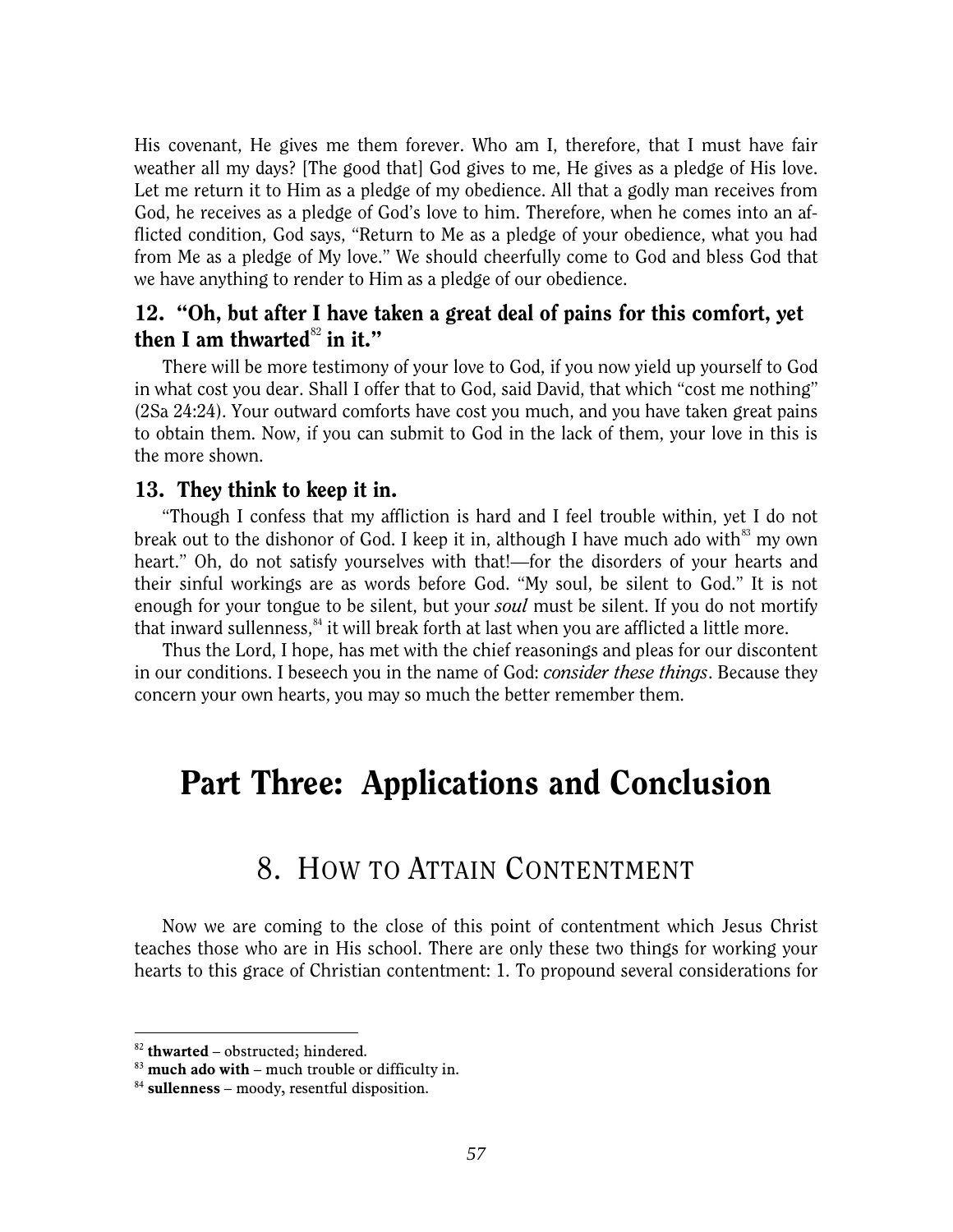contenting the heart in any afflicted condition; 2. To propound directions [for] what should be done for working our hearts to this.

#### 1. Considerations to content the heart in any afflicted condition

a. *We should consider*, in all our wants and inclinations to discontent, *the greatness of the mercies that we have and the meanness of the things we lack.* If we are godly, the things we lack are things of very small moment in comparison to the things we have; and the things we have are things of very great moment. For the most part, the things for the want of which people are discontented and murmur are such things as repro-bates<sup>[85](#page-58-0)</sup> have or may have—[things such] as your wealth is not so great, your health not so perfect, your credit not so much. You may have all those things and still be a reprobate! Shall I be discontented for not having that, when God has given me what makes angels glorious? "Blessed be the God and Father of our Lord Jesus Christ, who hath blessed us with *all spiritual blessings in heavenly places in Christ*" (Eph 1:3).<sup>[86](#page-58-1)</sup>

b. *The consideration that God is beforehand with us with His mercies* should content us. Oh, you have had mercy enough already to make you spend all the strength you have and time you shall live to bless God! I remember reading of a good man who had lived to fifty years of age and enjoyed his health for eight and forty years exceedingly well, and lived in prosperity; but the last two years, his body was exceedingly diseased. But he reasoned the case with himself thus: "Oh, Lord, You might have made all my life a life of torment and pain, but You have let me have eight and forty years in health. I will praise Your mercies for what I have had and will praise Your justice for what now I feel." Suppose God should now take away your wealth from some of you who have lived comfortably a great while; you will say, "That aggravates our misery that we have had wealth." But it is through your *unthankfulness* that it does so.

c. *The consideration of the abundance of mercies that God bestows and we enjoy*. It is a saying of Luther: "The sea of God's mercies should swallow up all our particular afflictions." Name any affliction that is upon you: there is a sea of mercy to swallow it up. If you pour a pailful of water on the floor of your house, it makes a great show; but if you throw it into the sea, there is no sign of it. So, we think afflictions considered in themselves are very great; but let them be considered with the sea of God's mercies we enjoy, and then they are nothing in comparison.

d. *Consider the way of God towards all creatures*. God carries on all creatures in a vicissitude $^{87}$  $^{87}$  $^{87}$  of several conditions. Thus, we do not always have summer, but winter succeeds summer; we do not always have day, but day and night; we do not always have fair weather, but fair and foul. Now seeing God has so ordered things with all creatures that there is a mixture of conditions, why should we think it much that there should be a vicissitude of conditions with us, sometimes in a way of prosperity and sometimes in a way of affliction?

e. *The creatures suffer for us; why should not we be willing to suffer to be serviceable to God?* God subjects other creatures: they are fain to lose their lives for us, to lose what-

<span id="page-58-0"></span><sup>85</sup> **reprobates** – unbelievers left in their sins and abandoned by God to judgment.

<span id="page-58-1"></span><sup>86</sup> Emphasis added.

<span id="page-58-2"></span><sup>87</sup> **vicissitude** – a state of constant change or alteration.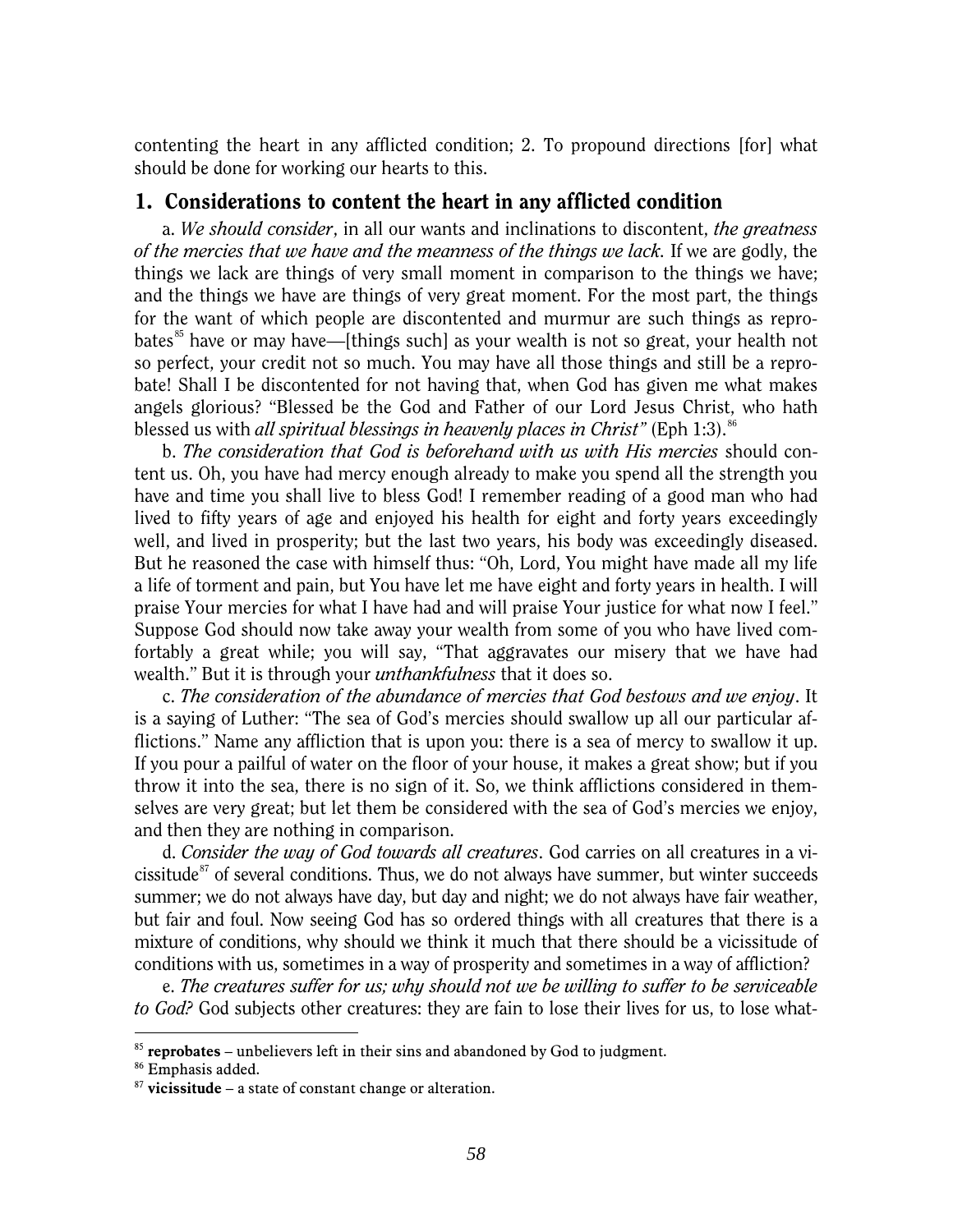ever beauty and excellence they have, to be serviceable to us. Why should not we be willing to part with anything in service for God?

Master Hooper,<sup>[88](#page-59-0)</sup> which we read of in *[Foxe's] Book of Martyrs*, has this comparison: you may be put in mind of it every day. He said, "I look upon the creature and see what it suffers to be useful to me. Thus, the brute beasts must die, must be roasted in the fire, must come onto the plate, be hacked all in pieces, must be chewed in the mouth, and in the stomach turned to that which is loathsome if one should behold it—and all to nourish me, to be useful to my body—and shall not I be willing to be made anything for God, for His service? If God will take away my wealth and make me poor; if God will take away life, hack me to pieces, put me in prison—whatever He does, yet I shall not suffer more for God than the creature does for me. And surely I am infinitely more bound to God than the creature is to me, and there is not so much distance between me and the creature, as between me and God!" Such considerations as these wrought the heart of that martyr to contentedness in his sufferings. And every time the creature is upon your plates you may think, "What!—does God make the creature suffer for my use, not only for my nourishment, but for my delight? What am I, then, in respect of the infinite God?"

f. *Consider that we have but a little time in this world.* If you are godly, you will never suffer except in this world. As that martyr said to his fellow martyr, "Do but shut your eyes, and the next time they are opened you shall be in another world." These afflictions are but for a moment (2Co 4:17). When a sailor is at sea, he does not think it much if a storm arises, especially if he can see the heavens clear beyond it. He says, "It will be over soon." Consider, we have not long to live; it may be over before our days are at an end. But supposing it should not, death will put an end to all. All afflictions and troubles will soon be at an end.

g. *Consider the condition that others have been in, who have been our betters*. *Jacob*—who was the heir of Abraham, Isaac, and the promise—yet he goes over Jordan with a staff and lives in a very poor and mean condition for a long time. *Moses* might have had all the treasure in Egypt. Yet what a low condition he lived in, when he went to live with Jethro his father-in-law forty years on end! Afterwards, when he returned to Egypt, he had only one beast to carry him. And we know how *Elijah* was fed with ravens, and how he had to shift for his life from time to time and run into the wilderness up and down. So did *Elisha*; he was many times in a low condition. The *prophets of God* were hid in a cave by Obadiah and were fed there with bread and water. The prophet *Jeremiah*  [was] put into a dungeon, and oh, how he was used! It would be endless to name the particulars of the great sufferings of the people of God.

It is likewise useful for men and women of wealth to go to poor people's houses and see how they live. You would go away and see cause to bless God and say, "If I were in such a condition as they are in, what should I do? How could I bear it? Yet what reason is there that God so orders and disposes of things that they should be so low in their conditions

<span id="page-59-0"></span> $\overline{a}$ <sup>88</sup> **John Hooper** (c. 1495-1555) – English Protestant Reformer, burned to death during the persecutions of Bloody Mary; his views influenced the Puritans under Elizabeth I.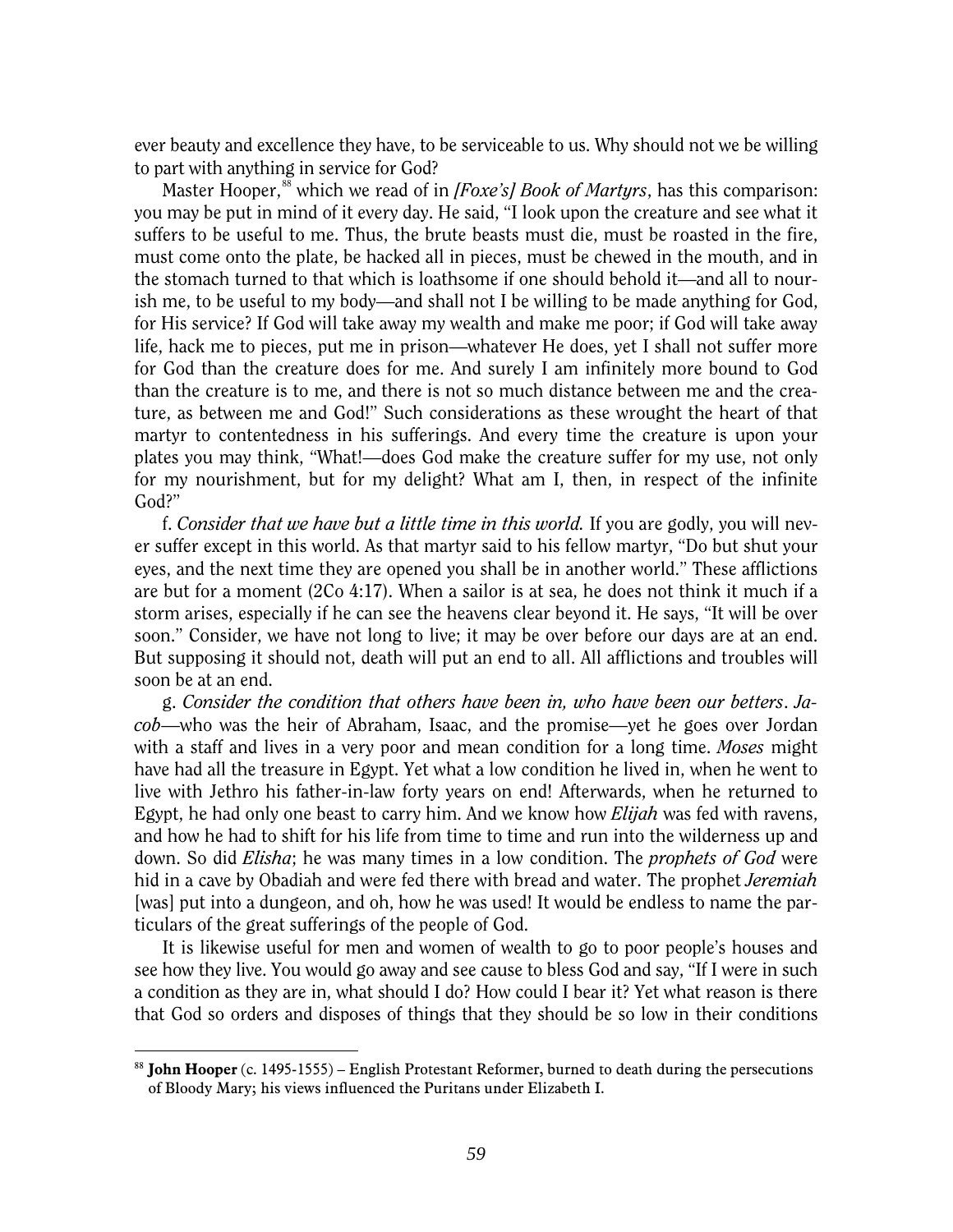and I so high? I know no reason but free grace: God will have mercy upon whom He will have mercy (Rom 9:18)." These are good considerations for the furtherance of contentment.

h. *Before your conversion, you were contented with the world without grace, though you had no interest in God or Christ. Why cannot you now be contented with grace and spiritual things without the world?* I make no question but you find it so, that when you have met with the greatest crosses in a voyage, God has been pleased to turn them to a greater good to you in some other way (Rom 8:28-29).

#### 2. What course to take that we may attain this grace of contentment

The main thing that I intend by way of [application] is to propound what to do for helping our hearts to contentment.

a. *All the rules and helps in the world will do us little good unless we get a good temper within our hearts.* You can never make a ship go steady by propping it outside; you know there must be ballast within the ship to make it go steady. So there is nothing outside us that can keep our hearts in a steady, constant way, but grace within the soul.

b. *If you would get a contented life, do not grasp too much of the world.* Do not take in more of the business of the world than God calls you to; for if a man goes among thorns when he may take a simpler way, he has no reason to complain that he is pricked with them. For such is the nature of all things here in this world: everything has some prick or other in it.

c. *Be sure of your call to every business you go about.* Though it is the least business, be sure of your call to it. Then, whatever you meet with, you may quiet your heart with this: "I know I am where God would have me." Nothing in the world will quiet the heart so much as this: "When I meet with any cross, I know I am where God would have me." What God calls a man to, in *that* he may have comfort whatever befalls him.

d. *What has just been said is especially true if I add, "I walk by rule in the work that I am called to."* I must walk by the Word and order myself in this business according to God's mind as far as I am able. Now add this to the other, and then the quiet and peace of the soul may be made even perfect in a way. When I know that I have not put myself on the work, but God has called me to it, and I walk by the rule of the Word in it, then, whatever may come, God will take care of me there.

If you will subject all things under you, subject yourself to God, and then, the truth is, all things *are* under you. Be willing to be absolutely under God's command, and then all things in the world are under you. The Apostle says that all things are yours, life and death, everything is yours, and you are Christ's, and Christ is God's (1Co 3:22-23). You will say, "How are they my servants? I cannot command them." They are servants in this: God *orders them all to work for your good*. Subject yourself to God, and all things shall be subjected to you.

So long as we keep within our bounds, we are under protection; but if once we break our bounds, we must expect it to be with us as it is with the deer in the park.<sup>[89](#page-60-0)</sup> While the deer keep within the pale,<sup>[90](#page-60-1)</sup> no dogs come after them. They can feed quietly. But let the

<span id="page-60-0"></span><sup>89</sup> **park** – enclosed tract of land held by royal grant for keeping beasts of the chase.

<span id="page-60-1"></span><sup>90</sup> **pale** – enclosed area within the park in which the deer are safe.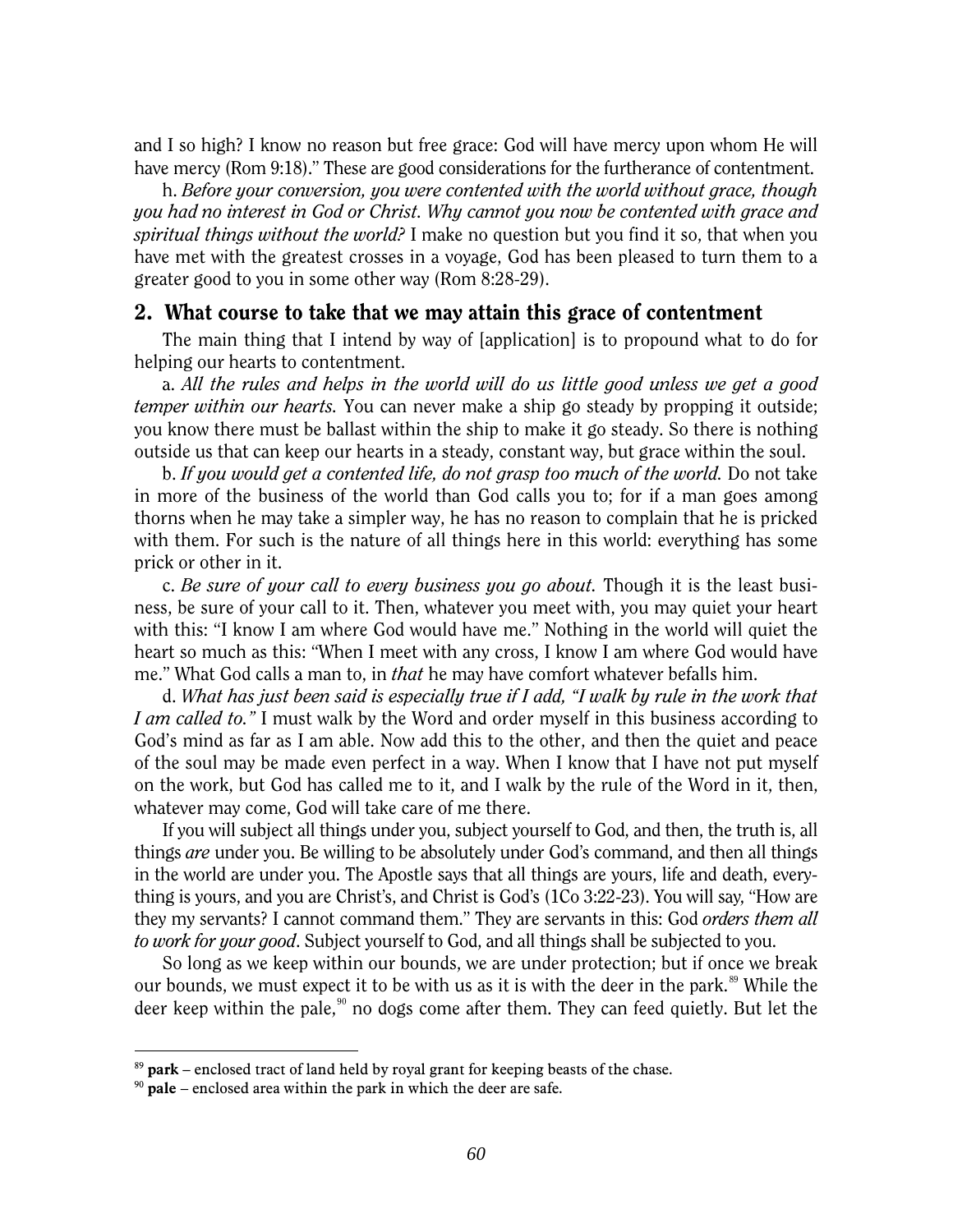deer get outside the pale, and then every dog in the country will be hunting after them. So it is with men: let men and women keep within the rule that God has set them in His Word, and then they are protected by God. They may go about their business in peace, and God provides for them. But if they go beyond the pale, if they pass their bounds, then they may expect to meet with troubles, afflictions, and discontent. Therefore, that is a fourth direction: walk by rule.

e. *Exercise much faith*: that is the way for contentedness. A man may go very far with the use of reason alone to help him to contentment; but when reason is at a nonplus,  $\mu$ then set faith at work. If you have any faith in the time of extremity, think thus: this is the time that God calls for the exercise of faith. What can you do by your faith? I can do this: I can in all states cast my burden upon God in peace (1Pe 5:7).

Therefore, when reason can go no higher, let faith get on the shoulders of reason and say, "I see land, though reason cannot see it. I see good that will come out of all this evil." Exercise faith by often resigning yourself to God, by giving yourself up to God and His ways. The more you surrender up yourself to God in a believing way, the more peace and quiet you will have.

f. *Labor to be spiritually minded.* That is, be often in meditation of the things that are above. "If ye then be risen with Christ, seek those things which are above, where Christ sitteth on the right hand of God" (Col 3:1).

Those who are struck by a snake, it is because they tread on the ground. If they could be lifted up above the earth, they need never fear being stung by the snakes that are crawling underneath. So I may compare the sinful distemper<sup>[92](#page-61-1)</sup> of murmuring to snakes that crawl back and forth below—but if we could get higher, we should not be stung by them. A heavenly conversation<sup>[93](#page-61-2)</sup> is the way to contentment.

g. *Do not promise yourselves too much beforehand*; do not reckon on too great things. It is good for us to take hold very low and not think to pitch too high. Do not soar too high in your thoughts beforehand, to think, "Oh, if I had *this* and *this*," and imagine great matters to yourselves; but be as good Jacob. You know he was a man who lived a very contented life in a mean condition, and he said, "If God…will give me bread to eat, and raiment to put on" (Gen 28:20). So if we would not pitch our thoughts high and think that we might have what others have, we would not be troubled so much when we meet with disappointments. So Paul says, "Having food and raiment let us be therewith content" (1Ti 6:8); he did not soar too high aloft. Those who look at high things in the world meet with disappointments, so they come to be discontented. Be as high as you will in spiritual meditations. God gives liberty there to any one of you to be as high as you will, above angels. But for your outward estate, God would not have you aim at high things: "Seekest thou great things for thyself?" said the Lord to Baruch, "seek them not" (Jer 45:5). Be willing to take hold low; and if God raises you, you will have cause to

<span id="page-61-0"></span><sup>91</sup> **nonplus** – state in which no more can be said or done.

<span id="page-61-1"></span><sup>92</sup> **distemper** – disturbance of mind.

<span id="page-61-2"></span><sup>93</sup> **conversation** – lifestyle.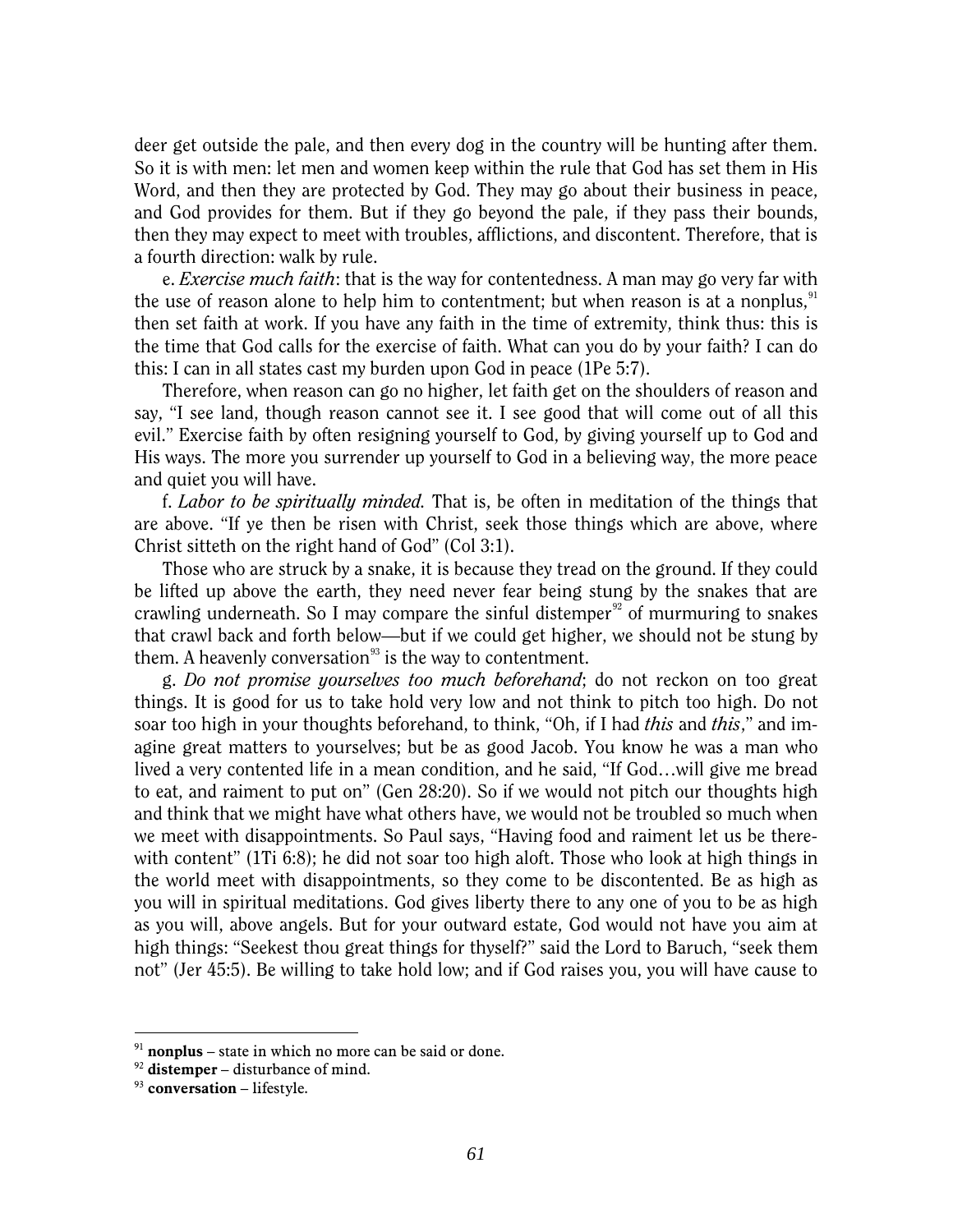bless Him. But if you should not be raised, there would not be much trouble. One who creeps low cannot fall far, but it is those who are on high whose fall bruises them most.

h. *Labor to get your hearts mortified, that is, dead to the world.* We must not content ourselves that we have gotten some reasoning about the vanity of the creature, and such things as these; but we must exercise mortification (Rom 8:13) and be crucified to the world (Gal 6:14). We should "die daily" to the world (1Co 15:31). We are baptized into the death of Christ (Rom 6:3) to signify that we profess to be even as dead men to the world. Now, no crosses that fall out in the world trouble those who are dead! If our hearts were dead to the world we should not be much troubled with the changes of the world or the tossings about of worldly things. It is very noteworthy in those soldiers who came to break the bones of Christ that they found He was dead, so they did not break His legs. Let afflictions and troubles find you with a mortified heart to the world, and they will not break your bones. Those whose bones are broken by crosses and afflictions are those who are alive to the world. But no afflictions or troubles will break the bones of one who has a mortified heart and is dead to the world. The things in which our happiness consists are of a different kind, and we may be happy without these—this is a kind of deadness to the world.

i. Let not men and women pore<sup>[94](#page-62-0)</sup> too much upon their afflictions, that is, busy their thoughts too much to look down into their afflictions. You find many people whose thoughts are taken up about what their crosses and afflictions are. It is just with them as with a child who has a sore: his finger is always on the sore. Oh, no marvel that you live a discontented life, if your thoughts are always poring over such things. You should rather labor to have your thoughts on those things that may comfort you.

j. *If any good interpretation can be made of God's ways towards you, make it*. You think it much if you have a friend who always makes bad interpretations of your ways towards him; you would take that badly. Thus, when an affliction befalls you, many good senses may be made of God's works towards you. You should think thus, "It may be that God intends only to try me by this. It may be God saw my heart was too much set on the creature, and so He intends to show me what is in my heart. It may be that God saw that if my wealth did continue, I should fall into sin, that the better my position was the worse my soul would be. It may be God intended only to exercise some grace. It may be God intends to prepare me for some great work that He has for me." Thus you should reason.

But we, on the contrary, make bad interpretations of God's thus dealing with us and say, "God does not mean this. Surely, the Lord means by this to manifest His wrath and displeasure against me!" Just as they did in the wilderness, God hath brought us hither to slay us (Exo 17:3). Oh, why will you make these worst interpretations when there may be better? When the Scripture speaks of love, it says, "Love thinketh no evil" (1Co 13:5). So, though ten interpretations might be presented to you concerning God's way towards you, and if but one is good and nine bad, you should take that one that is good and leave the other nine.

<span id="page-62-0"></span><sup>94</sup> **pore** – think intently; focus.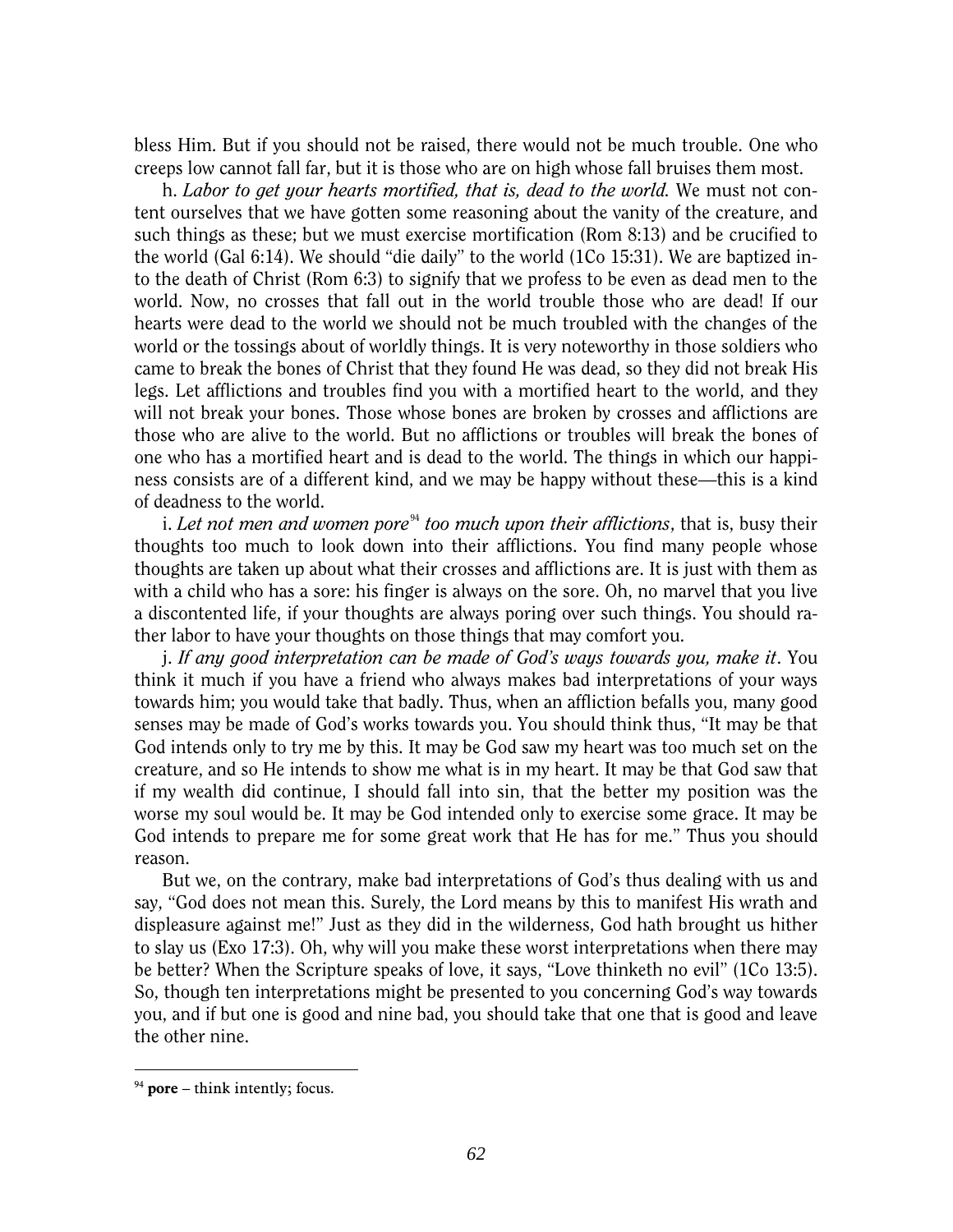Sarah had a speech to her husband in Genesis 18:12. She called her husband "lord." There was only that one good word in a bad, unbelieving speech; yet when the Apostle mentions that speech in 1 Peter 3:6, the Holy Ghost leaves all the bad and commends her for calling her husband "lord," putting a reverent title upon her husband. Thus, how graciously God deals with us! So should we do if there is only one good interpretation that we can make of a thing; we should rather make use of the good one than the bad. Take heed of judging God to be a hard master (Mat 25:24). Make good interpretations of His ways, and that is a special means to help you to contentment in all one's course.

k. Do not so much regard the fancies<sup>35</sup> of other men, as what indeed you feel your*selves*. For the reason of our discontentment many times is rather from the fancies of other men than from what we find we lack ourselves.

You may think your wealth to be small, and you are thereupon discontented; it is a grievous affliction to you. But if all men in the world were poorer than you, then you would not be discontented. You would rejoice in your estates, though you had not a penny more than you have. You would have no more then than you have now. Therefore it appears by this that it is rather from the fancies of other men than what you feel that makes you think your condition to be so grievous. For if all the men in the world looked upon you as more happy than themselves, then you would be contented. Oh, do not let your happiness depend upon the fancies of other men.

l. Be not inordinately taken up with the comforts of this world when you have them. It is a certain rule: however inordinate any man or woman is in sorrow when a comfort is taken from them, so were they immoderate in their rejoicing in the comfort when they had it. For instance, God takes away a child, and you are inordinately sorrowful beyond what God allows in a natural or Christian way. Now, though I never knew before how your heart was towards the child, yet when I see this—though you are a mere stranger to me—I may without breach of charity conclude that your heart was immoderately set upon your child, husband, or any other comfort that God has taken away. If you hear ill tidings about your estates, your hearts are dejected immoderately, and you are in a discontented mood because of such and such a cross, certainly your hearts were immoderately set upon the world. So likewise for your reputation, if you hear others report this or that ill of you, and your hearts are dejected because you think you suffer in your name, your hearts were inordinately set upon your name and reputation. Therefore, the way for you not to be immoderate in your sorrow for afflictions is not to be immoderate in your delights when you have prosperity.

These are the principal directions for our help that we may live quiet and contented lives.

#### 3. Conclusion

My brethren, if I were to tell you that I could show you a way never to be in lack of anything, I do not doubt but then we should have much flocking to such a sermon. But what I have been preaching to you now comes to as much. Is it not almost all one: never

<span id="page-63-0"></span><sup>95</sup> **fancies** – imaginations.